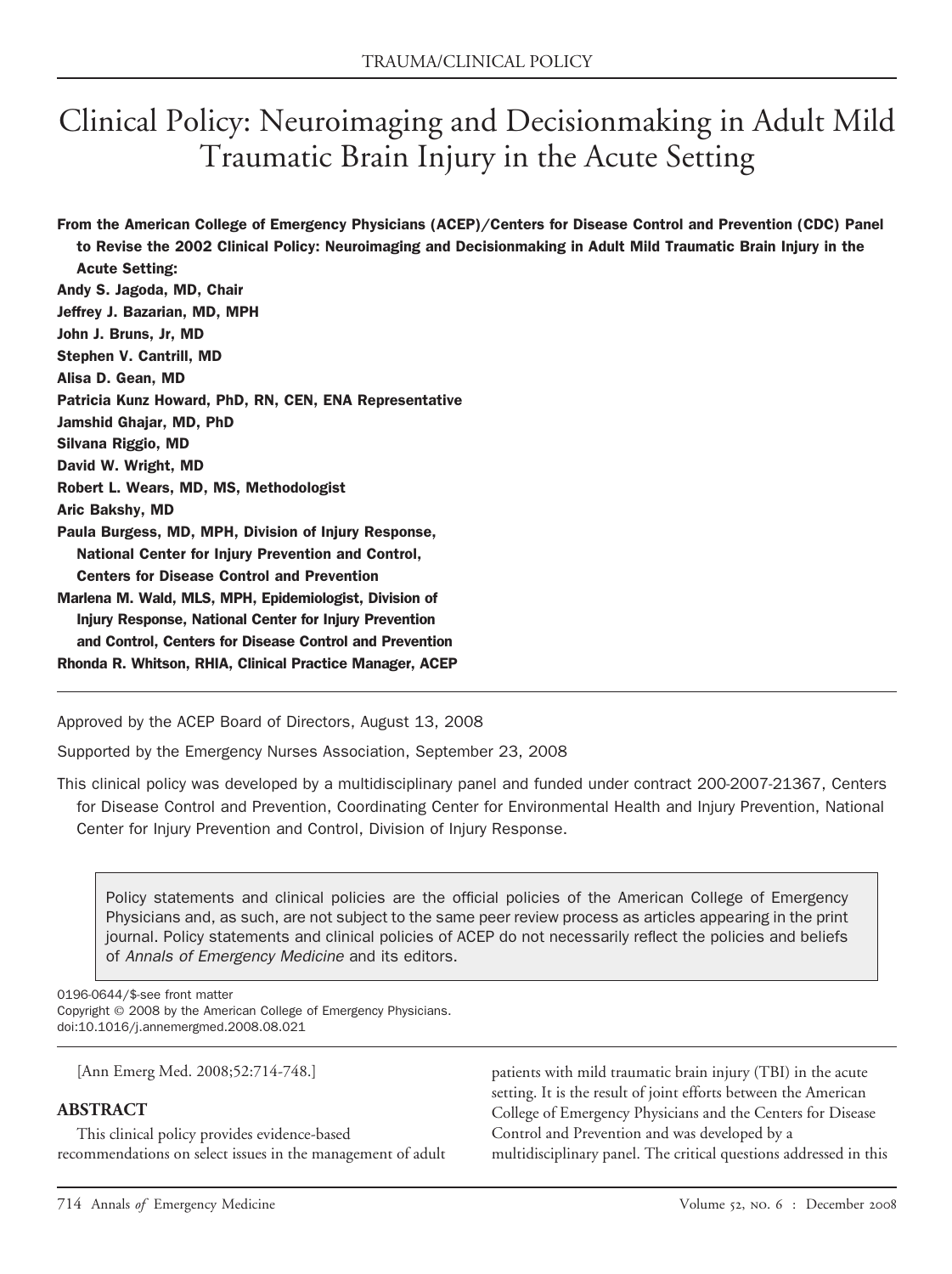clinical policy are: (1) Which patients with mild TBI should have a noncontrast head computed tomography (CT) scan in the emergency department (ED)? (2) Is there a role for head magnetic resonance imaging over noncontrast CT in the ED evaluation of a patient with acute mild TBI? (3) In patients with mild TBI, are brain specific serum biomarkers predictive of an acute traumatic intracranial injury? (4) Can a patient with an isolated mild TBI and a normal neurologic evaluation result be safely discharged from the ED if a noncontrast head CT scan shows no evidence of intracranial injury? Inclusion criteria for application of this clinical policy's recommendations are nonpenetrating trauma to the head, presentation to the ED within 24 hours of injury, a Glasgow Coma Scale score of 14 or 15 on initial evaluation in the ED, and aged 16 years or greater. The primary outcome measure for questions 1, 2, and 3 is the presence of an acute intracranial injury on noncontrast head CT scan; the primary outcome measure for question 4 is the occurrence of neurologic deterioration.

### **INTRODUCTION**

There are more than 1 million emergency department (ED) visits annually for traumatic brain injury (TBI) in the United States.<sup>[1,2](#page-11-0)</sup> The majority of these visits are for "mild" injuries that are primarily the result of falls and motor vehicle crashes.<sup>[1,2](#page-11-0)</sup> In nonpediatric patients, the highest incidence of mild TBI is seen in males between the ages of 15 and 24 years and in men and women 65 years of age and older.<sup>[3](#page-11-0)</sup> It has been reported that up to 15% of patients with head trauma evaluated in the ED with a Glasgow Coma Scale (GCS) score of 15 will have an acute lesion on head computed tomography (CT); less than 1% of these patients will have a lesion requiring a neurosurgical intervention.[4-9](#page-11-0) Depending on how disability is defined, 5% to 15% of patients with mild TBI may have compromised function 1 year after their injury.<sup>[10,11](#page-11-0)</sup>

The challenge to the emergency physician is identifying which patients with a head injury have an acute traumatic intracranial injury,\* and which patients can be safely sent home. The initial version of this clinical policy was published in 2002 and designed to provide the best evidence available to answer these questions.<sup>[12](#page-11-0)</sup> Since then, several well-designed studies have been published that have added to our understanding of mild TBI and assist in clinical decisionmaking.<sup>[5,6,8,9,13](#page-11-0)</sup> Consequently, this clinical policy provides an update of the 2002 document.

The question of how best to define a mild TBI is of great importance and has been a source of confusion.<sup>[14](#page-11-0)</sup> A small subset of these patients will harbor a life-threatening injury; some will have neurocognitive sequelae for days to months after the injury.[15,16](#page-11-0) In fact, it is difficult to convince a patient disabled from the postconcussive syndrome that their injury was "mild." Unfortunately, there exists no consensus regarding classification.

Terms used have included "concussion," "mild TBI," "minor TBI," "minimal TBI," "grade I TBI," "class I TBI," and "lowrisk TBI." Even the terms "head" and "brain" have been used interchangeably. Head injury and TBI are 2 distinct entities that are often, but not necessarily, related. A head injury is best defined as an injury that is clinically evident on physical examination and is recognized by the presence of ecchymoses, lacerations, deformities, or cerebrospinal fluid leakage. A traumatic brain injury refers specifically to an injury to the brain itself and is not always clinically evident; if unrecognized, it may result in an adverse outcome.

The American Congress of Rehabilitation Medicine delineated inclusion criteria for a diagnosis of mild TBI, of which at least 1 of the following must be met<sup>17</sup>:

- 1. Any period of loss of consciousness of less than 30 minutes and GCS score of 13 to 15 after this period of loss of consciousness;
- 2. Any loss of memory of the event immediately before or after the accident, with posttraumatic amnesia of less than 24 hours; or
- 3. Any alteration in mental state at the time of the accident (eg, feeling dazed, disoriented, or confused).

The Centers for Disease Control and Prevention has developed a similar conceptual definition for mild TBI<sup>18</sup>: Occurrence of injury to the head, resulting from blunt trauma or acceleration or deceleration forces, with one or more of the following conditions attributable to the head injury during the surveillance period:

- Any period of observed or self-reported transient confusion, disorientation, or impaired consciousness
- Any period of observed or self-reported dysfunction of memory (amnesia) around the time of injury
- Observed signs of other neurologic or neuropsychological dysfunction
- Any period of observed or self-reported loss of consciousness lasting 30 minutes or less.

Both definitions are broad and contribute to the difficulty of interpreting the mild TBI literature.

Historically, the system most often used for grading severity of brain injury is the GCS. The phrase "mild TBI" is usually applied to patients with a score of 13 or greater. Some authors have suggested that patients with a GCS score of 13 be excluded from the "mild" category and placed into the "moderate" risk group because of their high incidence of lesions requiring neurosurgical intervention.[19-21](#page-11-0) Lesions requiring neurosurgical intervention may not be the only injuries that require identification. In a prospective study, patients with a GCS score of 13 or greater were grouped according to the presence or absence of acute intracranial injury.<sup>[20](#page-12-0)</sup> Despite having GCS scores of 13 to 15, those patients with intraparenchymal lesions performed on neuropsychological testing similar to those patients categorized as having moderate TBI (GCS scores 9 to 12).

<sup>\*</sup>Acute traumatic intracranial injuries include the spectrum of injuries including isolated fractures of the cranium, subarachnoid hemorrhage, subdurals, epidurals, hemorrhagic, and bland contusions.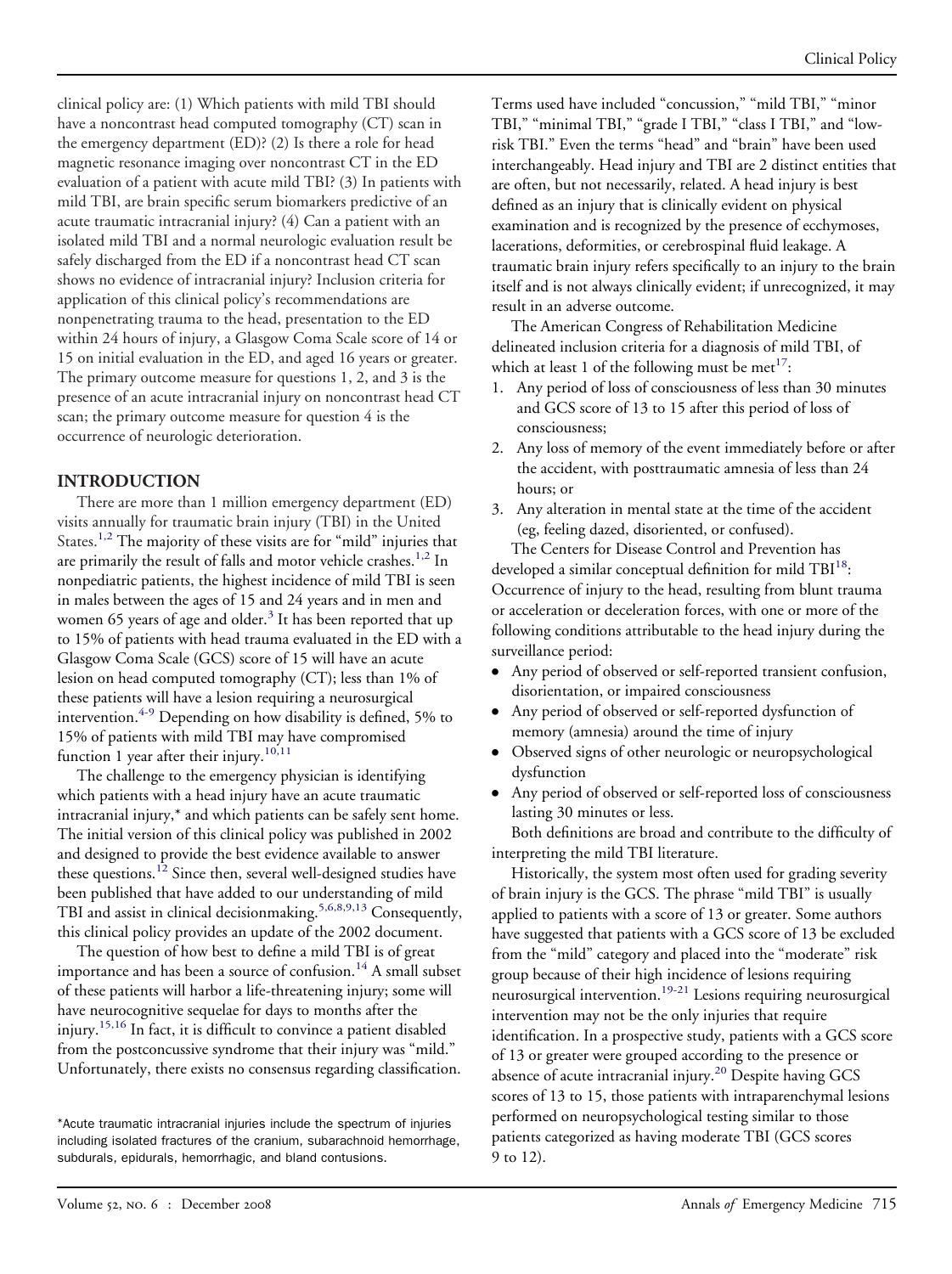Created by Teasdale and Jennett<sup>[22](#page-12-0)</sup> in 1974, the GCS was developed as a standardized clinical scale to facilitate reliable interobserver neurologic assessments of comatose patients with head injury. The original studies applying the GCS score as a tool for assessing outcome required that coma be present for at least 6 hours.<sup>[22-24](#page-12-0)</sup> The scale was not designed to diagnose patients with mild or even moderate TBI, nor was it intended to supplant a neurologic examination. Instead, the GCS was designed to provide an easy-to-use assessment tool for serial evaluations by relatively inexperienced care providers and to facilitate communication between care providers on rotating shifts.<sup>[22](#page-12-0)</sup> This need was especially great because CT scanning was not yet available. Since its introduction, the GCS has become quite useful for diagnosing severe and moderate TBI and for prioritizing interventions in these patients. Nevertheless, for mild TBI, a single GCS score is of limited prognostic value and is insufficient to determine the degree of parenchymal injury after trauma.<sup>[22](#page-12-0)</sup> On the other hand, serial GCS scores are quite valuable in patients with mild TBI. A low GCS score that remains low or a high GCS score that decreases predicts a poorer outcome than a high GCS score that remains high or a low GCS score that progressively improves.<sup>[24,25](#page-12-0)</sup> From an emergency medical services' and ED perspective, the key to using the GCS in patients with mild TBI is in serial determinations. When head CT is not available, serial GCS scores clearly are the best method for detecting patients who require a neurosurgical procedure. The GCS score continues to play this role and to provide important prognostic information. However, the previous discussion makes it clear that the use of a single GCS determination cannot be used solely in diagnosing mild TBI. In one of the original multicenter studies validating the scale in the pre-CT era, approximately 13% of patients who became comatose had an initial GCS of 15.<sup>[24](#page-12-0)</sup>

The immediate challenge in the ED lies in identifying the apparently well, neurologically intact patient who has a potentially significant intracranial injury. These patients are the focus of this clinical policy. A second challenge is to identify those patients at risk for having prolonged postconcussive symptoms and those at risk for the postconcussive syndrome in order to ensure proper discharge planning. Meeting the second challenge has proven to be elusive and remains an area in need of research.

Increased attention has been brought to bear on concussions and postconcussive issues as a result of the wars in Afghanistan and Iraq. TBI has been labeled the "signature injury" resulting from these conflicts. The proportion of military personnel presenting with a blunt TBI has increased dramatically, primarily because of an increase in survival after exposure to concussive weapons (primarily a result of lower-yield improvised explosive devices, coupled with modern body armor that reduces fatal penetrating injuries). In the Afghanistan/Iraq conflicts, approximately 20% of returning combat personnel have experienced a TBI in theater.<sup>[26](#page-12-0)</sup>

### **Definitions**

Since the initial 2002 clinical policy, an analysis of the literature has driven a change in the working definition of mild TBI as it applies to this document. The majority of patients classified as having mild TBI have a GCS score of 15 when they are in the ED, and consequently this group was the focus of the first clinical policy.<sup>12</sup> The Canadian CT Head Rule, which has a primary outcome measure of a neurosurgical lesion, includes patients with a GCS of 14 and allows for a period of 2 hours for normalization of the GCS score before deciding on imaging.<sup>27</sup> Since this clinical policy was first published, several studies have used the Canadian CT Head Rule criteria, and therefore the panel members decided to use a GCS of 14 or 15 as inclusion criteria.

In the 2002 edition of this clinical policy, the literature suggested that the absence of loss of consciousness or amnesia in patients with blunt head injury were negative predictors of having an intracranial injury; therefore, in the 2002 clinical policy, inclusion criteria for application required the presence of loss of consciousness or posttraumatic amnesia and implied that the absence of loss of consciousness or posttraumatic amnesia in patients with a nonfocal neurologic examination and GCS score of 15 precluded the need to obtain a head CT (if age less than 61 years and patient was not on anticoagulants).<sup>[12](#page-11-0)</sup> Since the publication of the first edition of this clinical policy, 2 welldesigned studies have demonstrated that neither loss of consciousness nor posttraumatic amnesia are sufficiently sensitive to identify all patients at risk.<sup>[8,28](#page-11-0)</sup> After a review of these studies, the panel decided to change the inclusion criteria by eliminating these factors as criteria for this clinical policy. Because mild TBI management in the pediatric population has been presented in a clinical policy developed by the American Academy of Pediatrics and the American Academy of Family Physicians, this clinical policy specifically addresses mild TBI in patients aged 16 years or older.<sup>[29](#page-12-0)</sup>

Inclusion criteria for application of this clinical policy's recommendations are:

- Nonpenetrating trauma to the head
- Presentation to the ED within 24 hours of injury
- A GCS score of 14 or 15 on initial evaluation in the ED and
- Age 16 years or greater Exclusion criteria for application of this clinical policy's recommendations include:
- Penetrating trauma
- Patients with multisystem trauma
- GCS score less than 14 on initial evaluation in the ED and
- Age less than 16 years

Evidence-based practice guidelines require that a focused question be asked and that a clear outcome measure be identified. The 2002 clinical policy<sup>[12](#page-11-0)</sup> identified 3 critical questions relevant to clinical practice:

- 1. Is there a role for plain film radiographs in the assessment of acute mild TBI in the ED?
- 2. Which patients with acute mild TBI should have a noncontrast head CT scan in the ED?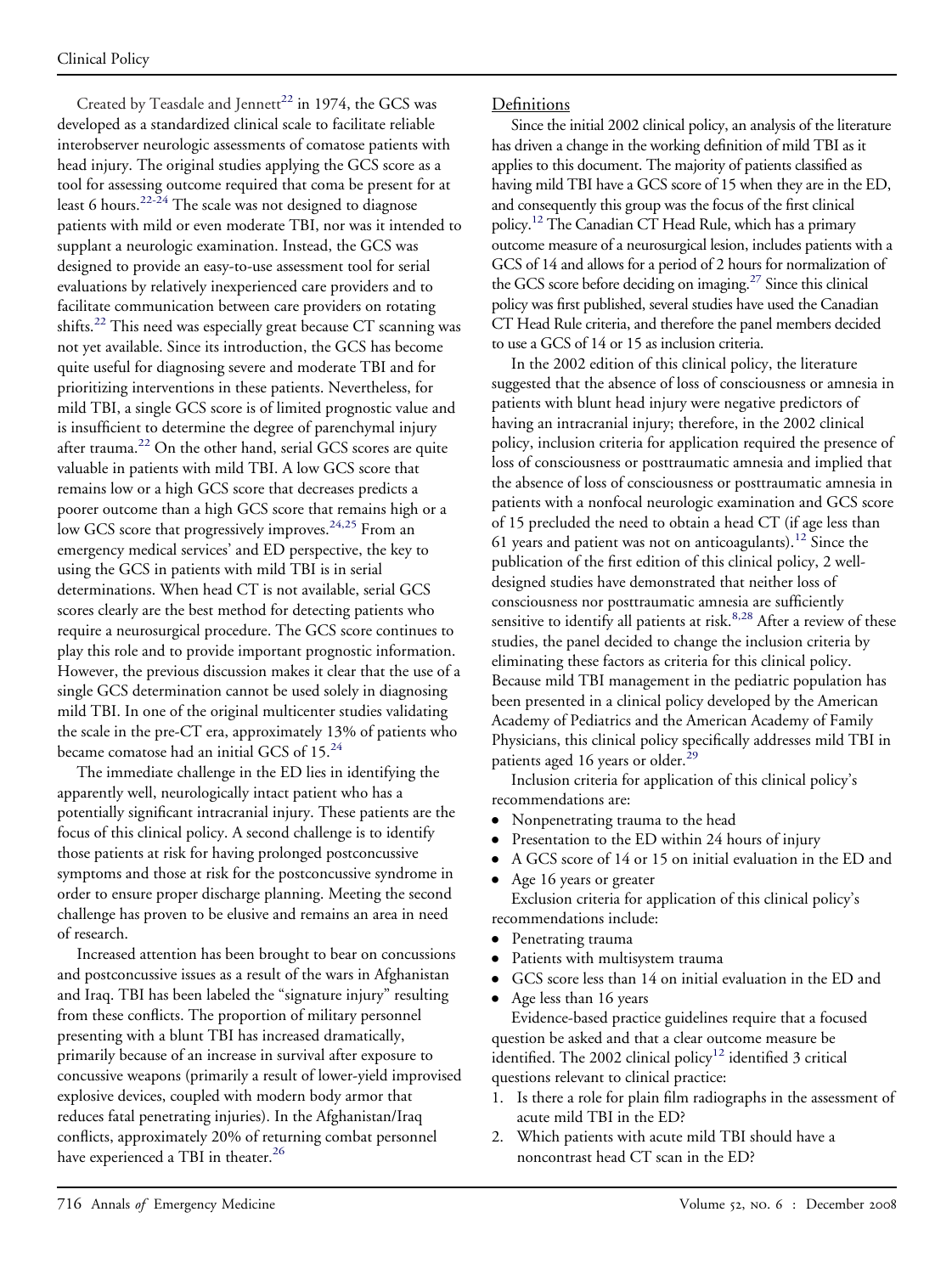3. Can a patient with mild TBI be safely discharged from the ED if a noncontrast head CT scan shows no evidence of acute injury?

In this revision, the first question about the role of plain film radiographs was not readdressed because the panel concluded that there is no new evidence that changes the recommendation made in 2002:

*Recommendation B: Skull film radiographs are not recommended in the evaluation of mild TBI. Although the presence of a skull fracture increases the likelihood of an intracranial lesion, its sensitivity is not sufficient to be a useful screening test. Indeed, negative findings on skull films may mislead the clinician.*

The questions addressed in this clinical policy update are:

- 1. Which patients with mild TBI should have a noncontrast head CT scan in the ED?
- 2. Is there a role for head magnetic resonance imaging (MRI) over noncontrast CT in the ED evaluation of a patient with acute mild TBI?
- 3. In patients with mild TBI, are brain-specific serum biomarkers predictive of an acute traumatic intracranial injury?
- 4. Can a patient with an isolated mild TBI and a normal neurologic evaluation result be safely discharged from the ED if a noncontrast head CT scan shows no evidence of intracranial injury?

The panel considered several outcome measures in developing this clinical policy, including presence of an acute abnormality on noncontrast CT scan, clinical deterioration, need for neurosurgical intervention, and the development of postconcussive symptoms. Presence of an acute intracranial injury on noncontrast head CT scan was chosen as the primary outcome measure; development of a lesion requiring neurosurgical intervention was the secondary outcome measure for questions 1, 2, and 3. Neurologic deterioration was the primary outcome measure for question 4.

The limitations of these outcome measures were discussed. There is a paucity of literature that discusses the natural course of acute traumatic intracranial lesions in patients who initially appear intact. The Canadian CT Head Rule suggests that there are inconsequential traumatic lesions, such as "smear" subdurals (subdurals less than 4 mm thick), for which detection is not necessary<sup>27</sup>; however, this is based on survey data and not on prospective studies. Unfortunately, there is insufficient evidence available to use the development of postconcussive symptoms as an outcome measure at this time.

### **METHODOLOGY**

This clinical policy was created after careful review and critical analysis of the medical literature. MEDLINE and the Cochrane Database were searched for articles published from January 2000 through 2007. Specific key words/phrases used in the searches are identified under each critical question. Searches were limited to English-language sources, human studies, and aged 16 years or older. References obtained on the searches were reviewed by panel members (title and abstract) for relevance before inclusion in the pool of studies to be reviewed. Additional articles were reviewed from the bibliographies of articles cited and from hand searches of published literature. Some literature from the 2002 policy<sup>[12](#page-11-0)</sup> (1980 to 2001) is also included in this current policy.

The panel used the American College of Emergency Physicians clinical policy development process as described below. This policy is based on the existing literature; where literature was not available, consensus of panel members was used. Outside review comments were received from physicians and individuals with expertise in the topic area and practicing in the fields of emergency medicine, neurology, neuroradiology, neurosurgery, and neuropsychology. Their responses were used to further refine and enhance this policy.

All articles used in the formulation of this clinical policy were graded by at least 2 subcommittee members for strength of evidence and classified by the subcommittee members into 3 classes of evidence on the basis of the design of the study, with design 1 representing the strongest evidence and design 3 representing the weakest evidence for therapeutic, diagnostic, and prognostic clinical reports, respectively (Appendix A). Articles were then graded on 6 dimensions thought to be most relevant to the development of a clinical guideline: blinded versus nonblinded outcome assessment, blinded or randomized allocation, direct or indirect outcome measures (reliability and validity), biases (eg, selection, detection, transfer), external validity (ie, generalizability), and sufficient sample size. Articles received a final grade (Class I, II, III) on the basis of a predetermined formula, taking into account design and quality of study (Appendix B). Articles with fatal flaws were given an "X" grade and not used in formulating recommendations in this policy. Evidence grading was done with respect to the specific data being extracted and the specific critical question being reviewed. Thus, the level of evidence for any one study may vary according to the question, and it is possible for a single article to receive different levels of grading as different critical questions are answered. Question-specific level of evidence grading may be found in the Evidentiary Table included at the end of this policy.

Clinical findings and strength of recommendations regarding patient management were then made according to the following criteria:

*Level A recommendations.* Generally accepted principles for patient management that reflect a high degree of clinical certainty (ie, based on strength of evidence Class I or overwhelming evidence from strength of evidence Class II studies that directly address all of the issues).

*Level B recommendations.* Recommendations for patient management that may identify a particular strategy or range of management strategies that reflect moderate clinical certainty (ie, based on strength of evidence Class II studies that directly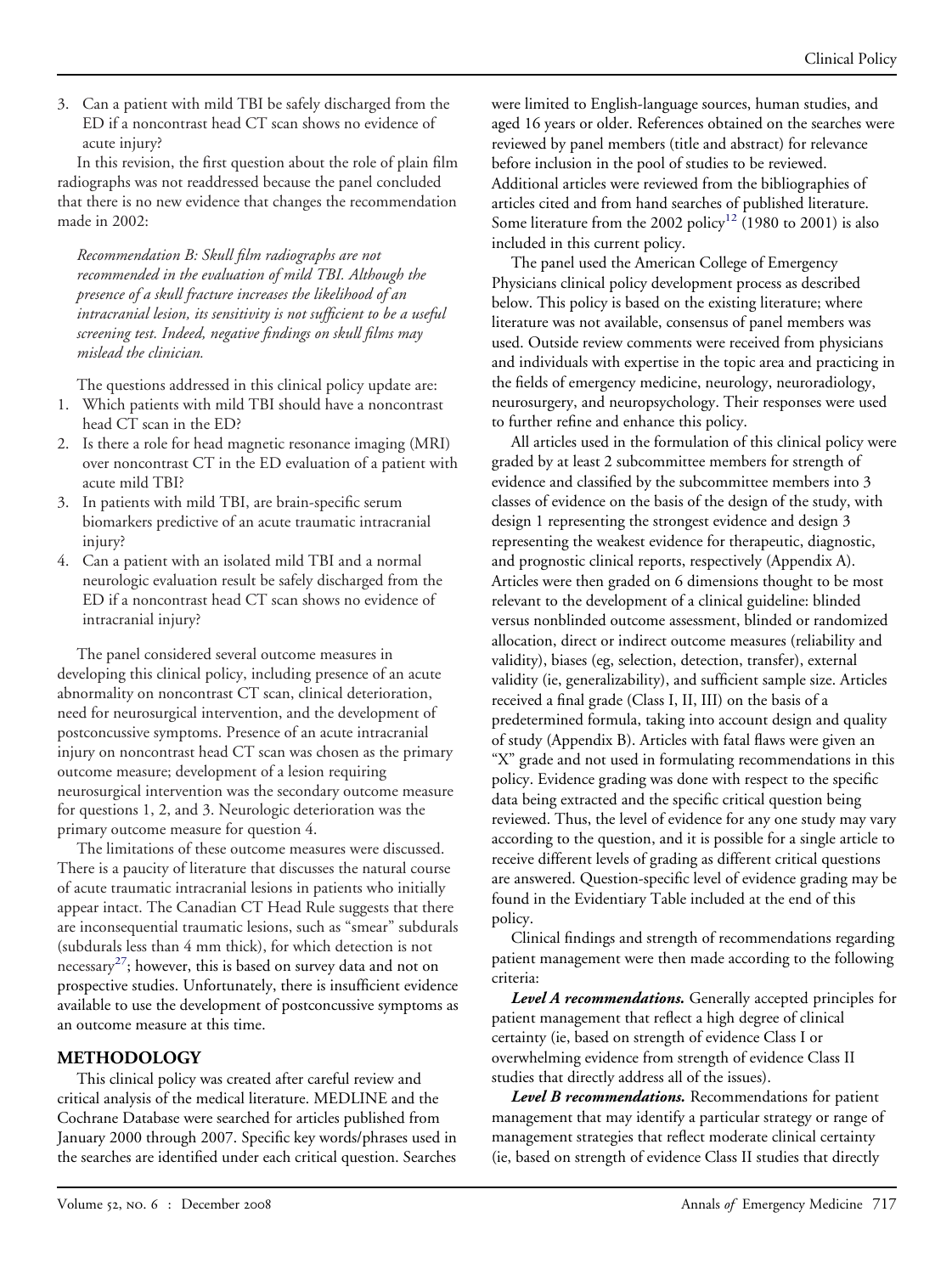address the issue, decision analysis that directly addresses the issue, or strong consensus of strength of evidence Class III studies).

*Level C recommendations.* Other strategies for patient management that are based on preliminary, inconclusive, or conflicting evidence, or in the absence of any published literature, based on panel consensus.

There are certain circumstances in which the recommendations stemming from a body of evidence should not be rated as highly as the individual studies on which they are based. Factors such as heterogeneity of results, uncertainty about effect magnitude and consequences, strength of prior beliefs, and publication bias, among others, might lead to such a downgrading of recommendations.

It is the goal of the panel to provide an evidence-based recommendation when the medical literature provides enough quality information to answer a critical question. When the medical literature does not contain enough quality information to answer a critical question, the members of the panel believe that it is equally important to alert emergency physicians to this fact.

Recommendations offered in this policy are not intended to represent the only diagnostic and management options that the emergency physician should consider. The panel clearly recognizes the importance of the individual physician's judgment. Rather, this guideline defines for the physician those strategies for which medical literature exists to provide support for answers to the crucial questions addressed in this policy.

*Scope of Application.* This guideline is intended for physicians working in hospital-based EDs.

*Inclusion Criteria.* This guideline is intended for patients with blunt trauma to the head who present to the ED within 24 hours of injury, who have a GCS score of 14 or 15 on initial evaluation in the ED, and are 16 years of age or older.

*Exclusion Criteria.* This guideline is not intended for patients with penetrating trauma or multisystem trauma, who are younger than 16 years, or who have a GCS score of less than 14 on initial evaluation in the ED.

### **CRITICAL QUESTIONS**

**1. Which patients with mild TBI should have a noncontrast head CT scan in the ED?**

### **Recommendations**

*Level A recommendations.* A noncontrast head CT is indicated in head trauma patients with loss of consciousness or posttraumatic amnesia only if one or more of the following is present: headache, vomiting, age greater than 60 years, drug or alcohol intoxication, deficits in short-term memory, physical evidence of trauma above the clavicle, posttraumatic seizure, GCS score less than 15, focal neurologic deficit, or coagulopathy.

*Level B recommendations.* A noncontrast head CT should be considered in head trauma patients with no loss of

consciousness or posttraumatic amnesia if there is a focal neurologic deficit, vomiting, severe headache, age 65 years or greater, physical signs of a basilar skull fracture, GCS score less than 15, coagulopathy, or a dangerous mechanism of injury.\* \*Dangerous mechanism of injury includes ejection from a motor vehicle, a pedestrian struck, and a fall from a height of more than 3 feet or 5 stairs.

### *Level C recommendations.* None specified.

Key words/phrases for literature searches: mild traumatic brain injury, minor traumatic brain injury, head computed tomography, diagnosis, prognosis, Coumadin, neurocognitive testing, physical examination, aspirin, clopidogrel, loss of consciousness, anticoagulation, elderly.

Some of the studies on mild TBI have focused on identifying lesions in need of neurosurgical intervention[.27,30,31](#page-12-0) The literature does not clearly identify which patients with intracranial lesions deteriorate, nor is it clear on the relationship between acute traumatic intracranial lesions in predicting the development of postconcussive symptoms. Therefore, the panel chose the presence of an acute traumatic intracranial lesion on noncontrast head CT scan as the primary outcome measure on patients with mild TBI, and the presence of an acute lesion requiring neurosurgical intervention as a secondary outcome measure.

Early studies working from trauma registries established that up to 15% of mild TBI patients with a GCS score of 14 or 15 will have an acute intracranial injury on noncontrast head CT, of whom up to 1% will harbor a lesion requiring a neurosurgical intervention.<sup>19,24,30-34</sup> None of these early investigators were able to develop a statistical model that could be used to classify 95% of patients into a CT-normal or CT-abnormal group. However, Miller et al $^{31}$  prospectively studied 2,143 patients and identified nausea, vomiting, severe headache, or depressed skull fracture as having a positive predictive value of 100% for those patients requiring neurosurgical intervention. No patient without a risk factor deteriorated even if CT scan findings were positive.

Working with the predictors identified in earlier studies, 2 seminal papers published in  $2000<sup>4</sup>$  and  $2001<sup>27</sup>$  had significant influence on clinical decisionmaking in mild TBI; these studies stimulated a number of well-designed studies during the subsequent years that have shed some light on best practice in caring for these patients. Stiell et al,<sup>27</sup> in a Class II study, performed a derivation study by prospectively evaluating 3,121 patients, 2,489 of whom had a GCS score of 15, using a structured assessment tool. Only 2,078 (67%) of the 3,121 patients had a CT scan; telephone follow-up and a neuropsychiatric test were used as a surrogate for negative CT scan findings. Patients had a follow-up interview at 14 days to assess outcome. The primary outcome measure was the need for neurosurgical intervention, and the secondary outcome was a "clinically important brain injury," defined by a survey consensus. "Clinically unimportant lesions" included solitary contusions less than 5 mm in diameter, smear subdurals less than 4 mm thick, isolated pneumocephalus, and closed depressed skull fractures not through the inner table. Because the study sites were the primary neurosurgical centers for the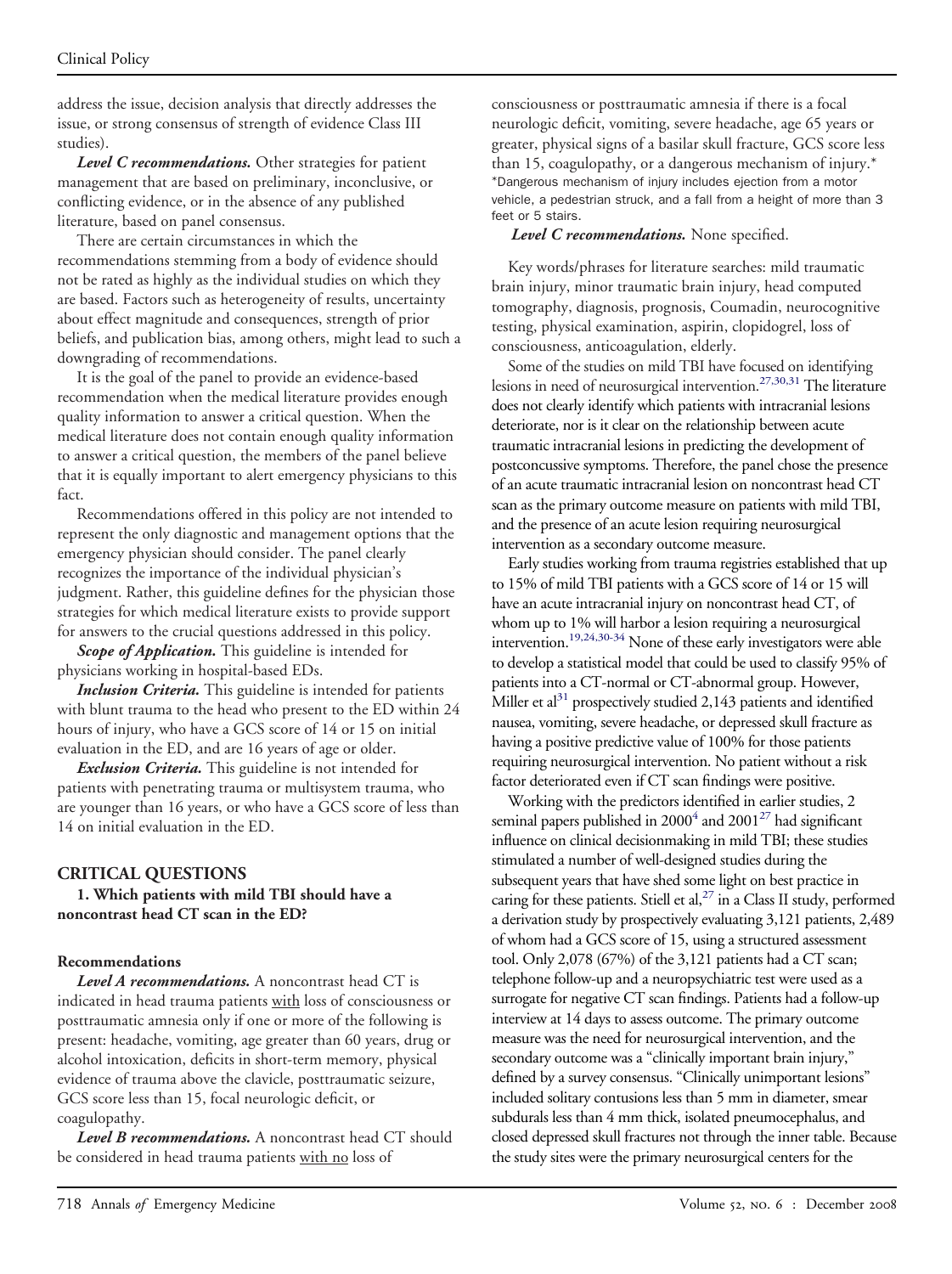respective cities, the authors concluded that no patient with "clinically unimportant" CT scan findings deteriorated after discharge. The authors concluded that CT in mild TBI is indicated only in those patients with one of 5 high-risk factors, the Canadian CT Head Rule: failure to reach a GCS score of 15 within 2 hours of injury, suspected open skull fracture, sign of basal skull fracture, vomiting more than once, or age greater than 64 years.

In a Class I study, Haydel et al<sup>[4](#page-11-0)</sup> prospectively assessed  $1,429$ patients who had a GCS score of 15 in the ED and a history of loss of consciousness or amnesia of the traumatic event. The study consisted of an initial phase with 520 patients in whom predictors for intracranial injury were identified, followed by a validation phase that included 909 patients. The authors reported that 93 (6.5%) of their patients had an intracranial lesion and that 6 (0.4%) required neurosurgical intervention. Seven predictors of abnormal CT scan findings were identified, ie, the New Orleans Criteria: headache (any head pain), vomiting, age greater than 60 years, intoxication, deficit in short-term memory (persistent anterograde amnesia), physical evidence of trauma above the clavicle, and seizure. Absence of all 7 findings had a negative predictive value of 100% (95% confidence interval [CI] 99% to 100%).

Two studies have compared the performance of the New Orleans Criteria and the Canadian CT Head Rule.<sup>[5,6](#page-11-0)</sup> Smits et al,<sup>6</sup> in a Class I study, applied these 2 decision rules at  $4$ university hospitals in the Netherlands to 3,181 consecutive adult patients with a GCS score of 13 or 14 or a GCS of 15 plus one of the risk factors identified by the decision rules. The New Orleans Criteria had a sensitivity for identifying a neurosurgical lesion of 100% (95% CI 34.2% to 100%) and a specificity of 5.3% (95% CI 2.5% to 8.3%). It had a sensitivity for identifying an intracranial injury of 98.3% (95% CI 94% to 99.5%) and a specificity of 5.6% (95% CI 2.7% to 8.8%). The Canadian CT Head Rule had a sensitivity for identifying a neurosurgical lesion of 100% (95% CI 64.6% to 100%) and a specificity of 37.2% (95% CI 34.1% to 40.4%). It had a sensitivity for identifying an intracranial injury of 83.4% (95% CI 77.7% to 87.9%) and a specificity of 39.4% (95% CI 36.0% to 42.8%). The study validated the high sensitivity of both rules for identifying lesions requiring neurosurgical intervention. It demonstrated the superiority of the New Orleans Criteria over the Canadian CT Head Rule for identifying acute traumatic lesions; however, the higher sensitivity of the New Orleans Criteria was at the expense of a significantly lower specificity.

In a Canadian prospective comparative study involving 1,822 patients with a GCS score of 1[5](#page-11-0), Stiell et al<sup>5</sup> reported results similar to that of Smits et al.<sup>[6](#page-11-0)</sup> Both the Canadian CT Head Rule and the New Orleans Criteria had sensitivities of 100% for identifying *neurosurgical lesions* (95% CI 63% to 100% for both rules) but a specificity of 76.3% (95% CI 74% to 78%) versus 12.1% (95% CI 11% to 14%), respectively. In this study, the 2 rules performed equally well in identifying *clinically important brain injuries*, with a sensitivity of 100% (95% CI 96% to 100%) but with the Canadian CT Head Rule demonstrating a

specificity of 50.6% (95% CI 48% to 53%) versus the New Orleans Criteria with a specificity of 12.7% (95% CI 11% to 14%). The improved performance of this study over that of Smits  $et al<sup>6</sup>$  in identifying nonsurgical traumatic lesions is most likely explained by its stricter definition of what constitutes a "clinically significant" lesion. In addition, not all patients received imaging and outcome in these patients was based on telephone follow-up within 14 days. A third study from Australia, a retrospective chart review of 240 head trauma patients with a GCS score of 15, in essence reported the same findings as above.<sup>35</sup> Both the New Orleans Criteria and Canadian CT Head Rule identified all patients with neurosurgical lesions, but the New Orleans Criteria outperformed the Canadian CT Head Rule in identifying an intracranial injury.

Studies that provided external validation of the New Orleans Criteria and Canadian CT Head Rule identified several limitations. Both decision rules use loss of consciousness or amnesia as entry criteria, and neither applies to patients on anticoagulants. Thus, neither rule could be reliably applied to all patients with head trauma. In addition, if the primary outcome measure of acute intracranial injury is used (without subcategorizing into significant and nonsignificant, as done in the Canadian CT Head Rule), it becomes clear that specificity is sacrificed for sensitivity. Indeed, the Smits et al<sup>[6](#page-11-0)</sup> study cited above reported that the New Orleans Criteria would reduce CT scans by only 3%, whereas the Canadian CT Head Rule would reduce scans by 37%. Consequently, clinicians are faced with the dilemma of choosing the outcome measure they are most interested in and deciding the risk they are willing to take in missing an acute, nonsurgical lesion.

Using the New Orleans Criteria and the Canadian CT Head Rule as a framework, several groups have tried to develop improved decision rules for all patients with mild TBI regardless of loss of consciousness or posttraumatic amnesia. In the United Kingdom, the National Institute for Health and Clinical Excellence (NICE) published guidelines for CT imaging that included GCS score of 14, signs of basal skull fracture, neurologic deficit, vomiting, amnesia before impact greater than 30 minutes, posttraumatic seizures, coagulopathy, dangerous mechanism, age greater than 64 years.<sup>[36](#page-12-0)</sup> The Neurotraumatology Committee of the World Federation of Neurosurgical Societies (NCWFNS) proposed guidelines that included GCS score of 14, suspected skull fracture, neurologic deficits, vomiting, amnesia, loss of consciousness, headache, coagulopathy, previous neurosurgery, history of epilepsy, alcohol or drug abuse. $37$  In a Class III study, Fabbri et al<sup>[9](#page-11-0)</sup> applied the NICE and NCWFNS criteria to a 7,955-patient trauma database. The NICE guidelines were less sensitive than the NCWFNS guidelines but more specific for identifying intracranial lesions; they were also more specific in identifying neurosurgical lesions.

In a Class II study, Smits et al<sup>[38](#page-12-0)</sup> applied the NICE criteria, as well as the NCWFNS, New Orleans Criteria, Canadian CT Head Rule, and European Federation of Neurological Societies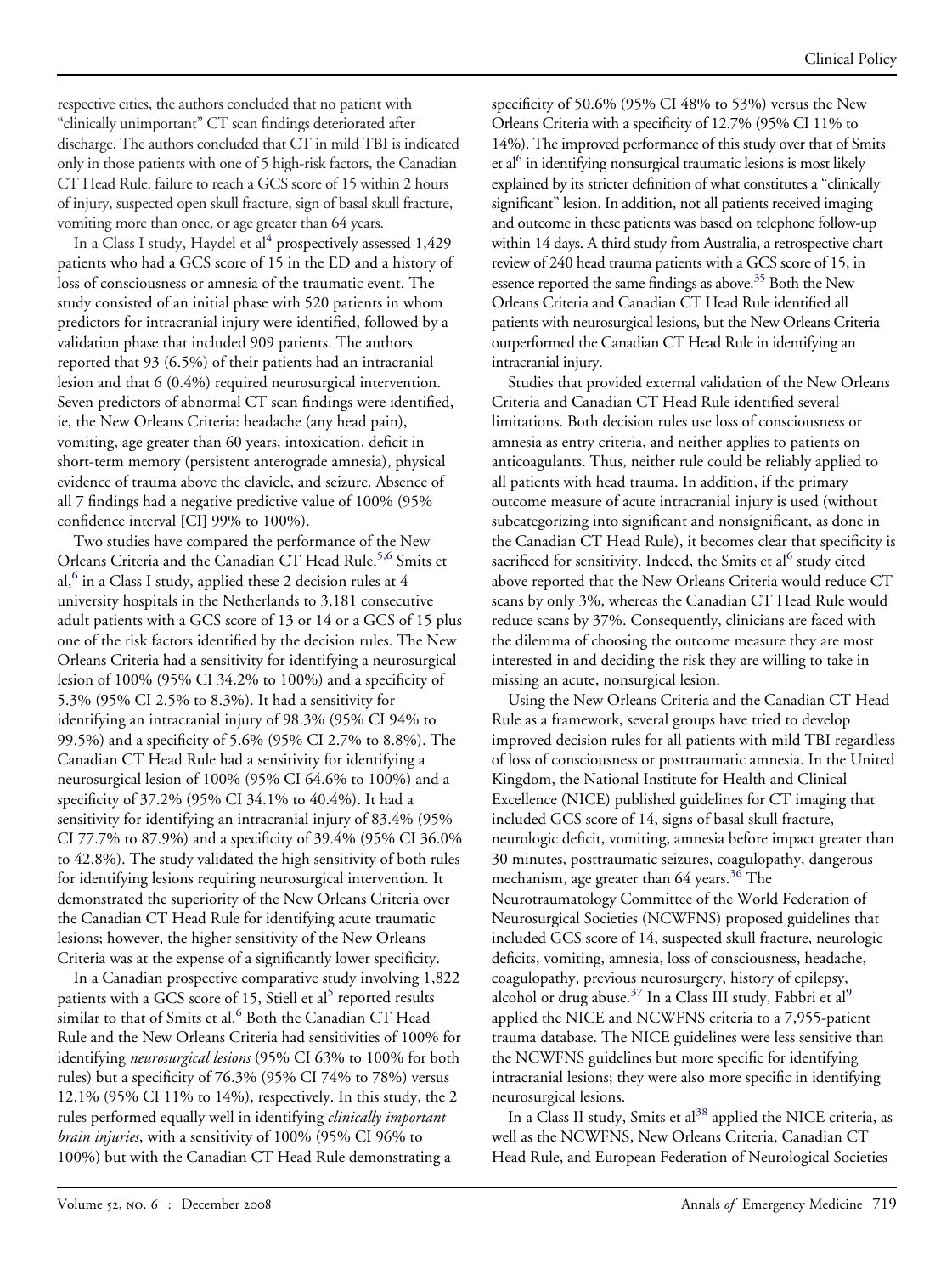to the Dutch database of 3,181 mild TBI patients. In this external validation study, the European Neurological Societies criteria demonstrated 100% sensitivity for clinically relevant traumatic CT findings, as well as for neurosurgical lesions; however, the specificity was so low that all patients would need a CT. The NICE criteria identified 94% (95% CI 93% to 99%) of neurosurgical lesions and 82% (95% CI 77% to 86%) of neurocranial injuries. The NICE criteria specificity was the best of the guideline tests, at 37% to 57%.

In a Class II study, Ibanez et al<sup>8</sup> prospectively studied 1,101 mild TBI patients older than 14 years who had a GCS score of 14 or 15. A comprehensive clinical variable data collection sheet was used and all patients had a head CT regardless of loss of consciousness or amnesia. On univariate analysis, the following independent variables were found to predict intracranial lesions: GCS score of 14, loss of consciousness, vomiting, headache, signs of basilar skull fracture, neurologic deficit, coagulopathy, hydrocephalus treated with shunt, associated extracranial lesions, and patient age 65 years or greater. The authors attempted to build a prediction model but were unable to achieve 100% sensitivity for intracranial lesions with acceptable specificity. Of the 491 patients in this study who did not have loss of consciousness, 1.8% had an intracranial injury and 0.6% required neurosurgery. This study's results thus challenged the commonly held premise that loss of consciousness was a reliable discriminator for deciding who with mild TBI requires neuroimaging.

Smits et al,<sup>[28](#page-12-0)</sup> in a Class II study, analyzed a prospectively collected database of mild TBI patients older than 15 years with a GCS score of 15. Of 2,462 patients, 754 had neither loss of consciousness nor posttraumatic amnesia. There was an 8.7% occurrence of an intracranial injury in those patients with loss of consciousness or posttraumatic amnesia versus 4.9% in those without; the need for a neurosurgical intervention was 0.4% versus 0.5% in patients with no loss of consciousness or posttraumatic amnesia. Odds ratios were performed for independent risk factors of mild TBI, including those from the New Orleans Criteria and Canadian CT Head Rule, and were found to be independent of whether the patient had loss of consciousness or posttraumatic amnesia. Loss of consciousness was found to have an odds ratio of 1.9 (95% CI 1.3 to 2.6) for intracranial injury; posttraumatic amnesia had an odds ratio of 1.7 (95% CI 1.3 to 2.3). In a Class III study from Japan, Ono et al<sup>[39](#page-12-0)</sup> studied 1,145 patients and reported that in those patients with no loss of consciousness or amnesia, 3.5% had an intracranial lesion and 0.3% required neurosurgery.

Using the mild TBI database of 3,181 patients from 4 Dutch university medical centers that was used in several of the above referenced studies, Smits et al $13$  performed a logistic regression analysis to develop a prediction rule that would apply to mild TBI patients regardless of whether they had experienced loss of consciousness or posttraumatic amnesia. The database incorporated the variables from the New Orleans Criteria and the Canadian CT Head Rule plus variables from other guidelines. Internal validation was performed using

bootstrapping. Ten major and 8 minor criteria were identified that allowed for a sensitivity of 94% to 96% and a specificity of 25% to 32% for identifying intracranial lesions. The rule awaits external validation.

The large databases from Spain,<sup>[8](#page-11-0)</sup> Italy,<sup>[9](#page-11-0)</sup> and Holland,<sup>[13](#page-11-0)</sup> allow for a look at individual variables and their associated odds ratio for identifying acute intracranial lesions in heterogenous mild TBI patients, with or without loss of consciousness or amnesia [\(Table\)](#page-7-0).

Although both the New Orleans Criteria and the Canadian CT Head Rule have been validated, they must be applied within the limits of their inclusion criteria, and the clinician should understand their sensitivity and specificity for both neurosurgical lesions and for intracranial injury. Specifically, these rules are valid when applied to patients who have had a loss of consciousness or amnesia and who are not on anticoagulants. Data from the studies presented in the Table bring attention to the variables that should be considered when deciding on whether the mild TBI patient should undergo imaging. These variables include a GCS score less than 15, a dangerous mechanism of injury, a neurologic deficit, or use of anticoagulants. Two retrospective studies suggest that antiplatelet agents may increase risk of intracranial injury after closed head injury, but further study is needed.<sup>[40,41](#page-12-0)</sup> Although identified in the New Orleans Criteria, neither seizure nor mild or moderate headache emerge as univariate predictors of intracranial injury. Alcohol does not emerge as a univariate predictor in the 2 Class II studies.<sup>[8,13](#page-11-0)</sup> On the other hand, a dangerous mechanism of injury, ie, pedestrian versus vehicle or fall from a height, does emerge as an important factor in deciding who to image.

There are no good studies that have demonstrated the value of a cognitive assessment in predicting an intracranial injury. Vilke et al<sup>[42](#page-12-0)</sup> specifically studied the value of a detailed neurologic examination, including a careful mental status assessment, in predicting the presence of an acute intracranial lesion on CT scan. The study's well-defined methodology was undermined by its small sample size of only 58 patients. Three patients (5%) were found to have positive CT scan findings, 2 of whom had a normal neurologic examination result, of whom 1 required a craniotomy. The United States military currently uses a structured assessment tool for patients with mild TBI, the Military Acute Concussion Evaluation (MACE).<sup>[43](#page-12-0)</sup> The sections in this tool include history, neurologic examination, orientation, memory, and concentration. The ability of the MACE to predict intracranial injury has not been studied.

### Future Directions

Future research must begin with a collaborative effort in the neuroscience community on how to define mild TBI and how to measure its related outcomes. The true incidence of mild TBI is unknown. Epidemiologic studies have focused on those patients treated in trauma centers and admitted; they therefore have selection bias. Many patients sustain mild TBI but do not seek medical care and are thus not included in estimates, which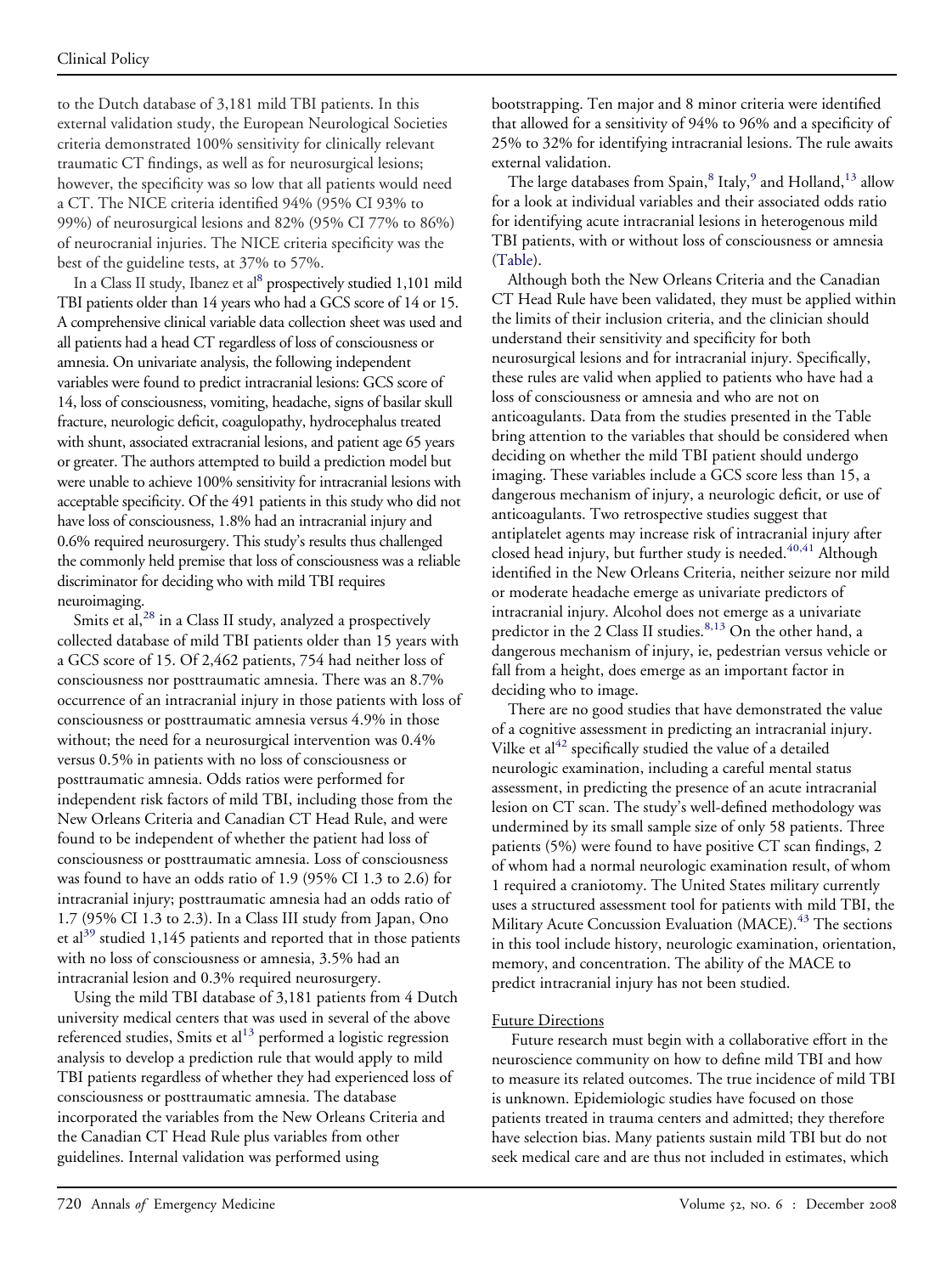<span id="page-7-0"></span>Table. Predictor variables for intracranial lesions.

|                                 | Smits et al, <sup>13</sup> | lbanez et al, <sup>8</sup> | Fabbri et al. <sup>9</sup> |
|---------------------------------|----------------------------|----------------------------|----------------------------|
|                                 | OR (95% CI)                | OR (95% CI)                | OR (95% CI)                |
| <b>Class of evidence</b>        | Ш                          | Ш                          | Ш                          |
| <b>Variable</b>                 |                            |                            |                            |
| GCS 14                          | $2(1-3)$                   | $7(4-14)$                  | 19 (14-26)                 |
| Neurologic deficit              | $2(1-3)$                   | $7(2-25)$                  | 19 (13-28)                 |
| Signs of basilar skull fracture | 14 (8-22)                  | $11(6-23)$                 | $10(6-16)$                 |
| Loss of consciousness           | $2(1-3)$                   | $7(4-11)$                  | $2(2-3)$                   |
| Posttraumatic amnesia           | $1.7(1-2)$                 | $3(2-5)$                   | $8(6-12)$                  |
| Headache                        | $1.4(1-2)$                 | $1(0.8-2)$                 |                            |
| Headache, severe                |                            | $3(2-6)$                   |                            |
| Vomiting                        | $3(2-4)$                   | $4(2-7)$                   | $5(3-8)$                   |
| Posttraumatic seizure           | $3(1-10)$                  | $2(0.25-17)$               | $3(2-5)$                   |
| Alcohol or drug intoxication    | $1(0.6-2)$                 | $1(0.3-3)$                 |                            |
| Anticoagulation                 | $2(1-4)$                   | $4(3-7)$                   | $8(3-9)$                   |
| Age $\geq 65$ years             |                            | $2(1-3)$                   | $2(1-3)$                   |
| Dangerous mechanism             | $2(1-4)$                   |                            | $3(2-4)$                   |

underestimates the true incidence of mild TBI. More thorough and accurate epidemiologic evaluation of mild TBI is needed to define the enormity of the problem and to direct both public education and prevention strategies.

An improved elucidation of the pathophysiologic characteristics of mild TBI is critical for the research and development of therapeutic measures. Pharmacologic therapy used to prevent or reduce neuronal injury after mild TBI remains a formidable yet crucial goal. More conclusive evidence is needed to help identify in a timely manner the small but important number of patients who develop intracranial lesions despite initially normal CT scan findings and normal neurologic examination results.

### **2. Is there a role for head MRI over noncontrast CT in the ED evaluation of a patient with acute mild TBI?**

### **Recommendations**

*Level A recommendations.* None specified. *Level B recommendations.* None specified. *Level C recommendations.* None specified.

Key words/phrases for literature searches: mild traumatic brain injury, minor traumatic brain injury, head computed tomography, magnetic resonance imaging, neuroimaging, neuroradiography.

Using standard 1.5-T MRI imaging sequences, MRI is up to 30% more sensitive than CT scanning in detecting acute traumatic intracranial injury in patients with mild TBI.<sup>[44](#page-12-0)</sup> Most studies comparing CT results with MRI results in patients with TBI do not distinguish between mild TBI and more severe TBI. Four studies were identified in which concussion patients with mild TBI can be isolated; the prevalence of abnormal MRI results in these 4 studies ranged from 10% to 57%. $45-48$ 

Doezema et al<sup>[45](#page-12-0)</sup> performed a prospective blinded cohort study of 58 patients with minor head injury. The patients underwent MRI within 24 hours of discharge from the ED; 10% of the discharged patients had abnormal MRI scan results including cortical contusions and small subdural hematomas. CT was performed in the ED on 2 of the 3 patients exhibiting small subdurals on follow-up MRI, although no abnormality was detected on CT. The remaining 3 patients with an abnormal follow-up MRI scan result did not receive a CT scan in the ED. This study found no significant difference in symptoms between patients with abnormal and those with normal MRI scan results.

In a study by Hofman et al,  $46$  21 patients with mild TBI received an MRI examination within 5 days of injury. Twelve (57%) of these patients had abnormal MR findings, including small extra-axial hematomas, both hemorrhagic and nonhemorrhagic contusions, and diffuse axonal injury. Hughes et al $47$  studied patients who were diagnosed with mild TBI and subsequently underwent MRI and neurocognitive examinations between 24 and 72 hours postinjury. The initial MRI demonstrated abnormalities that could be attributed to TBI in 6% (5/80) of patients. Voller et al<sup>[48](#page-12-0)</sup> reported that 25% (3/12) of patients with mild TBI had MRI abnormalities, including contusions, diffuse axonal injury lesions, and an epidural hematoma. None of these studies demonstrated clear clinical relevance of these abnormal MRI scan results in patients with mild TBI, and none were conducted within a time frame relevant for ED disposition of patients.

Unfortunately, there are no well-designed studies that specifically examine the use of MRI within 24 hours of injury in mild TBI patients. Therefore, at this time no evidence-based recommendations can be made about the use of MRI compared with CT in the ED setting.

Potentially limiting factors for using MRI to diagnose mild TBI include cost constraints, availability, and accessibility issues. Challenges to patient care include safety issues such as patients with pacemakers and certain ferromagnetic foreign bodies. Compatibility with life-support and traction/stabilization devices is also somewhat problematic. Further, patient motion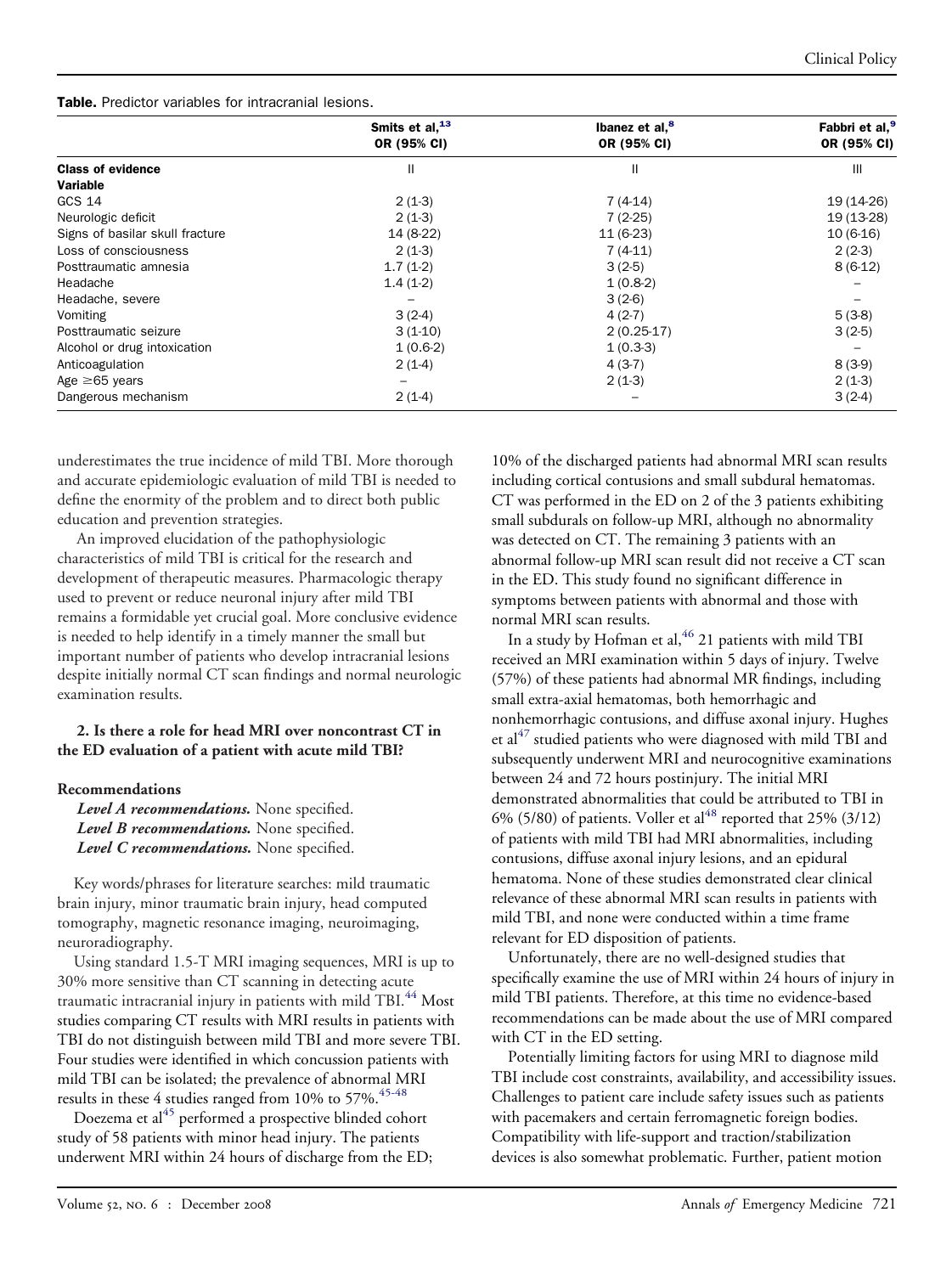artifacts are less of an issue with CT than with MRI, and acute "neurosurgically relevant" hemorrhage is still reliably diagnosed with CT.

Nevertheless, recent improvements in MRI technology cannot be ignored. Scan times have decreased and specialized pulse sequences have improved our sensitivity for the detection of both *structural* and *functional* traumatic brain abnormalities associated with mild TBI. These MR techniques include magnetization transfer MRI, fluidattenuated inversion recovery, fast field echo T2-weighted imaging, gradient-echo imaging, susceptibility-weighted imaging, diffusion-weighted imaging, diffusion tensor imaging, magnetic resonance spectroscopy, functional MRI, and magnetic source imaging. $46,49.53$  One very recent study using diffusion tensor imaging in 10 patients aged 14 to 19 years, with a normal CT result and presenting with a GCS score of 15, demonstrated a correlation between the severity of postconcussion symptoms and diffusion tensor imaging abnormalities.<sup>[54](#page-12-0)</sup> Although many of these techniques are not yet widely available and are currently largely research tools, they are likely to become incorporated into the routine imaging assessment as improvements in technology facilitate their acquisition and interpretation.

Unfortunately, the intrinsic heterogeneity of TBI (eg, male versus female, young versus old, associated comorbidities, multiple mechanisms of injury), coupled with the numerous potential variables of MRI (eg, low field versus high field, imaging parameters, choice of pulse sequence, time of imaging relative to time of injury), make generalization of study results difficult. TBI is a dynamic process and imaging is a static process; the conclusion of any imaging study should take into consideration the timing of the injury relative to the timing of the scan. Although the lesions that are detected on MRI as opposed to CT are not likely to change neurosurgical decisionmaking, they may nevertheless provide clinically meaningful data that could refine mild TBI diagnosis, prognosis, and medical management.

### Future Directions

As MRI technology continues to evolve and becomes more uniformly available, there could be a role for its use in the ED. Studies examining the role of MRI at early time points (less than 24 hours) and the relationship of pathologic changes to outcome (postconcussive symptoms and postconcussive syndrome) are needed. Moreover, standardized protocols and normative time-dependent databases are needed to more accurately interpret the findings.

**3. In patients with mild TBI, are brain-specific serum biomarkers predictive of an acute traumatic intracranial injury?**

### **Recommendations**

*Level A recommendations.* None specified. *Level B recommendations.* None specified.

*Level C recommendations.* In mild TBI patients without significant extracranial injuries and a serum S-100B level less than 0.1  $\mu$ g/L measured within *4 hours of injury*, consideration can be given to not performing a CT.\* \*This test has not yet received Food and Drug Administration approval for clinical use in the United States.

Key words/phrases for literature searches: mild traumatic brain injury, minor traumatic brain injury, head computed tomography, diagnosis, biomarkers, glucose, international normalized ratio, partial thromboplastin time, prothrombin time.

Several brain-specific serum proteins have been examined for their ability to predict traumatic abnormalities on head CT scan after mild TBI. Rapid deceleration forces to the head can result in excessive axonal shear and traumatic injury to the neuronal axon and supporting cells such as astrocytes. The proteins released during this process diffuse into the cerebrospinal fluid, cross the bloodbrain barrier, and reach the peripheral circulation where they can be detected.

Neuronal proteins studied include neuron-specific enolase and tau. Astrocyte proteins studied include S-100B, creatine kinase BB isoenzyme, and glial fibrillary acidic protein. Glucose, norepinephrine, epinephrine, and dopamine have also been studied as markers for injury.

Of these serum markers, S-100B is perhaps the best studied. S-100B increases and decreases rapidly after head injury, making early measurement crucial. Although S-100B has been found in cell culture models to be released within 15 seconds of injury, the earliest it has been detected in human serum is 30 minutes after injury; the half-life of S-100B in serum after mild TBI is approximately 97 minutes.<sup>55</sup>

Eight studies were reviewed that reported on the relationship between serum S-100B and head CT scan after mild TBI.<sup>56-63</sup> In general, this protein is a sensitive but not specific predictor of CT abnormalities. At low serum cutoff levels the sensitivities range from 90% to 100%, with specificities ranging from 4% to 65%.

In a Class II study of 226 adults admitted to the hospital with isolated mild head injury and a GCS score of 13 to 15, Muller et  $al<sup>61</sup>$  found the sensitivity of S100-B measured within 12 hours of injury to be 0.95 (95% CI 0.76 to 1.0) and the specificity 0.31 (95% CI 0.25 to 0.38). When the 16 subjects with a GCS score of 13 were removed from analysis, the sensitivity decreased slightly to 0.94 (95% CI 0.91 to 0.97), without significantly changing the specificity of 0.31 (95% CI 0.25 to 0.37). This study reveals the increase in sensitivity that occurs when the overall severity of the cohort is increased by including those with a GCS score of 13, as most of the subsequent S-100B studies do. However, when the proportion of the cohort with a GCS score of 13 is relatively small, as is the case in the Muller et  $al^{61}$  study, the impact of this severity bias on the test characteristics of S-100B is minimal.

Similar results have been found by other investigators using the 0.1  $\mu$ g/L cutoff. In a Class II study, Biberthaler et al<sup>57</sup> measured serum S100-B levels within 3 hours of injury in 1,309 patients with isolated mild TBI and correlated these to CT scan. Approximately 3% of subjects had a GCS score of 13; 7% of subjects had an acute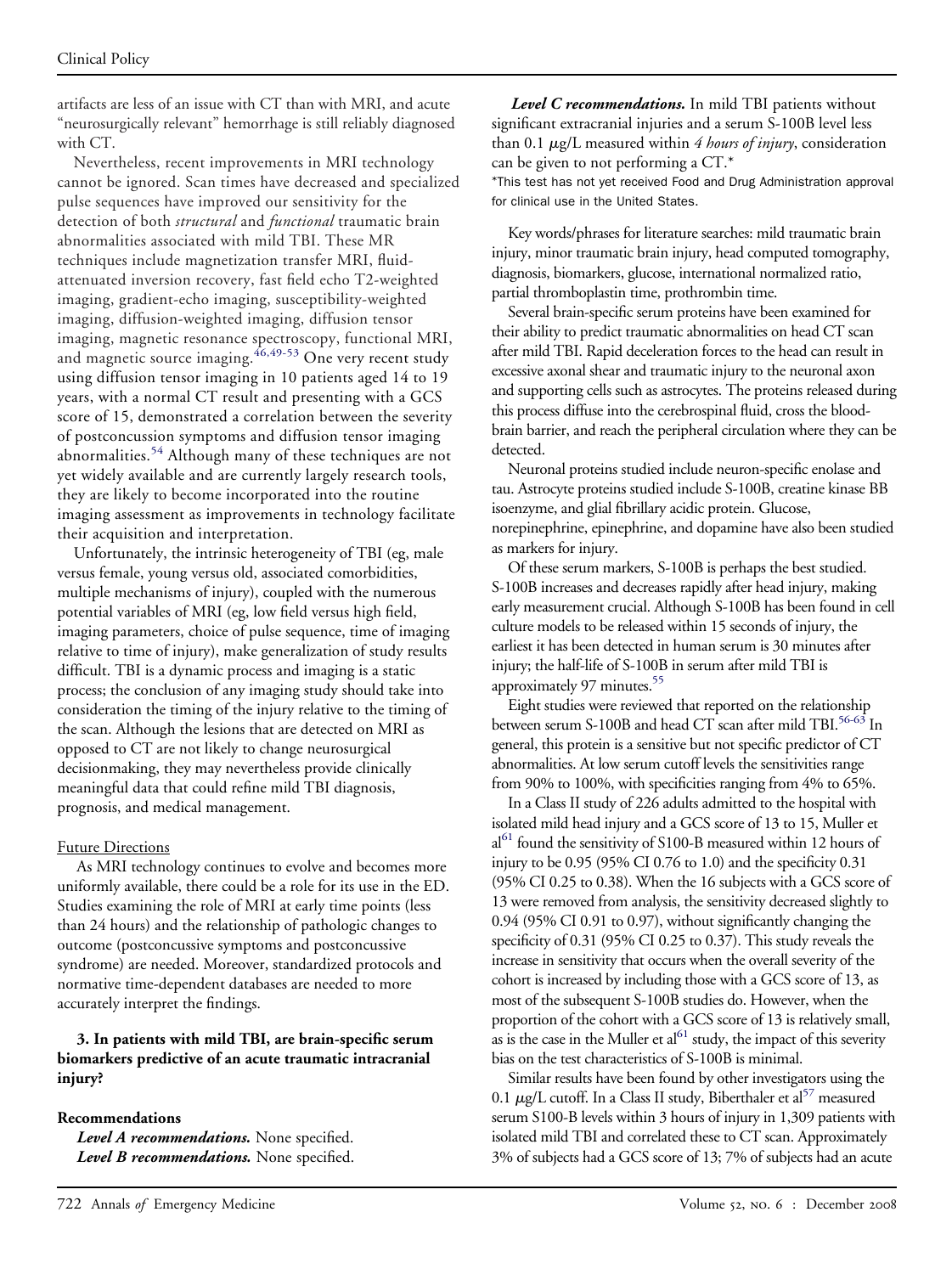intracranial injury on head CT scan. The sensitivity of S-100B was found to be 0.99 (95% CI 0.96 to 1.0) and the specificity 0.30 (95% CI 0.29 to 0.31). In a Class II study, Poli-de-Figueiredo et  $a^{163}$  studied S-100B in 50 consecutive patients with mild TBI (2) had a GCS score of 13). Six patients had a positive CT result, and they reported a sensitivity of serum S-100B measured within 3 hours of injury to be 1.0 (95% CI 0.8 to 1.0) and the specificity 0.20 (95% CI 0.11 to 0.35).

In a Class III study using a slightly higher cutoff level of 0.12  $\mu$ g/L, Biberthaler et al $^{58}$  $^{58}$  $^{58}$  found the sensitivity of serum S100-B measured within 2 hours of injury to be 1.0 (95% CI 0.86 to 1.0) and the specificity 0.46 (95% CI 0.36 to 0.57) among 104 patients with isolated mild TBI. Twenty-three percent of the group had an intracranial injury on head CT and 3 subjects (2.9%) had a GCS score of 13.

At a still higher cutoff of 0.2  $\mu$ g/L, S100-B performed similarly well. In a Class II study of 182 adolescents and adults admitted to the hospital with mild TBI, Ingebrigtsen et al $^{60}$  found the sensitivity of S100-B to be 0.90 (95% CI 0.59 to 0.98) and the specificity 0.65 (95% CI 0.58 to 0.72) when measured within 12 hours of injury. Ten (5.5%) subjects had a GCS score of 13 and 5.5% had an intracranial injury on head CT.

Concomitant alcohol intoxication does not appear to affect the test characteristics of S100-B. In a Class II study of 139 adults with isolated mild TBI, Mussack et al<sup>[62](#page-13-0)</sup> found the sensitivity of S100-B to be 1.0 (95% CI 0.83 to 1.0) and the specificity to be 0.50 (95% CI 0.41 to 0.59) when measured within 3 hours of injury. The mean blood alcohol concentration for the group was 182 mg/dL; 14% had an intracranial injury on head CT. Three (2.2%) subjects had a GCS score of 13. In a Class III study of 29 sober and 20 intoxicated adults with isolated mild TBI, Biberthaler et al<sup>[59](#page-12-0)</sup> found serum S100-B levels measured within 3 hours of injury to be significantly higher among those with an abnormal CT scan result, both among the sober patients (0.94  $\mu$ g/L versus 0.12  $\mu$ g/L) and intoxicated patients (0.89  $\mu$ g/L versus 0.15  $\mu$ g/L). The mean blood alcohol concentration for the intoxicated group was 143 mg/dL. Overall, 31% had an intracranial injury on head CT; 5 (10%) subjects had a GCS score of 13.

Among mild TBI patients with significant extracranial injuries, S100-B may not perform as well. Because S-100B is found in small amounts in adipose, skin, and cartilage, this finding is not surprising.<sup>[64](#page-13-0)</sup> In a study of 96 adolescents and adults with a GCS score of 13 to 15 in addition to other injuries, Bazarian et al<sup>[56](#page-12-0)</sup> found the sensitivity of S100-B at a cutoff of 0.08  $\mu$ g/L to be 0.8 (95% CI 0.36 to 0.96) and the specificity to be 0.04 (95% CI 0.01 to 0.09). In this study, 3 (3%) subjects had a GCS score of 13, and 5% had an intracranial injury on head CT scan.

Brain-specific serum markers aside from S-100B have received considerably less attention. Levitt et al<sup>[65](#page-13-0)</sup> measured serum levels of dopamine and epinephrine within approximately 3 hours of injury in 107 intoxicated patients with mild TBI. Unfortunately, because half of the cohort had a GCS score less

than 14, this study was not considered generalizable to the milder forms of TBI being analyzed in this clinical policy. Serum levels of neuron-specific enolase,<sup>[62](#page-13-0)</sup> tau,<sup>[66](#page-13-0)</sup> glucose,<sup>62</sup> creatine kinase-BB, $65$  and norepinephrine $65$  have not been found to be reliably predictive of intracranial injury. The relationship between glial fibrillary acidic protein and head CT has not been studied in mild TBI cohorts.

Serum markers have the potential to eliminate the need for head CT scans in mild TBI patients. Unlike the clinical variables used in head CT decision rules (eg, headache, amnesia), serum marker measurements are more objective and less prone to interrater variability. Of the markers studied to date, S100-B appears to have the most promise as a pre– head CT screening test. From a population standpoint, this could result in a 30% reduction in unnecessary CT scans.<sup>[57](#page-12-0)</sup> S100-B may not perform as well in patients with significant trauma outside of the head, so caution should be used when applying these results to patients with multiple trauma.

### Future Directions

Despite the great potential of serum markers to predict abnormal head CT scan results after mild TBI, several unaddressed issues remain. Although S100-B appears best suited to the role of pre– head CT screening, its cost-effectiveness has not been demonstrated. Identification of a serum protein with high specificity would increase the number of patients who could safely avoid CT scanning. In addition, identification of a marker that accurately predicts abnormal head CT scan results in the presence of extracranial injuries would expand the use of these markers to multiple trauma patients, a group in whom mild TBI is frequently overlooked.[67,68](#page-13-0)

Combining the results of S-100B with clinical variables or with other serum markers such as nonspecific enolase or tau into a clinical prediction rule could potentially improve detection of an abnormal CT scan result. Finally, glial fibrillary acidic protein, a protein studied extensively in patients with severe TBI, has not been examined in human mild TBI cohorts. These areas would be fruitful avenues for future research.

### **4. Can a patient with an isolated mild TBI and a normal neurologic evaluation result be safely discharged from the ED if a noncontrast head CT scan shows no evidence of intracranial injury?**

### **Recommendations**

*Level A recommendations.* None specified.

*Level B recommendations.* Patients with an isolated mild TBI who have a negative head CT scan result are at minimal risk for developing an intracranial lesion and therefore may be safely discharged from the ED.\*

\*There are inadequate data to include patients with a bleeding disorder; who are receiving anticoagulation therapy or antiplatelet therapy; or who have had a previous neurosurgical procedure in this population.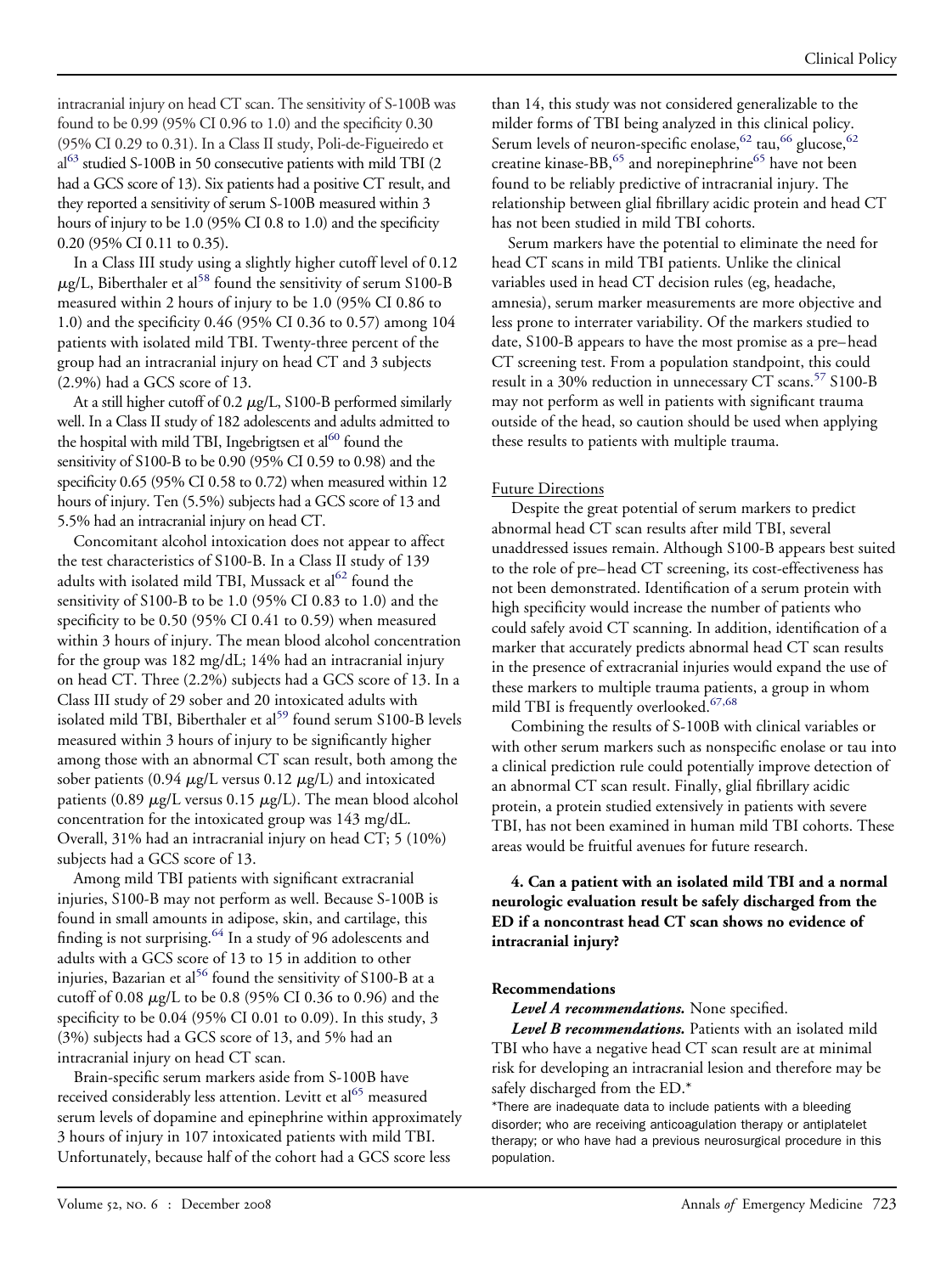*Level C recommendations.* Mild TBI patients discharged from the ED should be informed about postconcussive symptoms.

Key words/phrases for literature searches: mild traumatic brain injury, minor traumatic brain injury, head computed tomography, outcome, prognosis, postconcussive syndrome, concussion, brain CT, discharge.

Although much research effort has been expended in attempting to determine criteria for which mild TBI patients require a head CT scan, less effort has been expended in determining the true prognostic value of a head CT scan that is read as negative for an acute intracranial lesion. Nagy et al,  $69$  in a Class III prospective study of 1,170 mild TBI patients with a GCS score of 15 and who underwent CT and admission for 24 hours, found that none of the patients with a negative scan result later deteriorated. The authors' recommendation was to discharge mild TBI patients from the ED after a negative head  $CT$  scan result. Livingston et al,<sup>[70](#page-13-0)</sup> in a small prospective study of 79 mild TBI patients with an initial GCS score of 15 and a negative head CT scan result who were discharged from the ED, found that none had deteriorated at 48 hours after discharge. This study was limited because of sample size and the fact that 22 of the 79 patients were lost to follow-up. Dunham et al,  $71$  in a retrospective Class III study of 2,252 trauma center admissions who had a head CT scan, found that none of the patients with an initial negative head CT scan result required subsequent neurosurgical operative intervention.

Livingston et al<sup>[72](#page-13-0)</sup> attempted to address the issue of ED discharge of mild TBI patients after a negative head CT scan result in a prospective study of 2,152 patients. Of the 1,788 patients with a negative CT scan result, 33 (0.02%) ultimately required neurosurgical or critical care. Unfortunately, the study's methodology precludes drawing any conclusions because the clinical characteristics of the "miss" group were not well described.

In an attempt to quantify the magnitude of the problem of delayed complications in mild TBI patients with a negative head CT scan result, af Geijerstam and Britton<sup>[73](#page-13-0)</sup> undertook a comprehensive literature review involving 2,187 abstracts and 410 full-text articles that altogether represented more than 62,000 mild TBI patients who presented with a GCS score of 15. In only 3 cases could a definite early  $(<$ 2 days) adverse outcome be identified. Eight additional patients with possible early adverse outcomes were also observed. The authors' conclusion, based on their review, is that the scientific evidence supports that a CT strategy is a safe way to triage mild TBI patients for admission (and hence, discharge).

A major step forward towards answering the question of the safety of discharging mild TBI patients who have a negative head CT scan result was made by af Geijerstam et al<sup>[74](#page-13-0)</sup> with a Class I prospective study involving 39 hospitals in Sweden. Mild TBI patients with a GCS score of 15 were randomized to immediate head CT or hospital admission for observation. Of the 1,292 mild TBI patients in the immediate CT arm, 82

(6.3%) had a positive reading. Of those with a negative interpretation (and who were discharged from the ED unless other factors required admission), none later developed a complication that required admission to the hospital or surgery (3-month follow-up).

To date, there have not been any studies that have had sufficient power to address specific subpopulations of patients with mild TBI who may be at additional risk for delayed complications and for whom immediate ED discharge after a negative head CT scan result may not be appropriate. These subpopulations could include patients with bleeding disorders, patients on anticoagulant therapy, patients with previous neurosurgical procedures (such as a ventriculoperitoneal shunt), and those with significant previous neurologic disease.

The decision to discharge a mild TBI patient from the ED must be coupled with appropriate discharge instructions. Appendix C provides fundamentals of discharge instructions. One study evaluated abstracted records from the National Hospital Ambulatory Medical Care Survey for 306 patients with isolated mild TBI.<sup>[75](#page-13-0)</sup> Of these patients, 9% were discharged without any recommendations for follow-up, and 28% had only "return to the ED as needed" for a follow-up recommendation. Fung et al<sup>[76](#page-13-0)</sup> reviewed mild TBI discharge instruction sheets from 15 institutions for the presence of 6 factors that were deemed significant for postdischarge patient monitoring based upon a literature review: GCS score less than 15, amnesia, headache, vomiting, neurologic deficit, and seizure. Only a single institution's discharge instruction sheet contained all 6 factors, with only 2 of the 6 factors present on the forms from all institutions. They also found that most of the discharge instructions sheets were at an inappropriately high-grade reading level. In a related issue, Saunders et al,<sup>[77](#page-13-0)</sup> in a small prospective study, found that mild TBI patients rarely remember their discharge instructions, which implies that it is best to provide post-mild TBI discharge instructions in a written form. An additional issue in discharge planning that has not been adequately studied is the practice of home observation and frequent waking.

A glaring omission from most mild TBI discharge instruction sheets is the lack of any mention of the possibility of the patient developing postconcussive symptoms. These are defined as somatic, cognitive, and affective symptoms that include headache, sleep disturbances, dizziness/vertigo, nausea, fatigue, oversensitivity to noise/light, attention/concentration problems, memory problems, irritability, anxiety, depression, and emotional lability.[78](#page-13-0) The incidence of postconcussive symptoms varies widely in studies and is found to usually diminish over time. Bazarian and Atabaki, $^{79}$  $^{79}$  $^{79}$  in a relatively small study, found that 58% of mild TBI patients had persistent symptoms 1 month postinjury, whereas de Kruijk et al<sup>[80](#page-13-0)</sup> found that 28% had symptoms at 6 months postinjury. They also found that evaluating patients for headache, nausea, and dizziness in the ED can identify those patients at greater risk for postconcussive syndrome: those with all 3 symptoms have a 50% chance of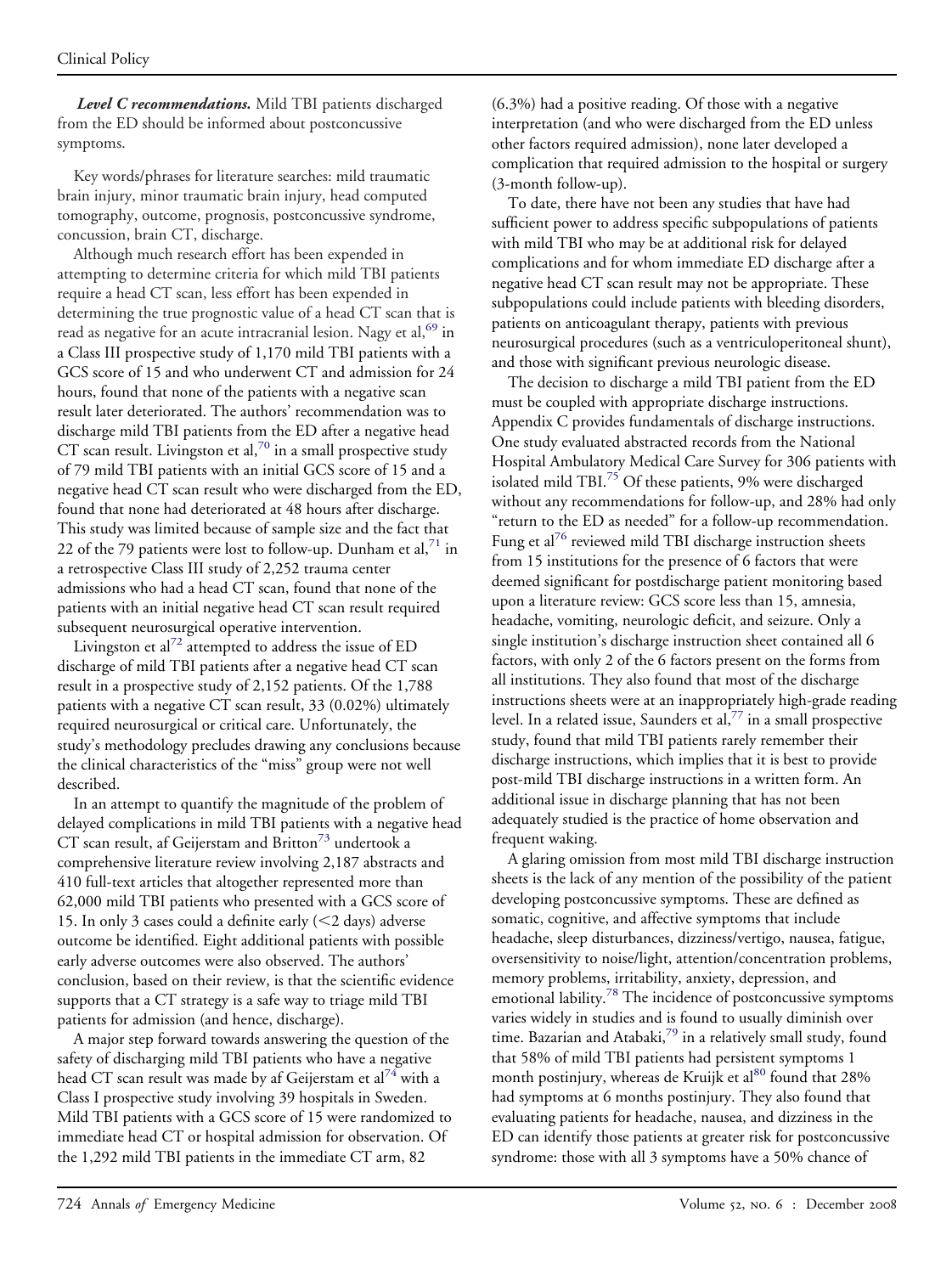<span id="page-11-0"></span>having postconcussive syndrome at 6 months; those with none, a 28% chance. Carroll et al,<sup>15</sup> in an extensive review of  $428$ studies, concluded that most adults with postconcussive symptoms recover within 3 to 12 months of their injury. Sheedy et al $^{81}$  $^{81}$  $^{81}$  have developed an algorithm based on delayed memory, pain score, occupation, and years of education that, in a small sample, was able to accurately forecast those patients at high risk for moderate/severe postconcussive syndrome symptoms at 1 month postinjury. Holm et al,  $^{16}$  after a systematic review of 743 studies, concluded that the provision of educational information about postconcussive syndrome symptoms can reduce long-term complaints. However, 2 reports cast doubt on the effectiveness of early treatment of postconcussive symptoms.<sup>[82,83](#page-13-0)</sup>

### Future Directions

Patients with a GCS score of 15 and normal head CT scan findings remain at risk for the development of cognitive, psychosocial, and neurobehavioral abnormalities related to mild TBI. These postconcussive symptoms may adversely affect the patient's personal, financial, and social life.<sup>16</sup> Thus, future research must address mechanisms for identifying patients at risk and interventions that may minimize or prevent disability.

It is possible that the scanning resolution of a head CT limits the diagnosis of clinically significant neuronal lesions that may be responsible for the postconcussive symptoms. In these situations, MRI and other neuroimaging modalities in the acute evaluation of mild TBI may be of prognostic value, but this is as yet unproven. The implication on the management and followup of the nonoperative lesions found on CT scanning or other neuroimaging studies is also an area in need of elucidation.

Because we, as care providers, make a potentially irrevocable decision in terms of discharging a mild TBI patient based upon a negative head CT scan result, one issue that may directly impact the validity of this decision is the reliability of the initial negative reading of the head CT scan. This topic is rarely addressed in any studies, but is alluded to in the study by Livingston et al.<sup>[72](#page-13-0)</sup> In their study, of the initial 1,664 negative head CT scan readings (by a radiology resident or trauma surgeon), 19 (1.1%) were read as positive by the staff radiologist at a later time. This represents an important issue that requires attention at an institutional level.

Additional areas for future research include the determination of the optimal time postinjury to perform a head CT and further delineation of the subpopulations of mild TBI patients who, despite a negative head CT scan result, are at increased risk for developing untoward sequelae and thus may not be appropriate for immediate discharge despite a normal head CT scan result.

*Relevant industry relationships of panel members: There were no relevant industry relationships disclosed by panel members.*

*Relevant industry relationships are those relationships with companies associated with products or services that significantly* *impact the specific aspect of disease addressed in the critical question.*

### REFERENCES

- 1. Jager T, Weiss H, Coben J, et al. Traumatic brain injuries evaluated in US emergency departments, 1992-1994. *Acad Emerg Med.* 2000;7:134-140.
- 2. Rutland-Brown W, Langlois JA, Thomas KE, et al. Incidence of traumatic brain injury in the United States, 2003. *J Head Trauma Rehabil.* 2006;21:544-548.
- 3. Holmes JF, Hendey GW, Oman JA, et al. Epidemiology of blunt head injury victims undergoing ED cranial computed tomographic scanning. *Am J Emerg Med.* 2006;24:167-173.
- 4. Haydel MJ, Preston CA, Mills TJ, et al. Indications for computed tomography in patients with minor head injury. *N Engl J Med.* 2000;343:100-105.
- 5. Stiell I, Clement C, Rowe B, et al. Comparison of the Canadian CT Head Rule and the New Orleans Criteria in patients with minor head injury. *JAMA.* 2005;294:1511-1518.
- 6. Smits M, Dippel DW, de Haan GG, et al. External validation of the Canadian CT Head Rule and the New Orleans Criteria for CT scanning in patients with minor head injury. *JAMA.* 2005;294: 1519-1525.
- 7. Mack L, Chan S, Silva J, et al. The use of head computed tomography in elderly patients sustaining minor head trauma. *J Emerg Med.* 2003;24:157-162.
- 8. Ibanez J, Arikan F, Pedraza S, et al. Reliability of clinical guidelines in the detection of patients at risk following mild head injury: results of a prospective study. *J Neurosurg.* 2004;100: 825-834.
- 9. Fabbri A, Servadei F, Marchesini G, et al. Clinical performance of NICE recommendations versus NCWFNS proposal in patients with mild head injury. *J Neurotrauma.* 2005;22:1419-1427.
- 10. Alves W, Macciocchi S, Barth J. Postconcussive symptoms after uncomplicated mild head injury. *J Head Trauma Rehabil.* 1993;8: 48-59.
- 11. Rimel RW, Giordani B, Barth JT, et al. Disability caused by minor head injury. *Neurosurgery.* 1981;9:221-228.
- 12. Jagoda AS, Cantrill SV, Wears RL, et al. Clinical policy: neuroimaging and decisionmaking in adult mild traumatic brain injury in the acute setting. *Ann Emerg Med.* 2002;40:231-249.
- 13. Smits M, Diederik W, Dippel W, et al. Predicting intracranial traumatic findings on computed tomography in patients with minor head injury: the CHIP prediction rule. *Ann Intern Med.* 2007; 146:397-405.
- 14. von Holst H, Cassidy J. Mandate of the WHO Collaborating Centre Task Force on Mild Traumatic Brain Injury. *J Rehabil Med.* 2004; (43 suppl):8-10.
- 15. Carroll LJ, Cassidy JD, Peloso PM, et al. Prognosis for mild traumatic brain injury: results of the WHO Collaborating Centre Task Force on Mild Traumatic Brain Injury. *J Rehabil Med.* 2004; (43 suppl):84-105.
- 16. Holm L, Cassidy JD, Carroll LJ, et al. Summary of the WHO Collaborating Centre for Neurotrauma Task Force on Mild Traumatic Brain Injury. *J Rehabil Med.* 2005;37:137-141.
- 17. Kay T, Harrington D, Adams R, et al. Definition of mild traumatic brain injury. *J Head Trauma Rehabil.* 1993;8:86-87.
- 18. Centers for Disease Control and Prevention, National Center for Injury Prevention and Control. *Report to Congress on Mild Traumatic Brain Injury in the United States: Steps to Prevent a Serious Public Health Problem*. Atlanta, GA: Centers for Disease Control and Prevention; 2003:1-47.
- 19. Stein SC, Ross SE. The value of computed tomographic scans in patients with low risk head injuries. *Neurosurgery.* 1990;26:638- 640.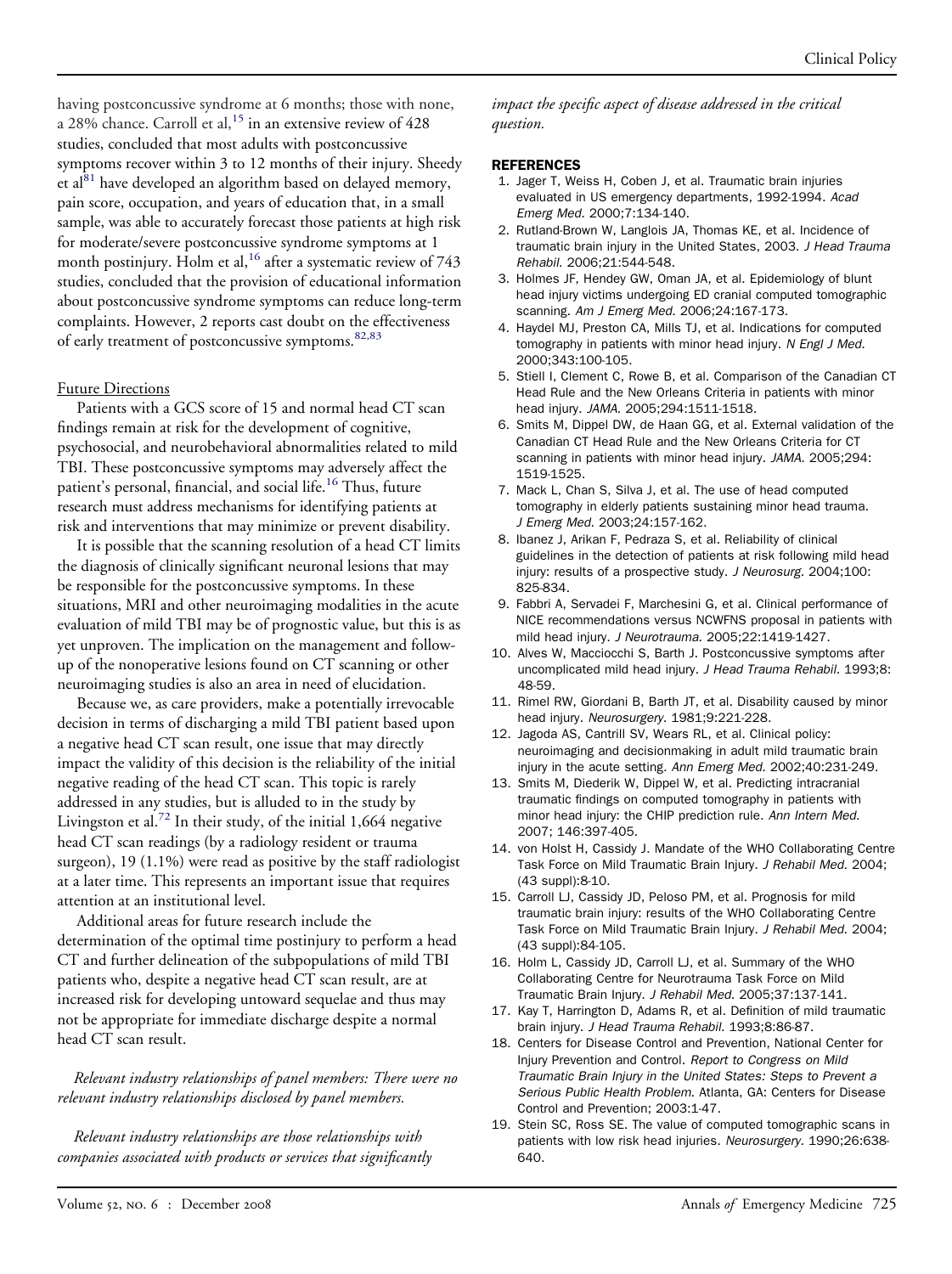- <span id="page-12-0"></span>20. Williams DH, Levin HS, Eisenberg HM. Mild head injury classification. *Neurosurgery.* 1990;27:422-428.
- 21. Stein S. Minor head injury: 13 is an unlucky number. *J Trauma.* 2001;50:759-760.
- 22. Teasdale G, Jennett B. Assessment of coma and impaired consciousness: a practical scale. *Lancet.* 1974;2:81-84.
- 23. Teasdale G, Jennett B. Assessment and prognosis of coma after head injury. *Acta Neurochir (Wien).* 1976;34:45-55.
- 24. Jennett B, Teasdale G, Galbraith S, et al. Severe head injuries in three countries. *J Neurol Neurosurg Psychiatry.* 1977;40:291- 298.
- 25. Shackford SA, Wald SL, Ross SE, et al. The clinical utility of computed tomographic scanning and neurologic examination in the management of patients with minor head injuries. *J Trauma.* 1992;33:385-394.
- 26. Warden D. Military TBI during the Iraq and Afghanistan wars. *J Head Trauma Rehabil.* 2006;21:398-402.
- 27. Stiell IG, Wells GA, Vandemheen K, et al. The Canadian CT Head Rule for patients with minor head injury. *Lancet.* 2001;357:1391- 1396.
- 28. Smits M, Hunink MG, Nederkoorn PJ, et al. A history of loss of consciousness or post-traumatic amnesia in minor head injury: "condition sine qua non" or one of the risk factors? *J Neurol Neurosurg Psychiatry.* 2007;78:1359-1364.
- 29. American Academy of Pediatrics, American Academy of Family Physicians. The management of minor closed head injury in children. *Pediatrics.* 1999;104:1407-1415.
- 30. Harad FT, Kerstein MD. Inadequacy of bedside clinical indicators in identifying significant intracranial injury in trauma patients. *J Trauma.* 1992;32:359-363.
- 31. Miller EC, Holmes JF, Derlet RW. Utilizing clinical factors to reduce head CT scan ordering for minor head trauma patients. *J Emerg Med.* 1997;15:453-457.
- 32. Borczuk P. Predictors of intracranial injury in patients with mild head trauma. *Ann Emerg Med.* 1995;25:731-736.
- 33. Jeret JS, Mandell M, Anziska B, et al. Clinical predictors of abnormality disclosed by computed tomography after mild head trauma. *Neurosurgery.* 1993;32:9-16.
- 34. Nagurney JT, Borczuk P, Thomas SH. Elder patients with closed head trauma: a comparison with nonelder patients. *Acad Emerg Med.* 1998;5:678-684.
- 35. Rosengren D, Rothwell S, Brown A, et al. The application of North American CT scan criteria to an Australian population with minor head injury. *Emerg Med Australas.* 2004;16:195-200.
- 36. Yates D, Chater N, Cooper P, et al, for the National Collaborative Centre for Acute Care. National Institute for Health and Clinical Excellence. Head injury. Triage, assessment, investigation and early management of head injury in infants, children, and adults; 2007. Available at:

#### [http://www.nice.org.uk/nicemedia/pdf/CG56NICEGuideline.pdf.](http://www.nice.org.uk/nicemedia/pdf/CG56NICEGuideline.pdf) [Accessed January 16,](http://www.nice.org.uk/nicemedia/pdf/CG56NICEGuideline.pdf) 2008.

- 37. Servadei F, Teasdale G, Merry G, for the Neurotraumatology Committee of the World Federation of Neurosurgical Societies. Defining acute mild head injury in adults: a proposal based on prognostic factors, diagnosis, and management. *J Neurotrauma.* 2001;18:657-654.
- 38. Smits M, Dippel D, de Haan G, et al. Minor head injury: guidelines for the use of CT — a multicenter validation study. *Radiology.* 2007;245:831-838.
- 39. Ono K, Wada K, Takahara T, et al. Indications for computed tomography in patients with mild head injury. *Neurol Med Chir* (Tokyo). 2007;47:291-298.
- 40. Jones K, Sharp C, Mangram AJ, et al. The effects of preinjury clopidogrel use on older trauma patients with head injuries. *Am J Surg.* 2006;192:743-745.
- 41. Ohm C, Mina A, Howells G, et al. Effects of antiplatelet agents on outcomes for elderly patients with traumatic intracranial hemorrhage. *J Trauma.* 2005;58:518-522.
- 42. Vilke GM, Chan TC, Guss DA. Use of a complete neurological examination to screen for significant intracranial abnormalities in minor head injury. *Am J Emerg Med.* 2000;18:159-163.
- 43. Defense and Veterans Brain Injury Center. Military Acute Concussion Evaluation (MACE); 2006. Available through the Defense and Veterans Brain Injury Headquarters, 1-202-782- 6345.
- 44. Mittl RL Jr, Grossman RI, Hiehle JF Jr, et al. Prevalence of MR evidence of diffuse axonal injury in patients with mild head injury and normal head CT findings. *AJNR Am J Neuroradiol.* 1994;15: 1583-1589.
- 45. Doezema D, King J, Tandberg D, et al. Magnetic resonance imaging in mild head injury. *Ann Emerg Med.* 1991;20:1281- 1285.
- 46. Hofman PAM, Stapert SZ, van Kroonenburgh MJPG, et al. MR imaging, single-photon emission CT, and neurocognitive performance after mild traumatic brain injury. *Am J Neuroradiol.* 2001;22:441-449.
- 47. Hughes D, Jackson A, Mason D, et al. Abnormalities on magnetic resonance imaging seen acutely following mild traumatic brain injury: correlation with neuropsychological tests and delayed recovery. *Neuroradiology.* 2004;46:550-558.
- 48. Voller B, Benke T, Benedetto K, et al. Neuropsychological, MRI and EEG findings after very mild traumatic brain injury. *Brain Injury.* 1999;13:821-827.
- 49. Bazarian JJ, Blyth B, Cimpello L. Bench to bedside: evidence for brain injury after concussion — looking beyond the computed tomography scan. *Acad Emerg Med.* 2006;13:199-214.
- 50. Belanger HG, Vanderploeg RD, Curtiss G, et al. Recent neuroimaging techniques in mild traumatic brain injury. *J Neuropsychiatry Clin Neurosci.* 2007;19:5-20.
- 51. Johnston KM, Ptito A, Chankowsky J, et al. New frontiers in diagnostic imaging in concussive head injury. *Clin J Sport Med.* 2001;11:166-175.
- 52. Scheid R, Preul C, Gruber O, et al. Diffuse axonal injury associated with chronic traumatic brain injury: evidence from T2\* weighted gradient-echo imaging at 3 T. *AJNR Am J Neuroradiol.* 2003;24:1049-1056.
- 53. Haacke EM, Xu Y, Cheng YC, et al. Susceptibility weighted imaging (SWI). *Magn Reson Med.* 2004;52:612-618.
- 54. Wilde E, McCauley, S, Hunter J, et al. Diffusion tensor imaging of acute mild traumatic brain injury in adolescents. *Neurology.* 2008;70:948-955.
- 55. Townend W, Dibble C, Abid K, et al. Rapid elimination of Protein S-100B from serum after minor head trauma. *J Neurotrauma.* 2006;23:149-155.
- 56. Bazarian JJ, Beck C, Blyth B, et al. Impact of creatine kinase correction on the predictive value of S-100B after mild traumatic brain injury. *Restorative Neurol Neurosci.* 2006;24:163-172.
- 57. Biberthaler P, Linsenmeier U, Pfeifer K-J, et al. Serum S-100B concentration provides additional information for the indication of computed tomography in patients after minor head injury. A prospective multicenter study. *Shock.* 2006;25:446-453.
- 58. Biberthaler P, Mussack T, Wiedemann E, et al. Rapid identification of high-risk patients after minor head trauma (MHT) by assessment of S-100B: ascertainment of a cut-off level. *Eur J Med Res.* 2002;7:164-170.
- 59. Biberthaler P, Mussack T, Wiedemann E, et al. Elevated serum levels of S-100B reflect the extent of brain injury in alcohol intoxicated patients after mild head trauma. *Shock.* 2001;16:97- 101.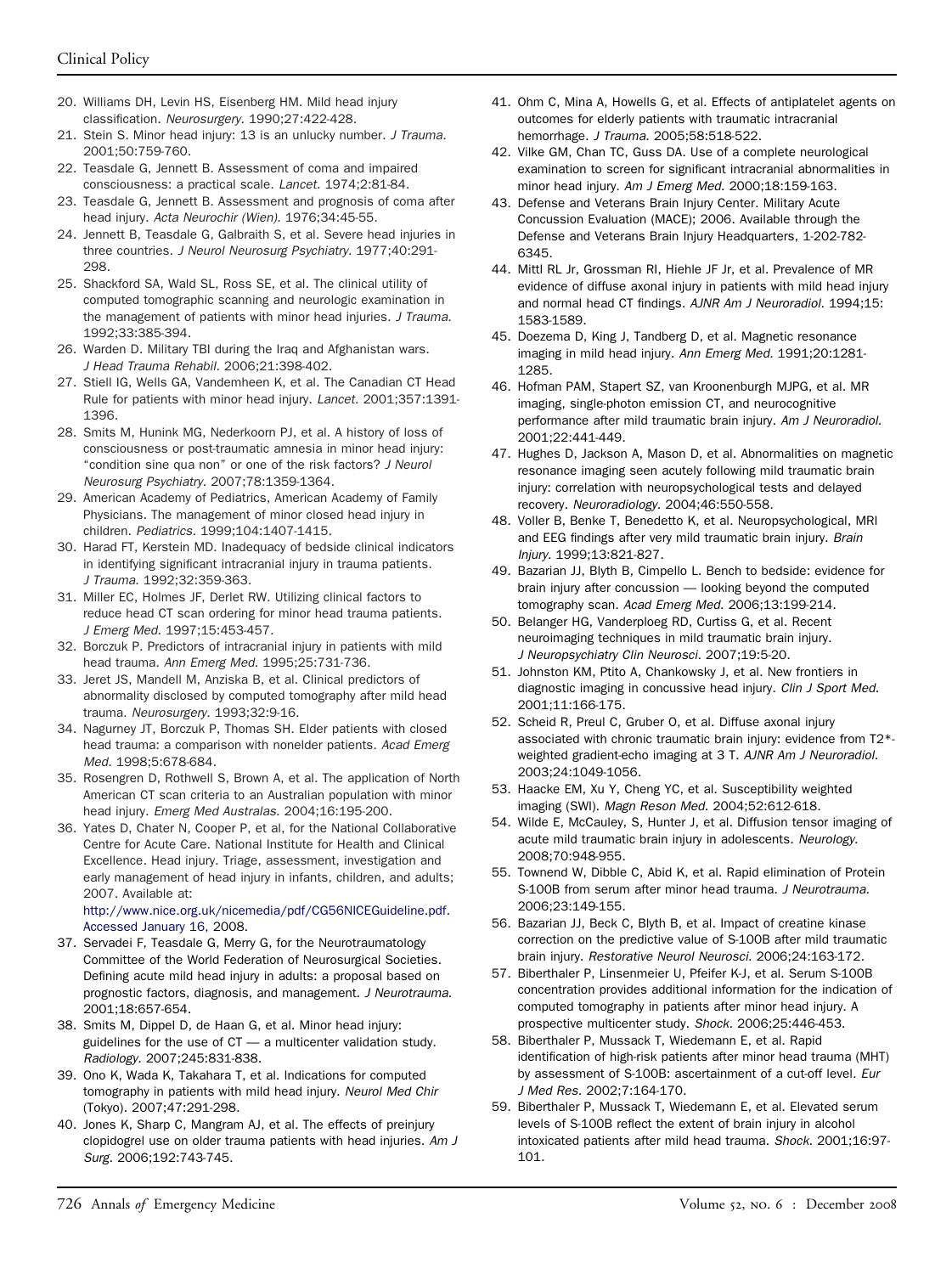- <span id="page-13-0"></span>60. Ingebrigtsen T, Romner B, Marup-Jensen S, et al. The clinical value of serum S-100 protein measurements in minor head injury: a Scandinavian multicentre study. *Brain Injury.* 2000;14:1047- 1055.
- 61. Muller K, Townend W, Biasca N, et al. S100B serum level predicts computed tomography findings after minor head injury. *J Trauma.* 2007;62:1452-1456.
- 62. Mussack T, Biberthaler P, Kanz KG, et al. Immediate S-100B and neuron-specific enolase plasma measurements for rapid evaluation of primary brain damage in alcohol-intoxicated, minor head-injured patients. *Shock.* 2002;18:395-400.
- 63. Poli-de-Figueiredo LF, Biberthaler P, Filho CS, et al. Measurement of S-100B for risk classification of victims sustaining minor head injury — first pilot study in Brazil. *Clinics.* 2006;61:41-46.
- 64. Anderson RE, Hansson LO, Nilsson O, et al. High serum S100B levels for trauma patients without head injuries. *Neurosurgery.* 2001;48:1255-1258.
- 65. Levitt MA, Cook LAS, Simon BC, et al. Biochemical markers of cerebral injury in patients with minor head trauma and ethanol intoxication. *Acad Emerg Med.* 1995;2:675-680.
- 66. Bulut M, Koksal O, Dogan S, et al. Tau protein as a serum marker of brain damage in mild traumatic brain injury: preliminary results. *Adv Therapy.* 2006;23:12-22.
- 67. Buduhan G, McRitchie DI. Missed injuries in patients with multiple trauma. *J Trauma.* 2000;49:600-605.
- 68. Rizoli SB, Boulanger BR, McLellan BA, et al. Injuries missed during initial assessment of blunt trauma patients. *Accid Anal Prev.* 1994;26:681-686.
- 69. Nagy, KK, Joseph, KT, Krosner, SM, et al. The utility of head computed tomography after minimal head injury. *J Trauma Injury Infect Crit Care.* 1999; 46:268-273.
- 70. Livingston DH, Loder PA, Hunt CD. Minimal head injury: is admission necessary? *Am Surg.* 1991;57:14-16.
- 71. Dunham CM, Coates S, Cooper C. Compelling evidence for discretionary brain computed tomographic imaging in those patients with mild cognitive impairment after blunt trauma. *J Trauma Injury Infect Crit Care.* 1996;41:679-686.
- 72. Livingston DH, Lavery RF, Passannante MR, et al. Emergency department discharge of patients with a negative cranial

computed tomography scan after minimal head injury. *Ann Surg.* 2000;232:126-132.

- 73. af Geijerstam JL, Britton M. Mild head injury: reliability of early head computed tomographic findings in triage for admission. *Emerg Med J.* 2005;22:103-107.
- 74. af Geijerstam JL, Oredsson S, Britton M; OCTOPUS Study Investigators. Medical outcome after immediate computed tomography or admission for observation in patients with mild head injury: randomised controlled trial. *BMJ.* 2006;333:465- 571.
- 75. Bazarian JJ, McClung J, Cheng YT, et al. Emergency department management of mild traumatic brain injury in the USA. *Emerg Med J.* 2005;22:473-477.
- 76. Fung M, Willer B, Moreland D, et al. A proposal for an evidencedbased emergency department discharge form for mild traumatic brain injury. *Brain Inj.* 2006;20:889-894.
- 77. Saunders CE, Cota R, Barton CA. Reliability of home observation for victims of mild closed head injury. *Ann Emerg Med.* 1986;15: 160-163.
- 78. Jagoda A, Riggio S. Mild traumatic brain injury and the postconcussive syndrome. In: Jagoda A, Riggio S, eds. *Emergency Medicine Clinics of North America.* Philadelphia, PA: WB Saunders Co; 2000;18:355-363.
- 79. Bazarian JJ, Atabaki S. Predicting postconcussion syndrome after minor traumatic brain injury. *Acad Emerg Med.* 2001;8:788-795.
- 80. de Kruijk JR, Leffers P, Menheere PPCA, et al. Prediction of posttraumatic complaints after mild traumatic brain injury: early symptoms and biochemical markers. *J Neurol Neurosurg Psychiatry.* 2002;73:727-732.
- 81. Sheedy J, Geffen G, Donnelly J, et al. Emergency department assessment of mild traumatic brain injury and prediction of postconcussion symptoms at one month post injury. *J Clin Exp Neuropsych.* 2006;28:755-772.
- 82. Andersson EE, Emanuelson I, Bjorklund R, et al. Mild traumatic brain injuries: the impact of early intervention on late sequelae. A randomized controlled trial. *Acta Neurochir (Wien)*. 2007;149: 151-160.
- 83. Ghaffar O, McCullagh S, Ouchterlony D, et al. Randomized treatment trial in mild traumatic brain injury. *J Psychosom Res.* 2006;61:153-160.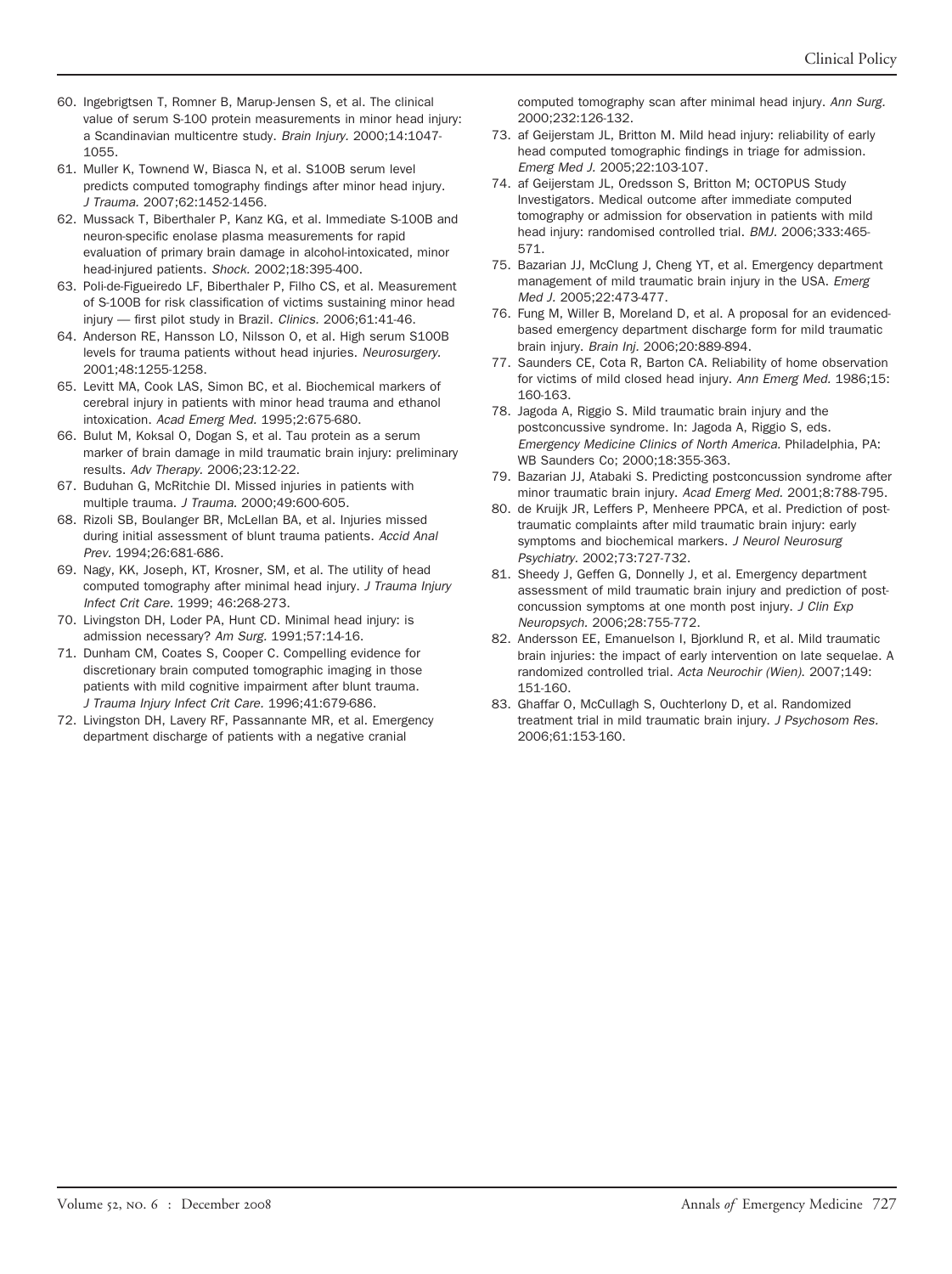## **Evidentiary Table.**

| <b>Study</b>              | Year | Design                                                               | Intervention(s)/Test(s)/Modality                                                                                                                           | <b>Outcome</b><br><b>Measure/Criterion</b><br><b>Standard</b> | <b>Results</b>                                                                                                                                                                                                                                                                                                                                                                                                                                                                                              | <b>Limitations/Comments</b>                                                                                                                               | <b>Class</b> |
|---------------------------|------|----------------------------------------------------------------------|------------------------------------------------------------------------------------------------------------------------------------------------------------|---------------------------------------------------------------|-------------------------------------------------------------------------------------------------------------------------------------------------------------------------------------------------------------------------------------------------------------------------------------------------------------------------------------------------------------------------------------------------------------------------------------------------------------------------------------------------------------|-----------------------------------------------------------------------------------------------------------------------------------------------------------|--------------|
| Haydel et al <sup>4</sup> | 2000 | Prospective                                                          | Phase 1: 520 patients $>2$ y of age;<br>Phase 2: 909 patients: validation;<br>Inclusion: GCS score 15;<br>+LOC/amnesia; recursive partitioning<br>analysis | Abnormal CT scan                                              | 6.5% positive CT<br>0.4% neurosurgical<br>lesion; 7 predictors<br>of abnormal CT:<br>headache, vomiting,<br>age over 60, drug or<br>ETOH intoxication,<br>deficits in short-term<br>memory, physical<br>evidence of trauma<br>above the clavicle,<br>seizure; absence of all 7<br>had 100% negative<br>predictive value 100%<br>sensitivity (95% CI 95-<br>100); $25\%$ specificity                                                                                                                         | No follow-up after<br>discharge; wide CI for the<br>measured sensitivity,<br>questionable adequate<br>sample size; questionable<br>interrater reliability | $\mathbf{I}$ |
| Stiell et al <sup>5</sup> | 2005 | Prospective<br>cohort study<br>evaluating a<br>convenience<br>sample | Compared NOC and CCHR in 1,822<br>adults with GCS score 15                                                                                                 | NS; secondary<br>outcome: positive CT<br>scan                 | 8 patients required NS<br>$(0.4\%)$ ; both rules had<br>100% sensitivity; CCHR<br>was 76% specific vs 13%<br>for the NOC; for<br>clinically important ICI<br>CCHR was 100%<br>sensitive and 51%<br>specific vs the NOC,<br>which was 100%<br>sensitive but only 12%<br>specific; predicted use of<br>CT using the rules: 52%<br>with the CCHR; 88%<br>with the NOC; only 3 of<br>the NOC criteria were<br>found to be predictors of<br>ICI: vomiting, age $>60$ y,<br>and persistent<br>anterograde amnesia | Only 70% of patients had a<br>CT; however, telephone<br>follow-up was used as<br>surrogate of no<br>neurosurgical lesion                                  | $\mathbf{I}$ |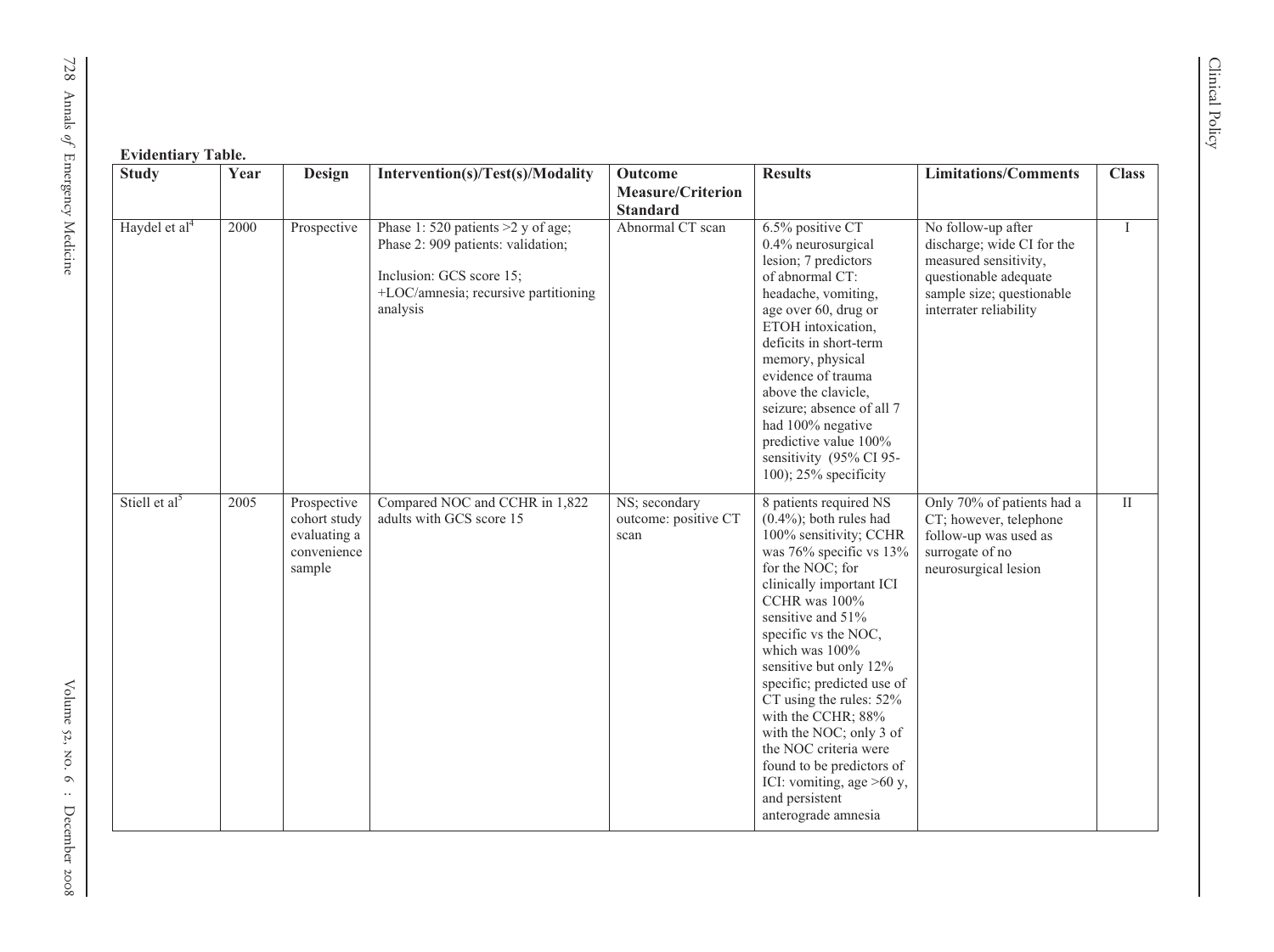| <b>EVIGENTIALY 1 ADIC (CONTINUED).</b><br><b>Study</b> | Year | Design                                    | Intervention(s)/Test(s)/Modality                         | <b>Outcome</b><br><b>Measure/Criterion</b>                                                      | <b>Results</b>                                                                                                                                                                                                                                                                                                                                                                                                                                                                                       | <b>Limitations/Comments</b>                                                                                                                           | <b>Class</b> |
|--------------------------------------------------------|------|-------------------------------------------|----------------------------------------------------------|-------------------------------------------------------------------------------------------------|------------------------------------------------------------------------------------------------------------------------------------------------------------------------------------------------------------------------------------------------------------------------------------------------------------------------------------------------------------------------------------------------------------------------------------------------------------------------------------------------------|-------------------------------------------------------------------------------------------------------------------------------------------------------|--------------|
|                                                        |      |                                           |                                                          | <b>Standard</b>                                                                                 |                                                                                                                                                                                                                                                                                                                                                                                                                                                                                                      |                                                                                                                                                       |              |
| Smits et al <sup>6</sup>                               | 2005 | Prospective<br>cohort                     | 3,181 consecutive adult patients with<br>GCS score 13-15 | Primary outcome: any<br>acute intracranial<br>finding on CT;<br>secondary outcome:<br><b>NS</b> | 3,181 patients - 92.5%<br>with GCS score of 15;<br>compared the sensitivity<br>and specificity of the<br>CCHR and NOC; 9.8%<br>of patients had a positive<br>CT; $0.5\%$ needed NS;<br>both rules had 100%<br>sensitivity for NS; NOC<br>had higher sensitivity for<br>positive CT $(97.7% -$<br>99.4%) than the CCHR<br>$(83.4\% - 87.2\%)$ ;<br>specificity for NOC was<br>3%-5.6% vs CCHR of<br>37.2%-39.7%; 5 of the<br>17 patients with NS had<br>no LOC; 10 of the 17<br>had a GCS score of 15 | Modified the rules by not<br>using LOC as an inclusion<br>criteria; did not use the GCS<br>of 14 at 2 h as described in<br>the CCHR, instead used 1 h |              |
| Mack et $al7$                                          | 2003 | Retrospective<br>chart review<br>over 1 y | Patients 65 y or older; GCS score 13-<br>15              | Positive CT scan<br>result                                                                      | 133 patients; 19 (14.3%)<br>with positive CT; 4<br>required surgery; 4 of<br>the 19 $(21%)$ had a GCS<br>of 15, no neurologic<br>finding, alcohol use, or<br>anticoagulation but did<br>have external signs of<br>trauma; no single<br>predictor of positive CT<br>identified                                                                                                                                                                                                                        | Incomplete data set; small<br>number                                                                                                                  | III          |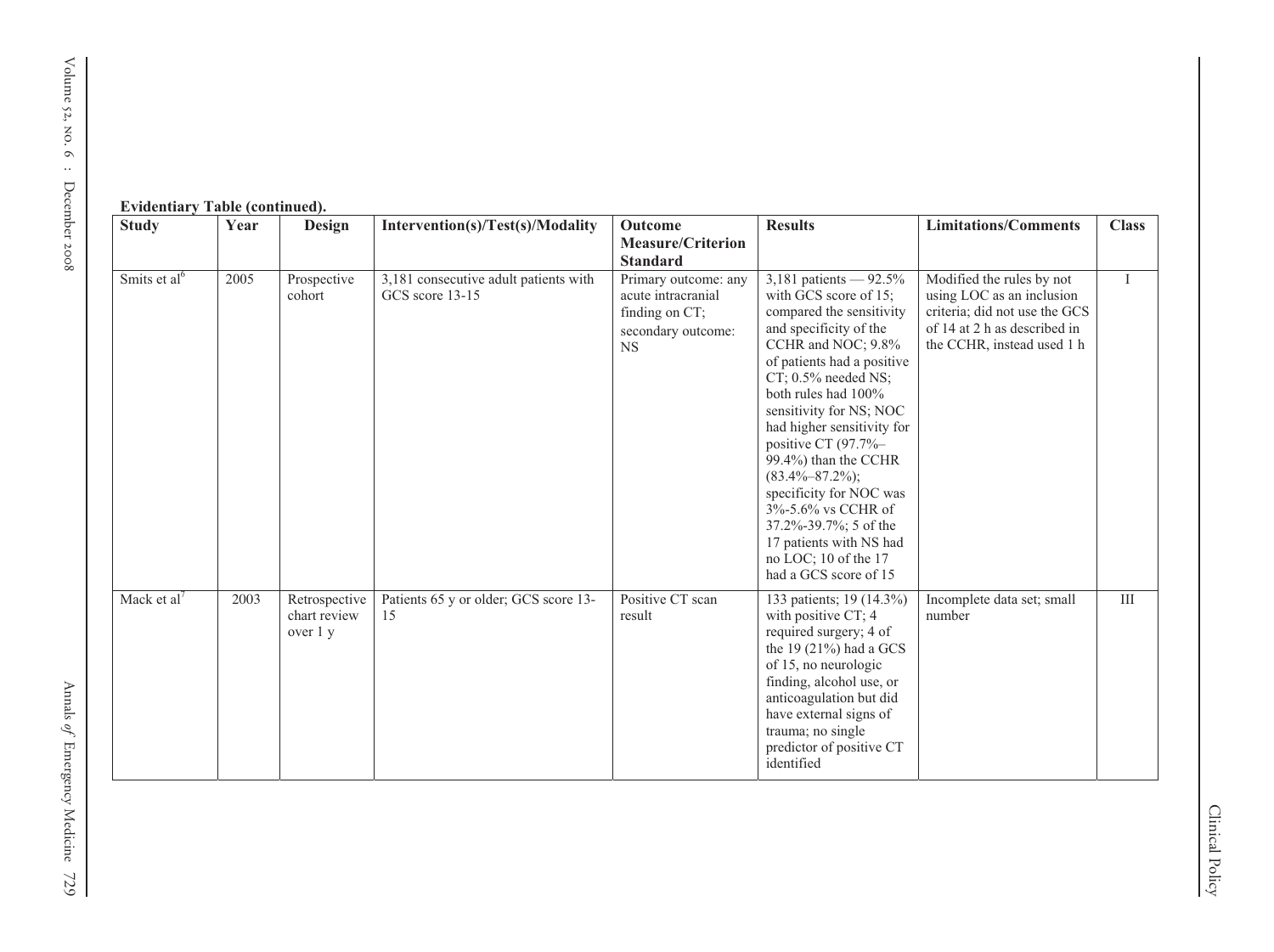II

#### **Study Year Design Intervention(s)/Test(s)/Modality Outcome Measure/Criterion Standard Results Limitations/Comments Class**Ibanez et al<sup>8</sup> 2004 Prospective; age  $>14$  y; GCS score 14/15 with or without LOC 1,101 consecutive patients; median time from injury to seen=3.5 h Positive CT scan result; NS 83 (7.5%) ICI; 70 admitted to hospital; 12 sent home from ED after observation and a second CT; 11 patients  $(1\%)$ had NS; 9 (1.8%) patients without LOC and GCS score 15 had ICI; 3 (0.6%) NS; none of guidelines reached 100% sensitivity for ICI but did for NS; 95% CI with adjusted OR performed and authors recommend that a CT be done for: GCS score <15, GCS score 15 plus: LOC, vomiting, severe headache, signs of basilar fracture, seizure, focal neurologic deficit, age >65 y plus headache, coagulation disorder, hydrocephalus with shunt, signs of significant extracranial injury; PTA, alcohol were not independently significant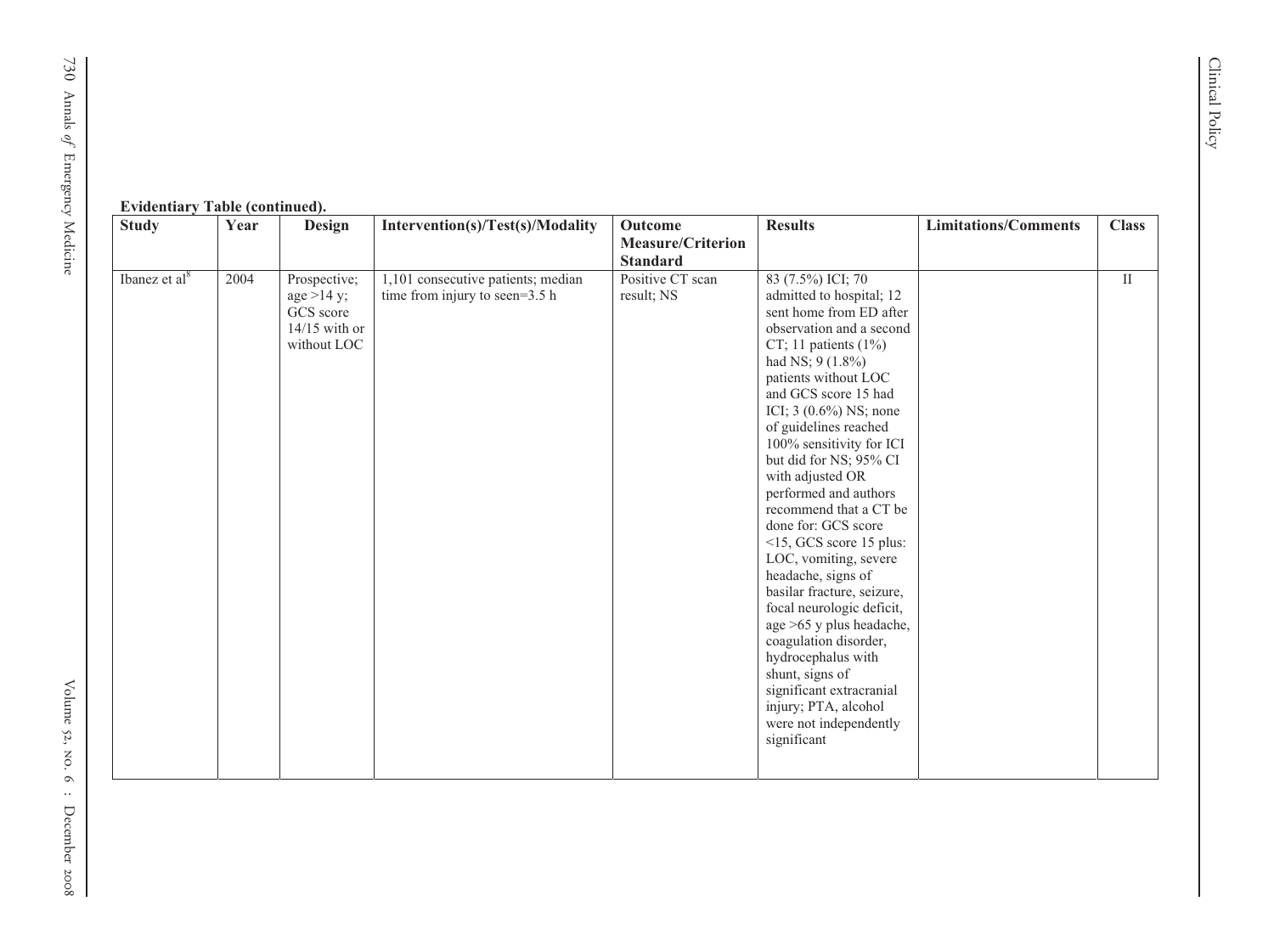| <b>Study</b>              | Year | <b>Design</b>                                                   | Intervention(s)/Test(s)/Modality                                                                                                                                                                                                      | <b>Outcome</b><br><b>Measure/Criterion</b><br><b>Standard</b> | <b>Results</b>                                                                                                                                                                                                                                                                                                                                                                                           | <b>Limitations/Comments</b>                                                                                                                          | <b>Class</b> |
|---------------------------|------|-----------------------------------------------------------------|---------------------------------------------------------------------------------------------------------------------------------------------------------------------------------------------------------------------------------------|---------------------------------------------------------------|----------------------------------------------------------------------------------------------------------------------------------------------------------------------------------------------------------------------------------------------------------------------------------------------------------------------------------------------------------------------------------------------------------|------------------------------------------------------------------------------------------------------------------------------------------------------|--------------|
| Fabbri et al <sup>9</sup> | 2005 | Retrospective<br>analysis of<br>clinical<br>performance         | 7,955 patients $\geq$ 10 y with GCS score<br>14-15; presenting within 24 h of<br>injury;<br><b>NICE vs NCWFNS</b>                                                                                                                     | Positive CT scan<br>result; NS; death                         | 7,955 patients; 92% had<br>CT; $6.8\%$ with ICI; 9<br>patients had ICI<br>diagnosed on return visit<br>after discharge; NS in<br>$1.3\%$ ; GCS score 14 had<br>an OR of 19.2 for ICI<br>(95% CI 14-26); NICE<br>was less sensitive but<br>more specific than<br>NCWFNS: (93.5% vs<br>98%; 70% vs 46%);<br>adding coagulopathy in<br>NICE identified 10 ICI<br>that would have been<br>missed with NCWFNS | Unclear whether this<br>database is the same as the<br>one used in the previous<br>article and thus if the CT<br>order rate was as high as<br>stated | III          |
| Smits et al <sup>13</sup> | 2007 | The CHIP<br>Prediction<br>rule:<br>prospective<br>observational | Consecutive patients >15 y with GCS<br>score 13 or 14 or GCS score 15 plus 1<br>risk factor; logistic regression analysis<br>using variables from existing rules and<br>guidelines with internal validation by<br>using bootstrapping | Positive CT scan<br>result; NS                                | 3,181 patients;<br>243 (7.6%) with ICI;<br>5.5, 13.6, 20.5% for<br>GCS score 15, 14, 13; 17<br>$(0.5\%)$ required NS; 112<br>patients had a second CT                                                                                                                                                                                                                                                    | Needs to be externally<br>validated; complex with<br>major and minor predictors;<br>headache not included                                            | $\mathbf{H}$ |

— no outcome change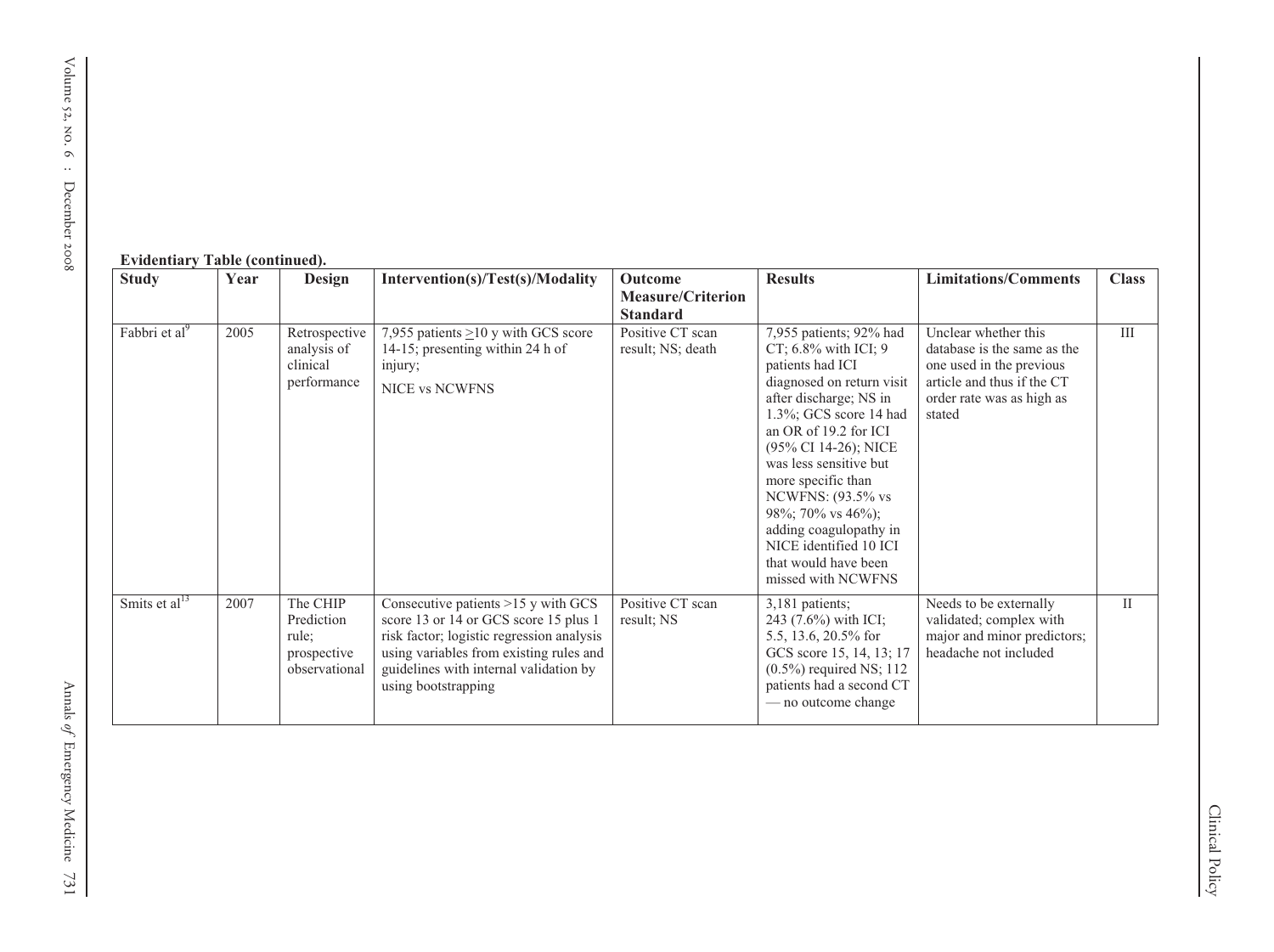| <b>Study</b>                    | Year | Design        | Intervention(s)/Test(s)/Modality                                                                                                                                            | <b>Outcome</b><br><b>Measure/Criterion</b><br><b>Standard</b>                                                                  | <b>Results</b>                                                                                                                                                                                                                                                                                                                                                                                                                                     | <b>Limitations/Comments</b>                          | <b>Class</b> |
|---------------------------------|------|---------------|-----------------------------------------------------------------------------------------------------------------------------------------------------------------------------|--------------------------------------------------------------------------------------------------------------------------------|----------------------------------------------------------------------------------------------------------------------------------------------------------------------------------------------------------------------------------------------------------------------------------------------------------------------------------------------------------------------------------------------------------------------------------------------------|------------------------------------------------------|--------------|
| Stein and<br>Ross <sup>19</sup> | 1990 | Retrospective | 658 patients; GCS score >12, trauma<br>center within 6 h of injury                                                                                                          | Positive CT scan<br>result; deterioration                                                                                      | 658 patients $>3$ y (454)<br>with GCS score 15);<br>none of 542 patients<br>with normal CT result<br>deteriorated; none<br>needed surgery;<br>GCS score/abnormal CT<br>result 15/13, 14/23,<br>13/40; 3.3% GCS score<br>15 with abnormal CT<br>result                                                                                                                                                                                              | No set protocol; selection<br>toward sicker patients | III          |
| Williams et $al20$              | 1990 | Retrospective | 215 patients;<br>78 closed head injury with normal CT<br>result;<br>77 closed head injury with positive CT<br>result or depressed skull fracture; 60<br>with GCS score 9-12 | Neuropsychological<br>testing: verbal<br>fluency, verbal<br>memory, information<br>processing speed, and<br>recognition memory | Patients with<br>complicated MTBI had<br>longer period of<br>impaired consciousness,<br>longer PTA, impaired<br>verbal fluency and<br>verbal memory<br>compared with MTBI<br>patients; surgery did not<br>have an effect on<br>outcome measures;<br>depressed skull fracture<br>had no effect on<br>outcome; study<br>concludes that presence<br>of a lesion on CT<br>predicts more<br>complicated course and<br>has implications for<br>follow-up | Unclear how patients were<br>selected                | III          |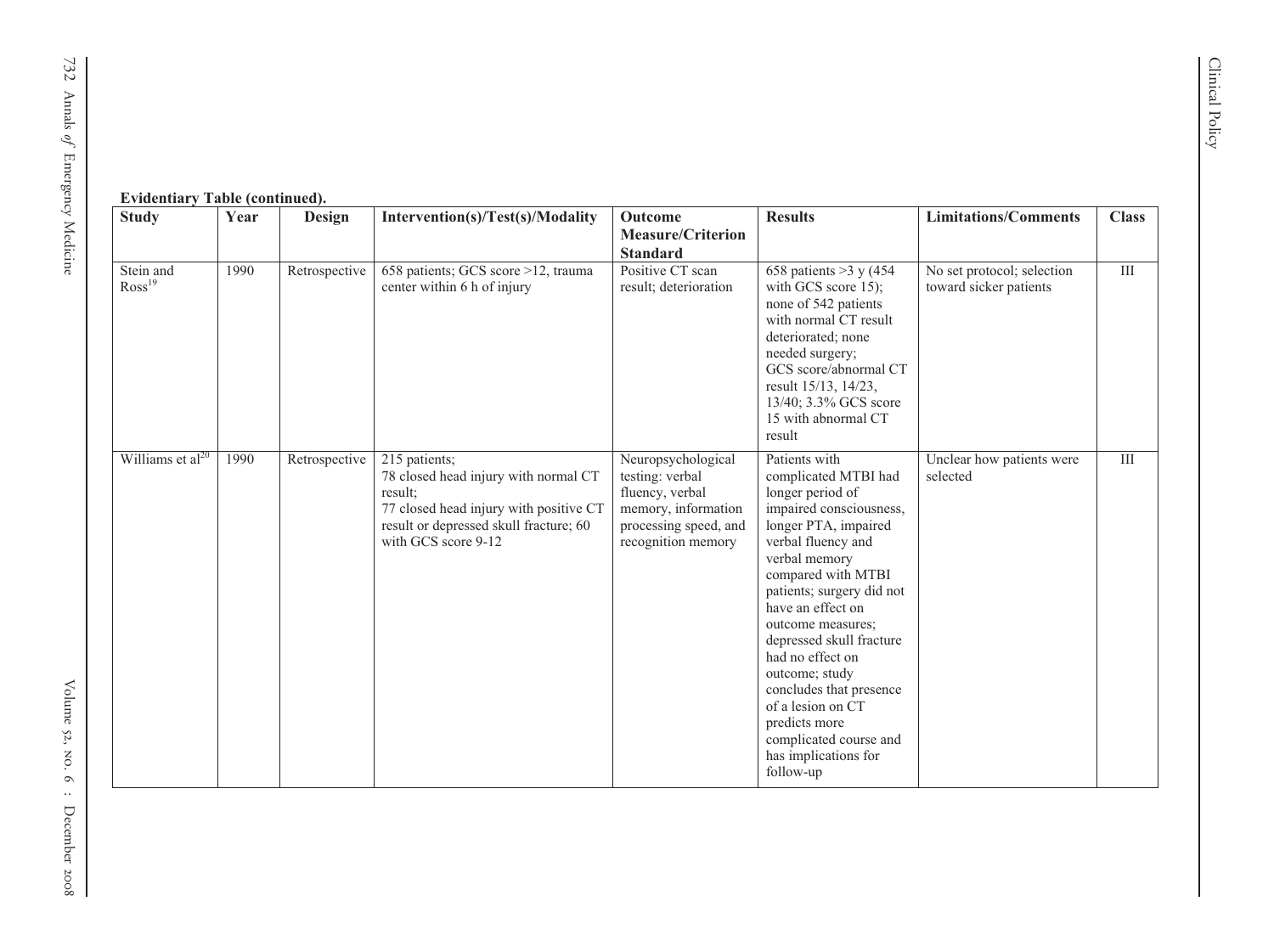| <b>Study</b>                     | Year | Design                        | Intervention(s)/Test(s)/Modality                                                                                     | <b>Outcome</b><br>Measure/Criterion<br><b>Standard</b> | <b>Results</b>                                                                                                                                                                                                                                                                                                                                                                                                                                                                                                                                                                                                                                                                                                                                                                                                                                                                                                                               | <b>Limitations/Comments</b>                                                                                                                                        | <b>Class</b>     |
|----------------------------------|------|-------------------------------|----------------------------------------------------------------------------------------------------------------------|--------------------------------------------------------|----------------------------------------------------------------------------------------------------------------------------------------------------------------------------------------------------------------------------------------------------------------------------------------------------------------------------------------------------------------------------------------------------------------------------------------------------------------------------------------------------------------------------------------------------------------------------------------------------------------------------------------------------------------------------------------------------------------------------------------------------------------------------------------------------------------------------------------------------------------------------------------------------------------------------------------------|--------------------------------------------------------------------------------------------------------------------------------------------------------------------|------------------|
| Shackford et<br>al <sup>25</sup> | 1992 | Retrospective;<br>multicenter | 2,166 patients: GCS score >12;<br>management at discretion of the<br>trauma center; sample size calculation<br>2,300 | Positive CT scan<br>result; deterioration              | 2,166 (78%) had CT;<br>468 (22%) CT positive<br>result; 933 patients had<br>a normal neurologic<br>examination and normal<br>CT result: no<br>deterioration; 1,170 had<br>a normal CT result; and<br>none required<br>craniotomy; 2,112 had a<br>normal neurologic<br>examination result; and<br>59 required craniotomy;<br>15% GCS score 15 with<br>positive CT result; 3.2%<br>with craniotomy;<br>sensitivity of CT was<br>100%; PPV 10%; NPV<br>100%; sensitivity 51%;<br>1 patient discharged<br>from ED with normal<br>examination result and<br>no CT; returned with<br>subdural uncomplicated;<br>abnormal neurologic<br>examination result<br>associated with positive<br>CT scan result; "Patients<br>with MTBI and<br>abnormal results on<br>neurologic examination<br>should be admitted<br>because 1 in 4 will<br>require treatment";<br>"Admission to the<br>hospital does not<br>guarantee skilled<br>neurologic observation" | Not all centers followed<br>same protocol; GCS score<br>not correlated with CT<br>result; only 76% of patients<br>with GCS score 15 had a<br>CT; limited follow-up | $\overline{III}$ |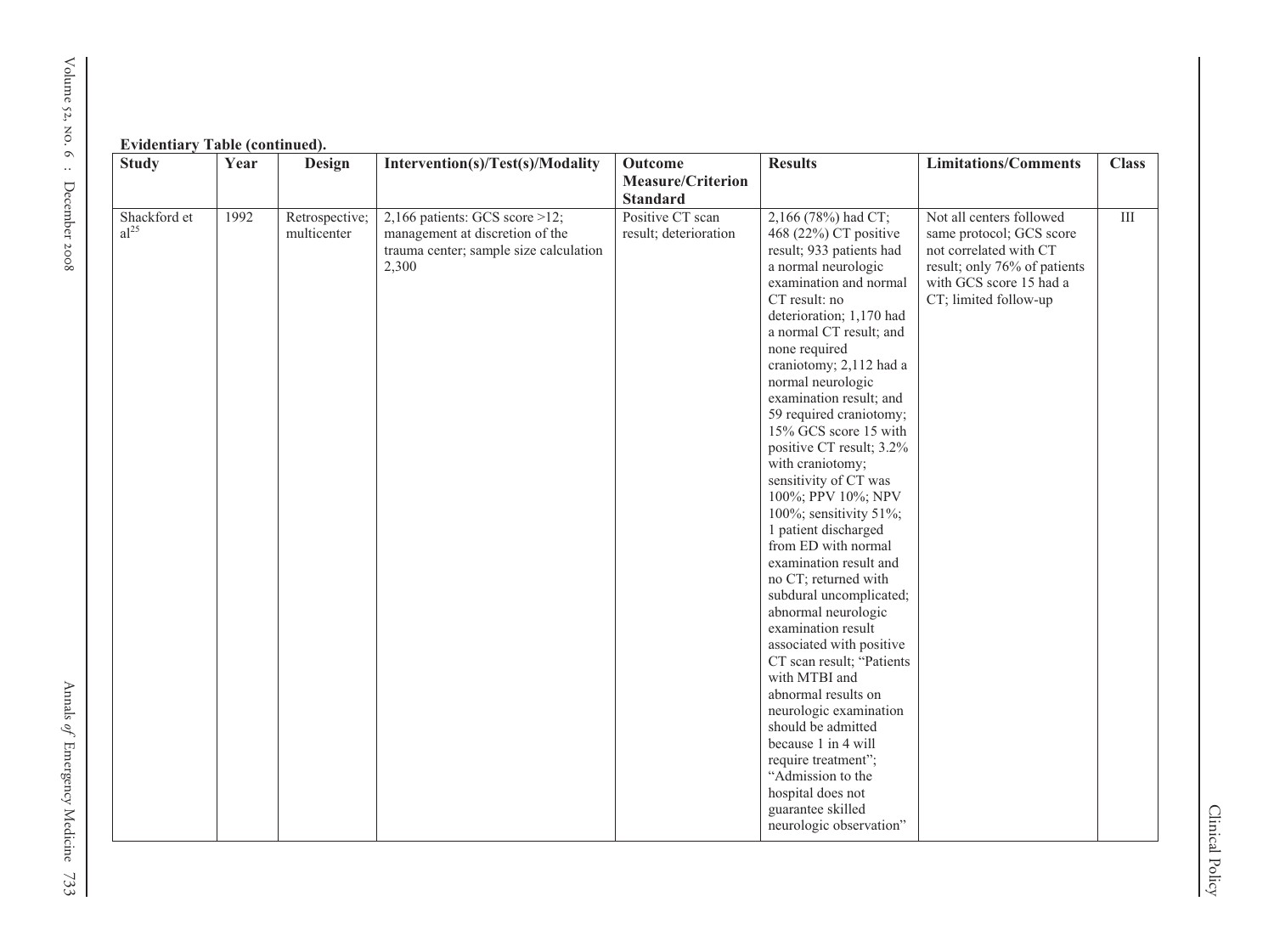**Class** 

**Results Limitations/Comments** 

|   | Ŵ<br>I |
|---|--------|
| t | ¢      |

#### **Evidentiary Table (continued).**<br> **Study Year Design Intervention(s)/Test(s)/Modality Outcome Standard** Stiell et al<sup>27</sup> 2001 Prospective cohort; derivation study; logistic regression 3,121 patients (>15 y); 80% with a GCS score of 15; all had LOC, amnesia, or disorientation; structured, standardized data sheet used

|                            |      |                                                                                                                       |                                                                                                                                                | <b>Measure/Criterion</b>                                                                                       |                                                                                                                                                                                                                                                                                                                                                                                                                                                                         |                                                                                                                                                                                                                                                                                                                                                                                                                                                                                                                                                                                                                                                                                                                                                           |              |
|----------------------------|------|-----------------------------------------------------------------------------------------------------------------------|------------------------------------------------------------------------------------------------------------------------------------------------|----------------------------------------------------------------------------------------------------------------|-------------------------------------------------------------------------------------------------------------------------------------------------------------------------------------------------------------------------------------------------------------------------------------------------------------------------------------------------------------------------------------------------------------------------------------------------------------------------|-----------------------------------------------------------------------------------------------------------------------------------------------------------------------------------------------------------------------------------------------------------------------------------------------------------------------------------------------------------------------------------------------------------------------------------------------------------------------------------------------------------------------------------------------------------------------------------------------------------------------------------------------------------------------------------------------------------------------------------------------------------|--------------|
|                            |      |                                                                                                                       |                                                                                                                                                | <b>Standard</b>                                                                                                |                                                                                                                                                                                                                                                                                                                                                                                                                                                                         |                                                                                                                                                                                                                                                                                                                                                                                                                                                                                                                                                                                                                                                                                                                                                           |              |
| Stiell et al <sup>27</sup> | 2001 | Prospective<br>cohort;<br>derivation<br>study;<br>logistic<br>regression<br>and recursive<br>partitioning<br>analysis | 3,121 patients (>15 y); 80% with a<br>GCS score of 15; all had LOC,<br>amnesia, or disorientation; structured,<br>standardized data sheet used | Clinically significant<br>brain injury, ie,<br>neurosurgical lesion,<br>need for ICP<br>monitoring, intubation | 8% had a positive CT<br>result; 1% neurosurgical<br>intervention; derived CT<br>head rule with 5 high-<br>risk predictors: failure to<br>reach GCS score 15<br>within 2 h, suspected<br>open skull fracture, sign<br>of basal skull fracture,<br>vomiting more than<br>once, age $>64$ y; high-<br>risk factors were 100%<br>sensitive for predicting<br>need for NS and would<br>decrease head CT by<br>$68\%$ ; $69\%$ specific for<br>NS and 50% specific for<br>ICI | 67% of patients were<br>scanned; 33% had a<br>structured assessment<br>survey for clinically<br>important lesion at 14 days<br>postdischarge; only 172<br>patients who did not have a<br>CT were followed (172)<br>randomly selected patients);<br>solitary contusions <5 mm,<br>localized SAH <1 mm,<br>smear subdural $\leq 4$ mm<br>thick, isolated<br>pneumocephaly, closed<br>depressed skull fracture not<br>through the inner table were<br>not considered clinically<br>important (based on survey<br>consensus); no patients with<br>a CT were followed based<br>on the assumption from a<br>survey and 1 abstract that<br>their lesions were<br>unimportant; needs<br>validation; did not address<br>the outcome measure used<br>in this policy | $\mathbf{I}$ |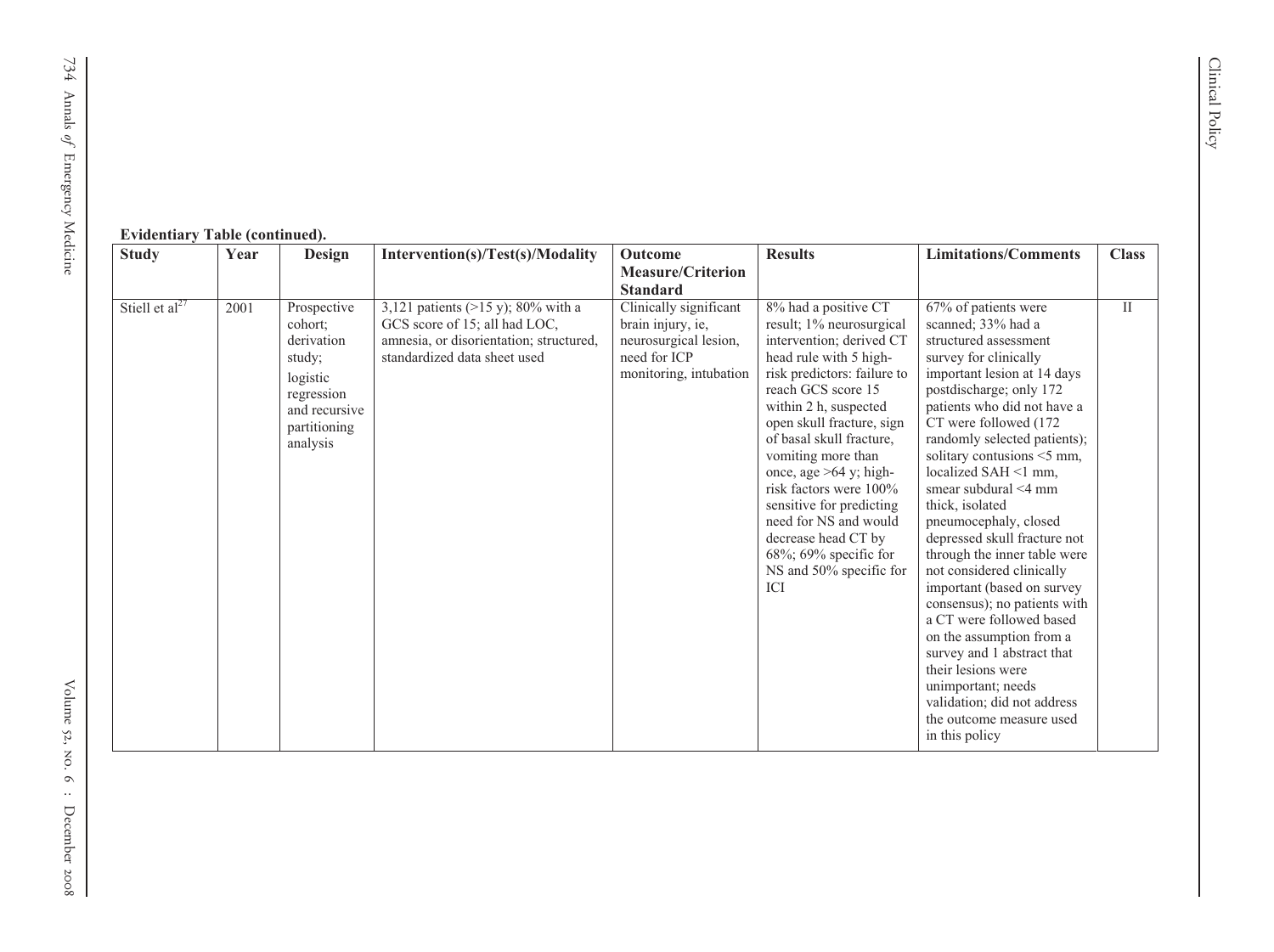| Evidentiary Table (continued). |      |                             |                                                                                                                                                                                                                                                                                                                                                                                        |                                                     |                                                                                                                                                                                                                                                                                                                                                                                                                                                                                         |                                                                                    |              |
|--------------------------------|------|-----------------------------|----------------------------------------------------------------------------------------------------------------------------------------------------------------------------------------------------------------------------------------------------------------------------------------------------------------------------------------------------------------------------------------|-----------------------------------------------------|-----------------------------------------------------------------------------------------------------------------------------------------------------------------------------------------------------------------------------------------------------------------------------------------------------------------------------------------------------------------------------------------------------------------------------------------------------------------------------------------|------------------------------------------------------------------------------------|--------------|
| <b>Study</b>                   | Year | Design                      | Intervention(s)/Test(s)/Modality                                                                                                                                                                                                                                                                                                                                                       | <b>Outcome</b><br><b>Measure/Criterion</b>          | <b>Results</b>                                                                                                                                                                                                                                                                                                                                                                                                                                                                          | <b>Limitations/Comments</b>                                                        | <b>Class</b> |
|                                |      |                             |                                                                                                                                                                                                                                                                                                                                                                                        | <b>Standard</b>                                     |                                                                                                                                                                                                                                                                                                                                                                                                                                                                                         |                                                                                    |              |
| Smits et $al^{28}$             | 2007 | Prospective;<br>multicenter | 2,462 consecutive MTBI patients >15<br>y with GCS score 15 and at least 1 of<br>the following: LOC, short-term<br>memory deficit, amnesia,<br>posttraumatic seizure, vomiting,<br>headache, intoxication, anticoagulant<br>use, external evidence of injury;<br>purpose to evaluate if LOC/PTA had<br>the same predictive value for positive<br>CT result and for neurosurgical lesion | Positive CT scan<br>result; neurosurgical<br>lesion | 1,708 with LOC or PTA;<br>75 without; positive CT<br>result in $7.5\%$ ; $8.7\%$ in<br>the LOC/PTA group,<br>4.9% without; NS the<br>same in both groups,<br>$0.4\%$ ; compared with<br>patients without<br>LOC/PTA, LOC had OR<br>of 1.9 and PTA of 1.7:<br>absence of LOC or PTA<br>does not exclude ICI and<br>these patients need to be<br>assessed with same<br>clinical factors as those<br>without; propose using<br>LOC/PTA as risk factors<br>that increase risk for<br>injury | Study did not include those<br>patients with LOC/PTA<br>without other risk factors | $\mathbf{H}$ |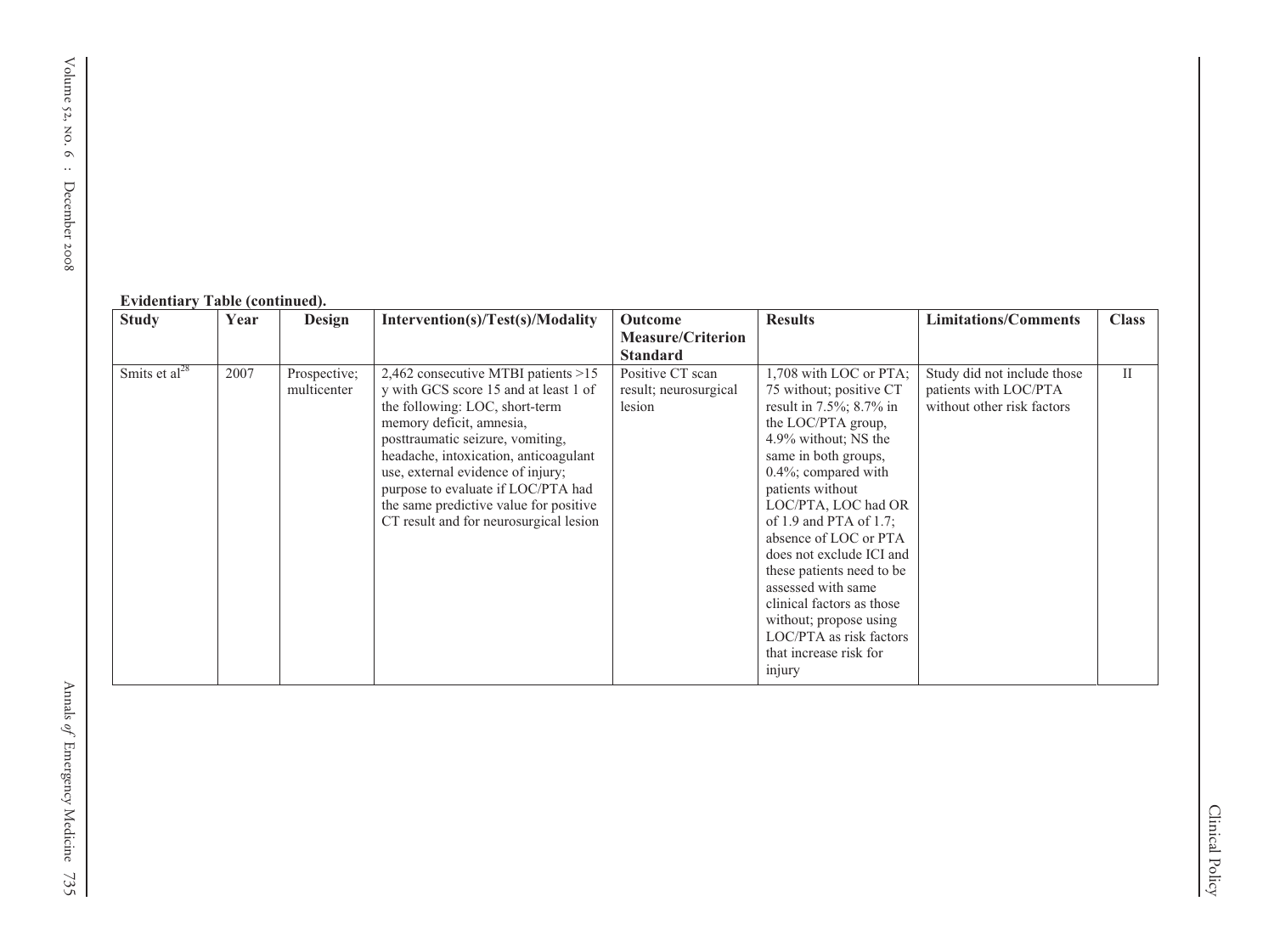| <b>Study</b>                  | Year | Design      | Intervention(s)/Test(s)/Modality                                                                                                                                                                                                                                                                                                                                                                         | <b>Outcome</b><br><b>Measure/Criterion</b> | <b>Results</b>                                                                                                                                                                                                                                                                                                                                                                                                                                                                                                                                                                                  | <b>Limitations/Comments</b>                                                                                                      | <b>Class</b> |
|-------------------------------|------|-------------|----------------------------------------------------------------------------------------------------------------------------------------------------------------------------------------------------------------------------------------------------------------------------------------------------------------------------------------------------------------------------------------------------------|--------------------------------------------|-------------------------------------------------------------------------------------------------------------------------------------------------------------------------------------------------------------------------------------------------------------------------------------------------------------------------------------------------------------------------------------------------------------------------------------------------------------------------------------------------------------------------------------------------------------------------------------------------|----------------------------------------------------------------------------------------------------------------------------------|--------------|
| Miller et $a^{\overline{3}1}$ | 1997 | Prospective | 2,143 consecutive patients;<br>GCS score 15 with history of LOC;<br>ETOH included; injury must be <24 h<br>prior to ED; all had CT within 8 h;<br>severe headache distinguished from<br>mild to moderate headache; compared<br>predictive value of severe headache,<br>nausea, vomiting, depressed skull<br>fracture to patients with no<br>complaints; all patients monitored for<br>at least 3 h in ED | <b>Standard</b><br>Abnormal CT scan        | 1,302 (61%) no risk<br>factors vs $841$ (39%)<br>with risk factors;<br>138 $(6.4\%)$ positive CT<br>result: $48(4%)$ with no<br>risk factors vs 90 $(11\%)$<br>with risk factors; use of<br>predictors had a<br>sensitivity of 65%; PPV<br>of someone needing NS<br>100% (95% CI); 5<br>patients $(0.2\%)$ required<br>NS: all had risk factors;<br>41 patients with no risk<br>factors but positive CT<br>result (48 minus 7 who<br>had only skull fracture)<br>were hospitalized for<br>average 2 days; none<br>deteriorated;<br>recommendation: use<br>predictors to stratify<br>need for CT | No follow-up in patients<br>without lesion; discussion<br>states those with lesions<br>admitted but not stated in<br>methodology | $\mathbf{I}$ |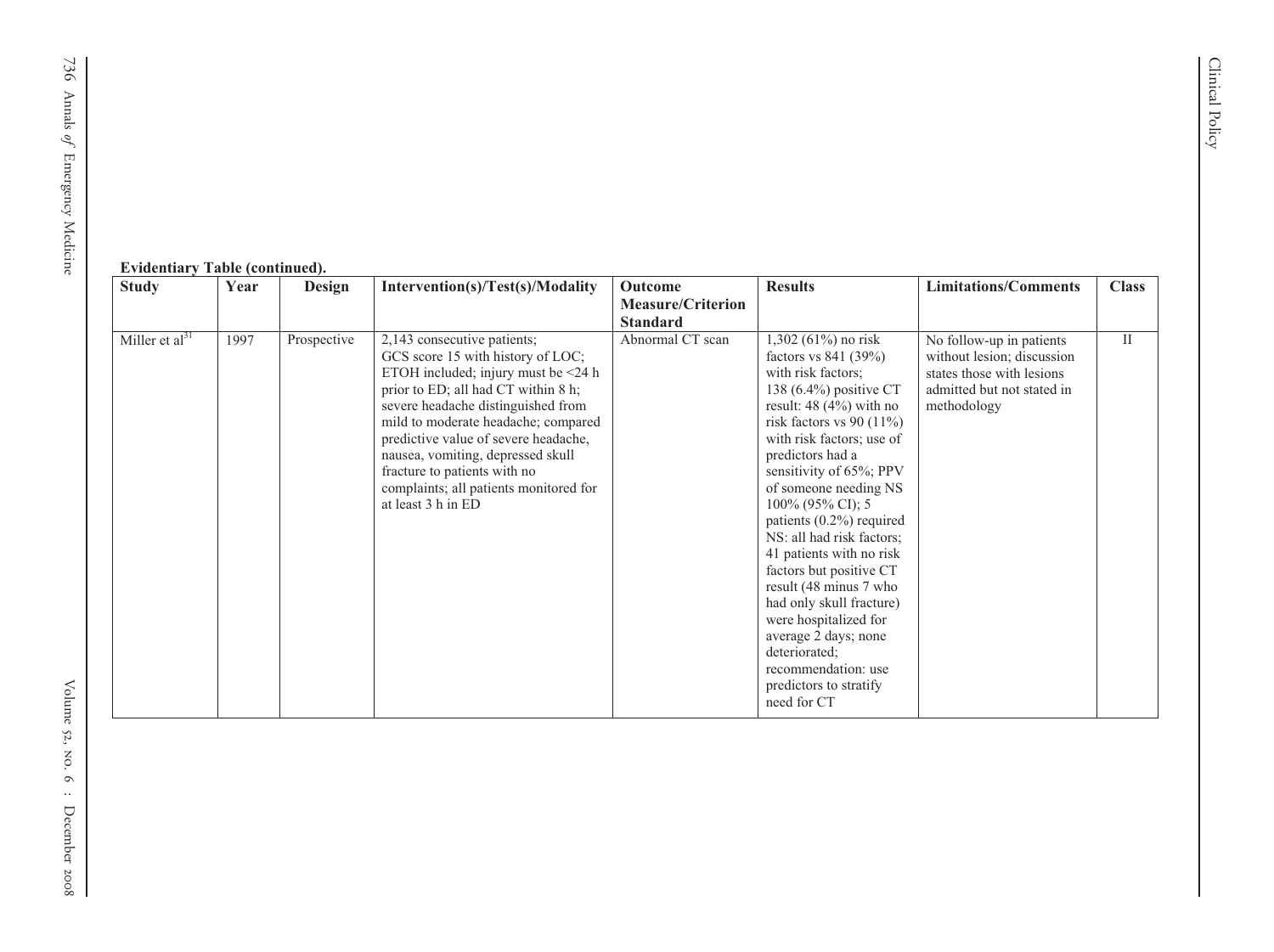| <b>Study</b>              | Year | Design                                  | Intervention(s)/Test(s)/Modality                                     | <b>Outcome</b><br><b>Measure/Criterion</b><br><b>Standard</b> | <b>Results</b>                                                                                                                                                                                                                                                                                                                                                                                                                                                                                                                   | <b>Limitations/Comments</b>            | <b>Class</b> |
|---------------------------|------|-----------------------------------------|----------------------------------------------------------------------|---------------------------------------------------------------|----------------------------------------------------------------------------------------------------------------------------------------------------------------------------------------------------------------------------------------------------------------------------------------------------------------------------------------------------------------------------------------------------------------------------------------------------------------------------------------------------------------------------------|----------------------------------------|--------------|
| Borczuk <sup>32</sup>     | 1995 | Retrospective                           | 1,448 patients; GCS score 13-15;<br>1,211 GCS score 15               | Abnormal CT scan<br>result; NS                                | 8.2% abnormalities<br>$(5.9\%$ GCS score 15);<br>0.72% NS (0.08% GCS<br>score $15$ ;<br>cranial soft tissue<br>injury/focal neurologic<br>deficit/signs of basilar<br>skull fracture/age >60 y<br>identified all patients<br>with neurosurgical<br>lesion; 91.6% sensitivity<br>for identifying any<br>injury; focal neurologic<br>deficit seen in 192<br>(13.3%) patients; 4.29<br>OR $(2.84 - 6.68)$ of<br>positive CT result;<br>anticoagulant therapy in<br>51 (3.5%), with a 2.16<br>OR (0.99-4.7) of<br>positive CT result | Retrospective; no long-term<br>outcome | $\rm III$    |
| Jeret et al <sup>33</sup> | 1993 | Prospective;<br>consecutive<br>patients | 712 patients; GCS score 15; age >17<br>y; examination by neurologist | Abnormal CT scan<br>result                                    | 67 (9.4%) abnormal CT<br>result; 2 (.3%) required<br>NS; neurologic<br>examination, digit span,<br>object recall did not<br>predict abnormality; no<br>combination of physical<br>or subjective findings<br>predicted all patients<br>with positive CT result;<br>1 deterioration in serial<br>examination in 49 y with<br>assault; no ETOH;<br>totally normal initial<br>neurologic examination<br>result                                                                                                                       | No follow-up; lack of<br>validation    | $\rm II$     |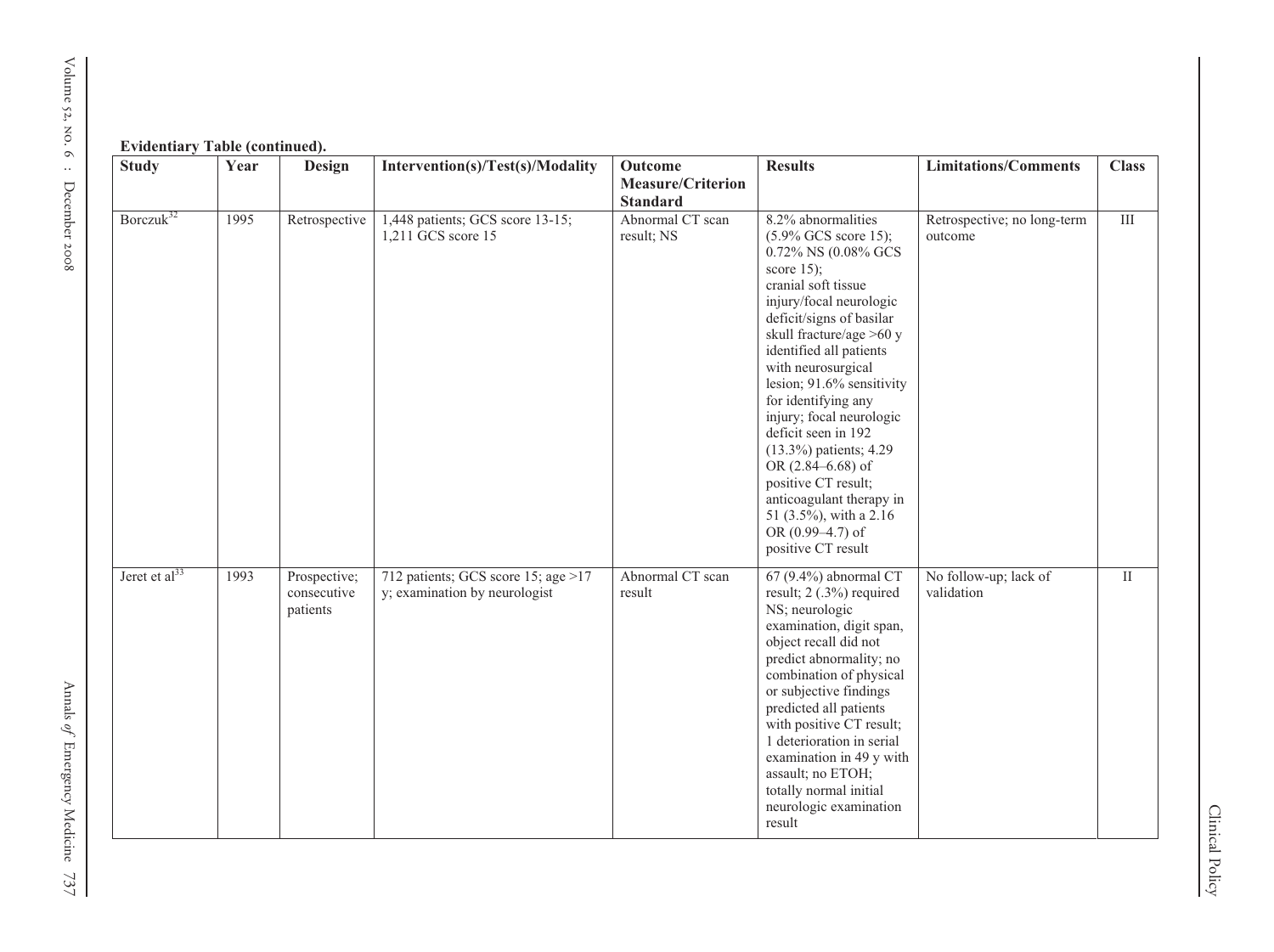| <b>Study</b>                     | Year | <b>Design</b>                  | Intervention(s)/Test(s)/Modality                                                                                                             | Outcome<br><b>Measure/Criterion</b><br><b>Standard</b> | <b>Results</b>                                                                                                                                                                                                                                                                                                                                                                              | <b>Limitations/Comments</b>                                                                                                                                                                                                                                                                                               | <b>Class</b> |
|----------------------------------|------|--------------------------------|----------------------------------------------------------------------------------------------------------------------------------------------|--------------------------------------------------------|---------------------------------------------------------------------------------------------------------------------------------------------------------------------------------------------------------------------------------------------------------------------------------------------------------------------------------------------------------------------------------------------|---------------------------------------------------------------------------------------------------------------------------------------------------------------------------------------------------------------------------------------------------------------------------------------------------------------------------|--------------|
| Nagurney et $al^{34}$            | 1998 | Retrospective                  | 1,649 patients age >16 y;<br>CT follow Masters criteria for<br>moderate risk; elder defined $\geq 60$ y;<br>nonelder defined as aged 16-59 y | Positive CT scan<br>result; need for NS                | 318 elder; 1,331<br>nonelder;<br>male:female 3:1 in<br>younger group,<br>approximately equal in<br>elder group; 20% elder,<br>13% younger had<br>positive CT result;<br>11 (3%) elder, 33 (2%)<br>younger needed NS;<br>focally abnormal<br>neurologic examination<br>result imparted a risk<br>ratio for an abnormal<br>CT result of 4.4 in the<br>elders and 7.75 in the<br>younger group | GCS score not provided;<br>selection bias; abnormal<br>neurologic examination<br>result included old lesions;<br>no follow-up; conclude<br>that elderly at higher<br>risk based on age alone<br>but does not break<br>down correlation of age<br>with GCS score, ie, the<br>elderly group may have had<br>lower GCS score | $\rm III$    |
| Rosengren et<br>al <sup>35</sup> | 2004 | Retrospective,<br>chart review | All patients with a GCS score of 15                                                                                                          | Positive CT scan<br>result; NS                         | 240 patients; 10 ICI<br>with 1 requiring NS;<br>NOC would have<br>resulted in a 3.8%<br>reduction in CT scan<br>with 100% sensitivity<br>for both ICI and NS;<br>CCHR would have<br>resulted in a 47%<br>reduction of CT scans<br>with 100% sensitivity<br>for NS but would have<br>missed 2 patients with<br>clinically significant CT<br>abnormalities                                    | Small sample; retrospective                                                                                                                                                                                                                                                                                               | III          |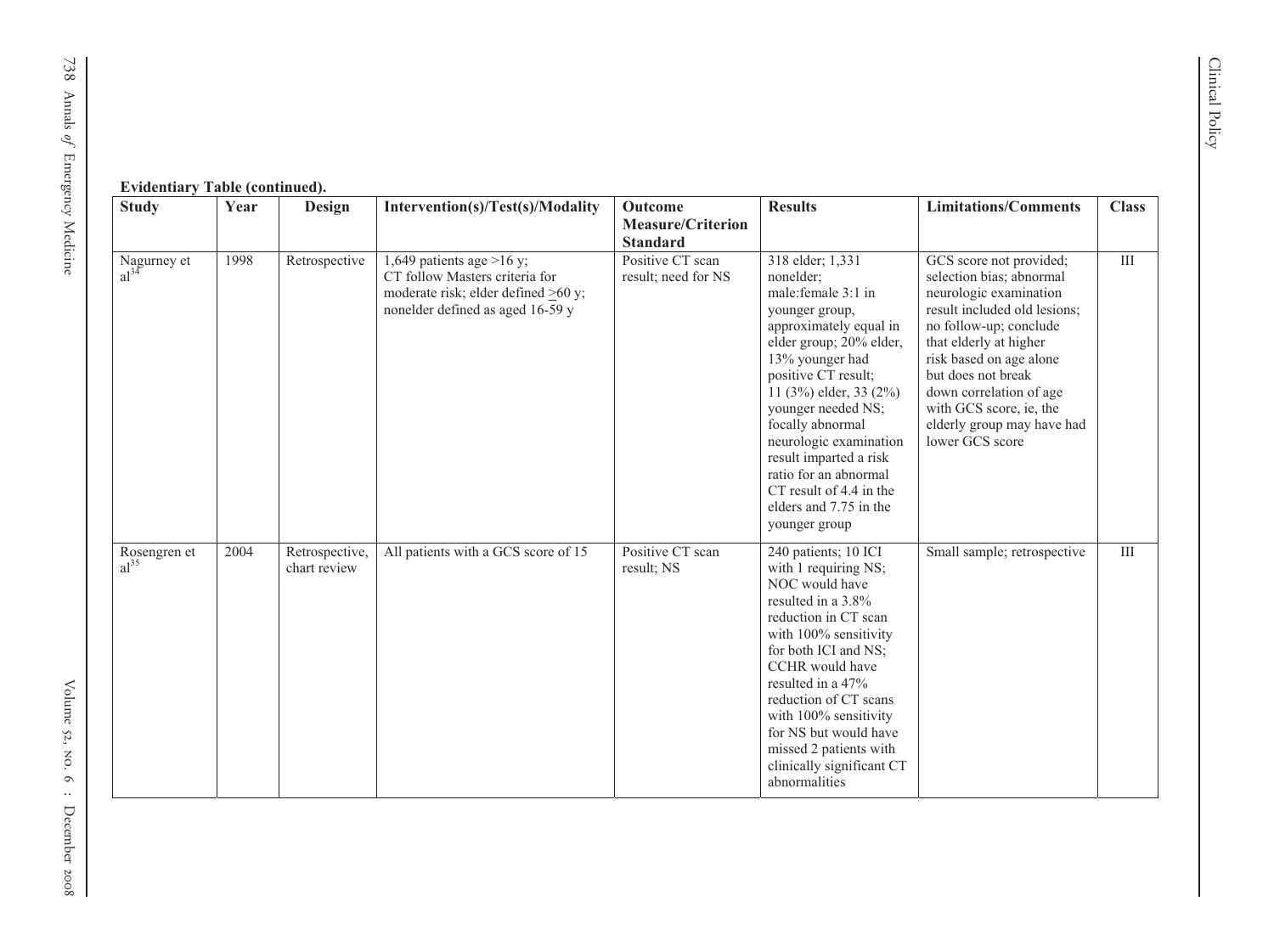| <b>Evidentiary Table (continued).</b> |  |  |  |
|---------------------------------------|--|--|--|
|---------------------------------------|--|--|--|

| <b>Study</b>              | Year | Design                                | Intervention(s)/Test(s)/Modality                                                                                                                                                                                                                                                                                                    | <b>Outcome</b><br><b>Measure/Criterion</b><br><b>Standard</b>                                 | <b>Results</b>                                                                                                                                                                                                                                                                                                                                                                                                                                                                                                                                                                                                             | <b>Limitations/Comments</b>                                                                                                                                   | <b>Class</b> |
|---------------------------|------|---------------------------------------|-------------------------------------------------------------------------------------------------------------------------------------------------------------------------------------------------------------------------------------------------------------------------------------------------------------------------------------|-----------------------------------------------------------------------------------------------|----------------------------------------------------------------------------------------------------------------------------------------------------------------------------------------------------------------------------------------------------------------------------------------------------------------------------------------------------------------------------------------------------------------------------------------------------------------------------------------------------------------------------------------------------------------------------------------------------------------------------|---------------------------------------------------------------------------------------------------------------------------------------------------------------|--------------|
| Smits et al <sup>38</sup> | 2007 | Prospective<br>observational<br>study | 3,181 adult patients with a GCS score<br>13-15; isolated head injury; GCS score<br>of 13 or 14, or GCS score 15 with one<br>of the following: LOC, short-term<br>memory deficit, amnesia, seizure,<br>vomiting, headache, intoxication,<br>anticoagulant, external evidence of<br>injury above the clavicles, neurologic<br>deficit | Primary outcome:<br>positive CT scan<br>result; secondary<br>outcome:<br>neurosurgical lesion | Positive CT result in 312<br>$(9.8\%)$ ; 25% of patients<br>with a GCS score of 13<br>had a positive CT result;<br>neurosurgical intervention<br>on 0.5%; compared the<br>Dutch Guidelines, the<br>NICE guidelines, and the<br>EFNS guidelines; EFNS<br>guidelines were 100%<br>sensitive for both positive<br>CT and for NS lesions                                                                                                                                                                                                                                                                                       | The database was not<br>constructed specifically to<br>address the criteria of<br>some of the guidelines<br>being studied                                     | $\rm II$     |
| Ono et al <sup>39</sup>   | 2007 | Prospective                           | 1,360 patients presenting within 6 h of<br>injury; 1,145 enrolled                                                                                                                                                                                                                                                                   | Positive CT scan<br>result                                                                    | 50 positive CT results<br>$(4.7\%)$ ; 7 patients $(0.66\%)$<br>had lesion enlargement<br>over several h requiring<br>surgery; in patients with<br>GCS score 15 and no<br>LOC/PTA positive CT<br>result= $3.5\%$ with 0.3%<br>needing surgery;<br>multivariate analysis<br>revealed significant<br>correlation between CT<br>and age $>60$ , male sex,<br>alcohol, headache, nausea,<br>LOC/amnesia, and a JCS<br>>0; these findings had a<br>specificity of 100% and<br>sensitivity of 30%;<br>JCS O=completely awake;<br>JCS 1=almost completely<br>conscious; answers<br>appropriately (this would<br>be a GCS score 15) | Unclear if consecutive<br>patients or if IRB<br>approved; uses the JCS<br>that has not been validated<br>in head injury; pseudo<br>validation in 168 patients | III          |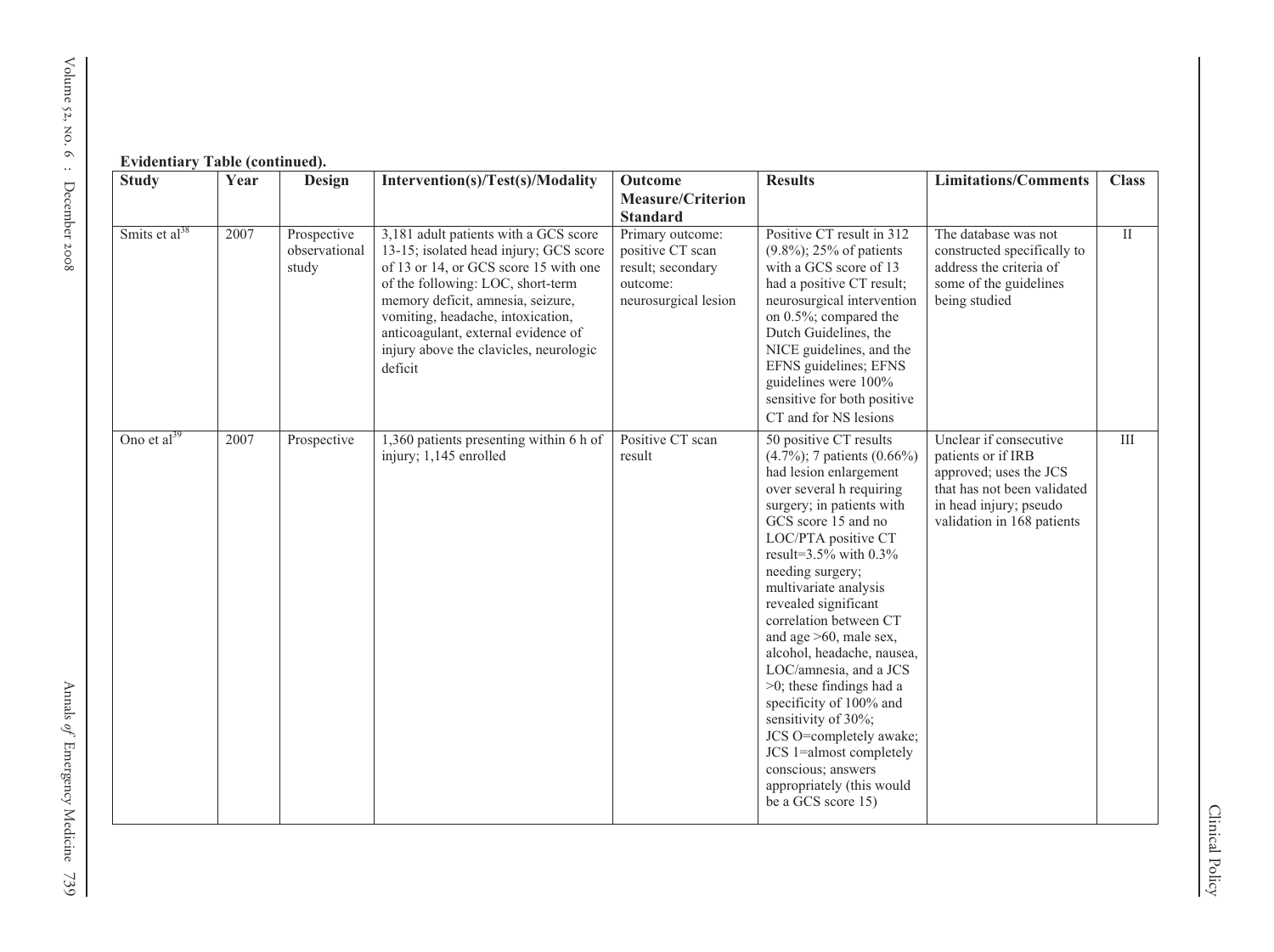| <b>Study</b>                       | Year | Design           | Intervention(s)/Test(s)/Modality                                                                                                                                                          | <b>Outcome</b><br><b>Measure/Criterion</b><br><b>Standard</b> | <b>Results</b>                                                                                                                                                                                                                                                                                                                                                                                                                                                                                                                                                                        | <b>Limitations/Comments</b>                                                                  | <b>Class</b> |
|------------------------------------|------|------------------|-------------------------------------------------------------------------------------------------------------------------------------------------------------------------------------------|---------------------------------------------------------------|---------------------------------------------------------------------------------------------------------------------------------------------------------------------------------------------------------------------------------------------------------------------------------------------------------------------------------------------------------------------------------------------------------------------------------------------------------------------------------------------------------------------------------------------------------------------------------------|----------------------------------------------------------------------------------------------|--------------|
| Vilke et $al42$                    | 2000 | Prospective      | Convenience sample; 58 patients with<br>GCS score 15, age $>13$ y; clinically<br>sober with LOC/amnesia; standardized<br>neurologic examination including<br>mental status followed by CT | Positive CT scan<br>result                                    | 71% presented within 3 h<br>of trauma; 82% within 24<br>h; 55/58 had a normal CT<br>result; 23/58 had focal<br>finding; $3(5%)$ had a<br>positive CT result; 2 had a<br>normal neurologic<br>examination result<br>including $1(1.7\%)$ who<br>required NS (patient had<br>temporal parietal<br>hematoma and left facial<br>swelling); 23 patients had<br>abnormal neurologic<br>examination result (10<br>abnormal 3-object recall,<br>8 abnormal cerebellar);<br>conclude that significant<br>brain injury cannot be<br>excluded despite normal<br>neurologic examination<br>result | Small n; strength is a<br>structured neurologic<br>examination and all<br>patients had a CT  | III          |
| Bazarian et al <sup>56</sup>       | 2006 | Nested<br>cohort | Serum S-100B (LIA, Sangtec 100,<br>DiaSorin, Dietzenbach, Germany) in<br>96 MTBI adolescent/adult subjects (8-<br>79 y) within 6 h of injury                                              | Positive CT scan<br>result                                    | AUC 0.49; at cutoff of<br>0.08ug/L, sensitivity=0.8,<br>specificity= $0.04$ ; at cutoff<br>of 1.46 ug/L,<br>sensitivity=0.13<br>specificity=0.90                                                                                                                                                                                                                                                                                                                                                                                                                                      | 96 subjects came from<br>larger pool of 792 patients<br>with MTBI-suggests<br>selection bias | $\mathbf{H}$ |
| Biberthaler et<br>al <sup>57</sup> | 2006 | Prospective      | Serum S-100B (ECL, Elecsys S100,<br>Roche Diagnostics, Mannheim,<br>Germany) in 1,309 isolated MTBI<br>adults within 3 h of injury                                                        | Positive CT scan<br>result                                    | AUC= $0.80$ (0.75-0.84);<br>at cutoff of $0.10 \mu g/L$ ,<br>sensitivity= $0.99(0.96-1)$<br>specificity= $0.30$ (0.29-<br>0.31)                                                                                                                                                                                                                                                                                                                                                                                                                                                       | Selection bias                                                                               | $\rm II$     |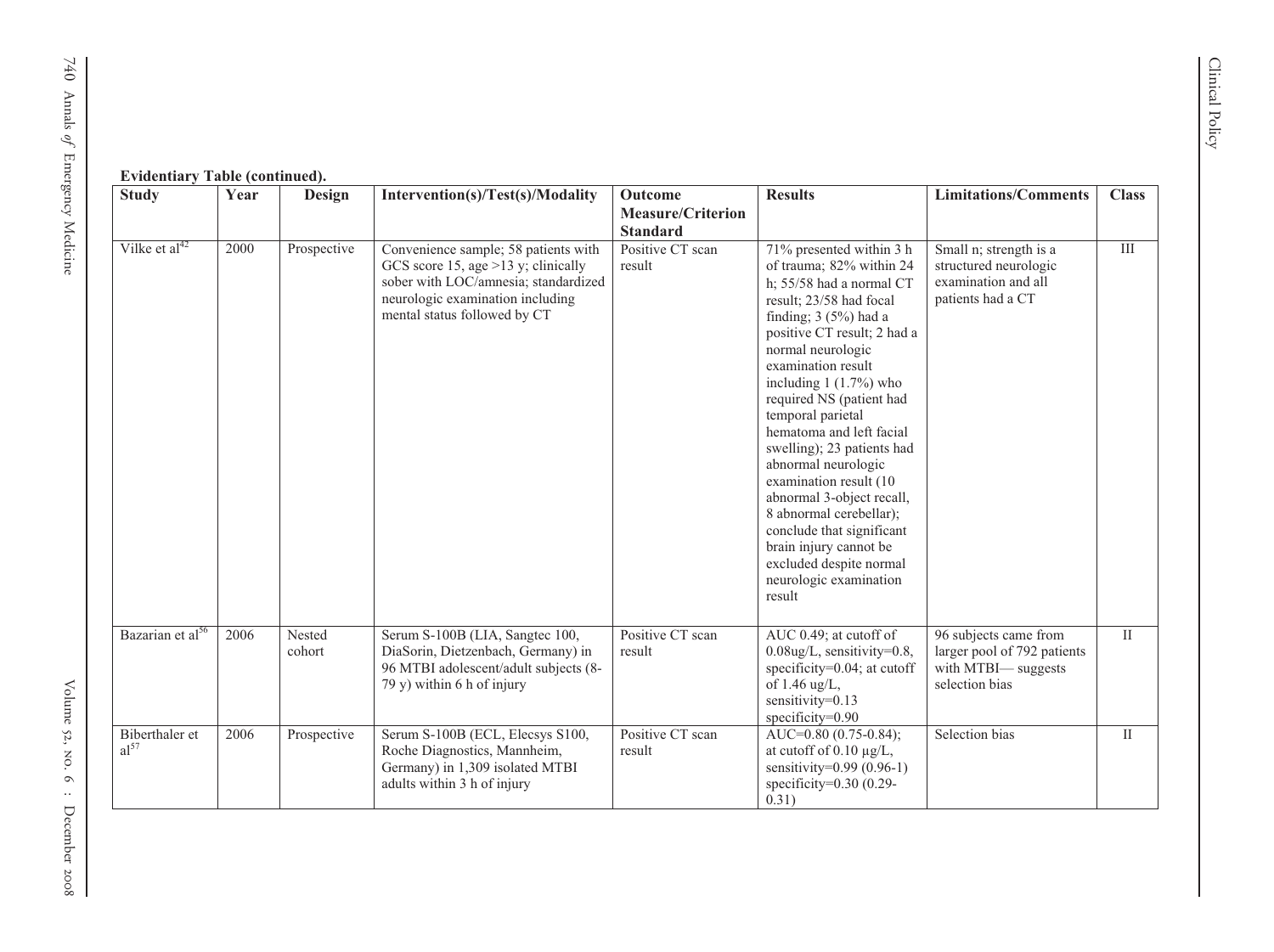| <b>Study</b>                           | Year | Design      | Intervention(s)/Test(s)/Modality                                                                                                                                                   | <b>Outcome</b><br><b>Measure/Criterion</b><br><b>Standard</b> | <b>Results</b>                                                                                                                                                                                                          | <b>Limitations/Comments</b>                                                                                                    | <b>Class</b> |
|----------------------------------------|------|-------------|------------------------------------------------------------------------------------------------------------------------------------------------------------------------------------|---------------------------------------------------------------|-------------------------------------------------------------------------------------------------------------------------------------------------------------------------------------------------------------------------|--------------------------------------------------------------------------------------------------------------------------------|--------------|
| Biberthaler et<br>$al^{58}$            | 2002 | Prospective | Serum S-100B (LIA, LIASON, Byk<br>Sangtec Diagnostica, Dietzenbach,<br>Germany) in 104 patients with isolated<br>MTBI within 2 h of injury                                         | Positive CT scan<br>result                                    | AUC=0.79 (95% CI 0.7-<br>$(0.89)$ ; at a cutoff of $(0.12)$<br>$ng/mL$ :<br>sensitivity=1.0<br>specificity=0.46                                                                                                         | 23% with ICI, suggesting<br>selection bias                                                                                     | III          |
| Biberthaler et<br>$a1^{59}$            | 2001 | Prospective | Serum S-100B (LIA, LIA-mat, Byk-<br>Sangtec Diagnostics, Dietzenbach,<br>Germany) in 29 sober and 20<br>intoxicated adults with isolated MTBI<br>within 3 h of injury              | Positive CT scan<br>result                                    | Serum S-100B levels were<br>higher with abnormal CT<br>scan result in both sober<br>$(0.94 \mu g/L \text{ vs } 0.12 \mu g/L)$<br>and intoxicated $(0.89 \mu g/L)$<br>vs $0.15 \mu g/L$ ) patients<br>with isolated MTBI | Multiple-trauma patients<br>excluded; head trauma<br>does not require LOC or<br>amnesia; thus, may be less<br>severe than MTBI | III          |
| Ingebrigtsen et al <sup>60</sup>       | 2000 | Prospective | Serum S-100B in 182<br>adolescent/adults (15-80 y of age)<br>admitted to hospital with MTBI,<br>within 12 h of injury (LIA, Sangtec<br>100, Sangtec Medical AB, Bromma,<br>Sweden) | Positive CT scan<br>result                                    | At cutoff of $0.2 \mu g/L$ :<br>sensitivity=0.90<br>specificity=0.65                                                                                                                                                    | Selection bias                                                                                                                 | $\mathbf{H}$ |
| Muller et al <sup>61</sup>             | 2007 | Prospective | Serum S-100B levels (LIA, LIASON,<br>DiaSorin AB, Bromma, Sweden) in<br>226 adults admitted to hospital with<br>MTBI, within 12 h of injury                                        | Positive CT scan<br>result                                    | AUC 0.73 (0.62-0.84);<br>at cutoff of 0.1 $\mu$ g/L:<br>sensitivity=0.95<br>specificity=0.31                                                                                                                            | Selection bias                                                                                                                 | $\mathbf{I}$ |
| Mussack et al <sup>62</sup>            | 2002 | Prospective | Serum NSE, serum glucose, and S-<br>100B (LIA, LIASON, Byk-Sangtec<br>Diagnostica, Dietzenbach, Germany)<br>levels in 139 adults with MTBI within<br>3 h of injury                 | Positive CT scan<br>result                                    | S-100B AUC 0.86 (0.79-<br>$(0.94)$ ; at a cutoff of 0.2<br>$ng/mL$ :<br>sensitivity=1.0<br>specificity=0.5 (0.41-<br>0.59); NSE and<br>glucose=NS                                                                       | Selection bias                                                                                                                 | $\mathbf{I}$ |
| Poli-de-<br>Figueiredo et<br>$a1^{63}$ | 2006 | Prospective | Serum S-100B level (HI, Elecsys<br>2010, Roche Diagnostics, Mannheim,<br>Germany) in 55 patients with MTBI<br>within 3 h of injury                                                 | Positive CT scan<br>result                                    | AUC 0.82 (0.69-0.96);<br>at cutoff of 0.1 µg/L:<br>sensitivity=1.0<br>specificity= $0.2$                                                                                                                                | Small number and patient<br>ages not given                                                                                     | $\mathbf{I}$ |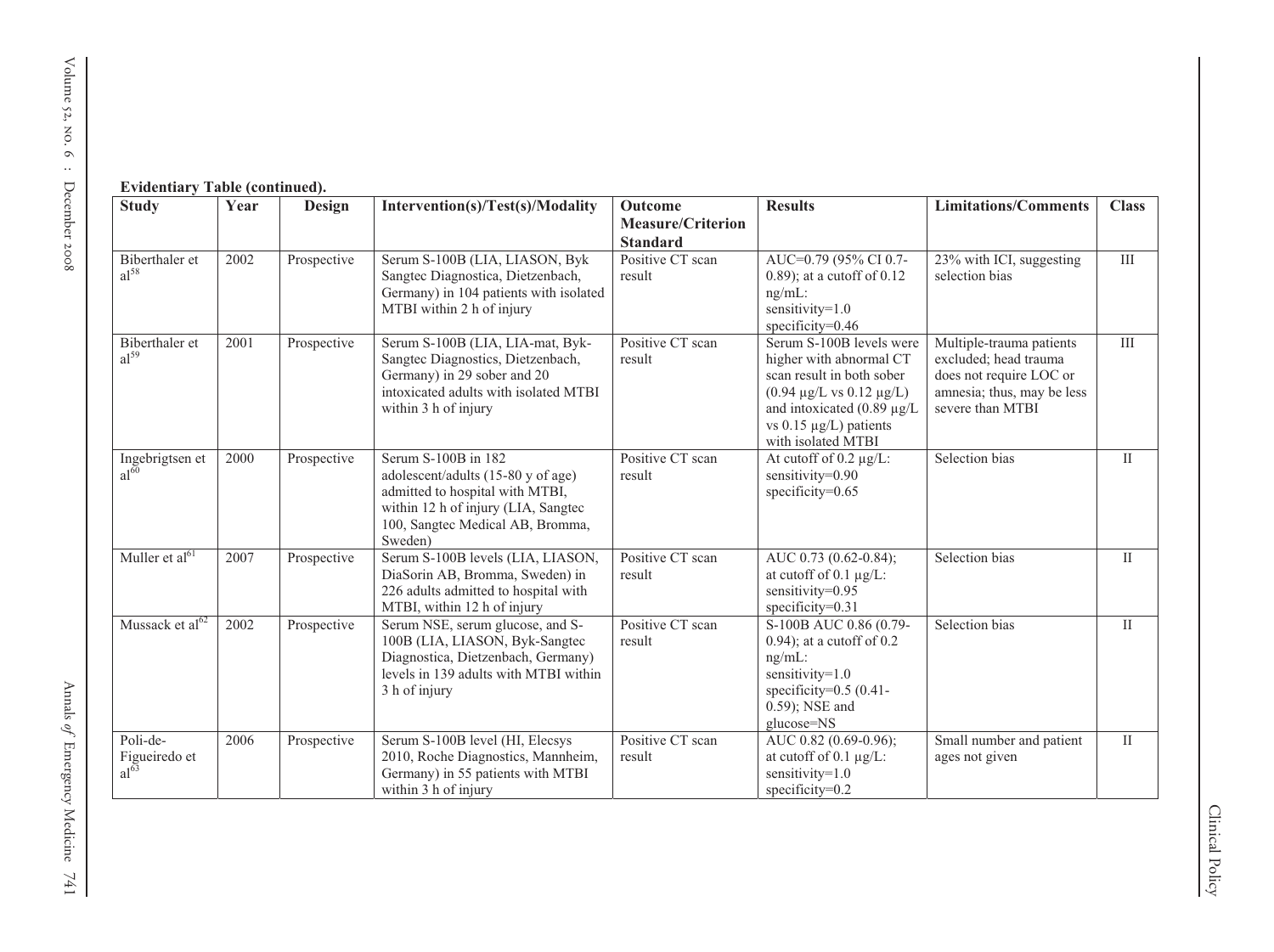| <b>Study</b>               | Year | <b>Design</b>         | Intervention(s)/Test(s)/Modality                                                                                                                                  | <b>Outcome</b>                                 | <b>Results</b>                                                                                                                                                                                                                                                                                                                                             | <b>Limitations/Comments</b>                                                                                               | <b>Class</b> |
|----------------------------|------|-----------------------|-------------------------------------------------------------------------------------------------------------------------------------------------------------------|------------------------------------------------|------------------------------------------------------------------------------------------------------------------------------------------------------------------------------------------------------------------------------------------------------------------------------------------------------------------------------------------------------------|---------------------------------------------------------------------------------------------------------------------------|--------------|
|                            |      |                       |                                                                                                                                                                   | <b>Measure/Criterion</b><br><b>Standard</b>    |                                                                                                                                                                                                                                                                                                                                                            |                                                                                                                           |              |
| Bulut et al $^{66}$        | 2006 | Prospective           | Serum tau (ELISA) in 60 adults with<br>MTBI within 10 h of injury                                                                                                 | Positive CT scan<br>result                     | No significant difference<br>in levels in patients with<br>negative CT result and<br>positive CT result (150 vs<br>201 pg/mL, $P=0.47$ )                                                                                                                                                                                                                   |                                                                                                                           |              |
| Nagy et $al^{69}$          | 1999 | Prospective<br>cohort | 1,170 consecutive patients with GCS<br>score 15; all patients had CT and were<br>admitted for observation for minimum<br>of 24 h                                  | CT abnormality;<br>neurologic<br>deterioration | 1,131 patients with<br>negative CT result: none<br>had neurologic<br>deterioration                                                                                                                                                                                                                                                                         | 23-h follow-up only                                                                                                       | III          |
| Livingston et<br>$al^{70}$ | 1991 | Prospective           | Assess safe discharge in patients with<br>normal CT findings and normal<br>neurologic examination results; GCS<br>score of 14-15; no focal neurologic<br>findings | Deterioration after<br>discharge               | 111 patients; 15 (14%)<br>had abnormal CT<br>findings; 5 patients with<br>normal CT findings<br>admitted because of<br>lethargy; of patients with<br>normal neurologic<br>examination results and<br>normal CT findings who<br>were discharged, 79 had<br>GCS score of 15 and 11<br>had GCS score of 14; 66<br>$(59\%)$ patients were<br>positive for ETOH | Small number of patients;<br>$57(63%)$ patients<br>contacted by telephone in<br>48-h follow-up; none had<br>deterioration | III          |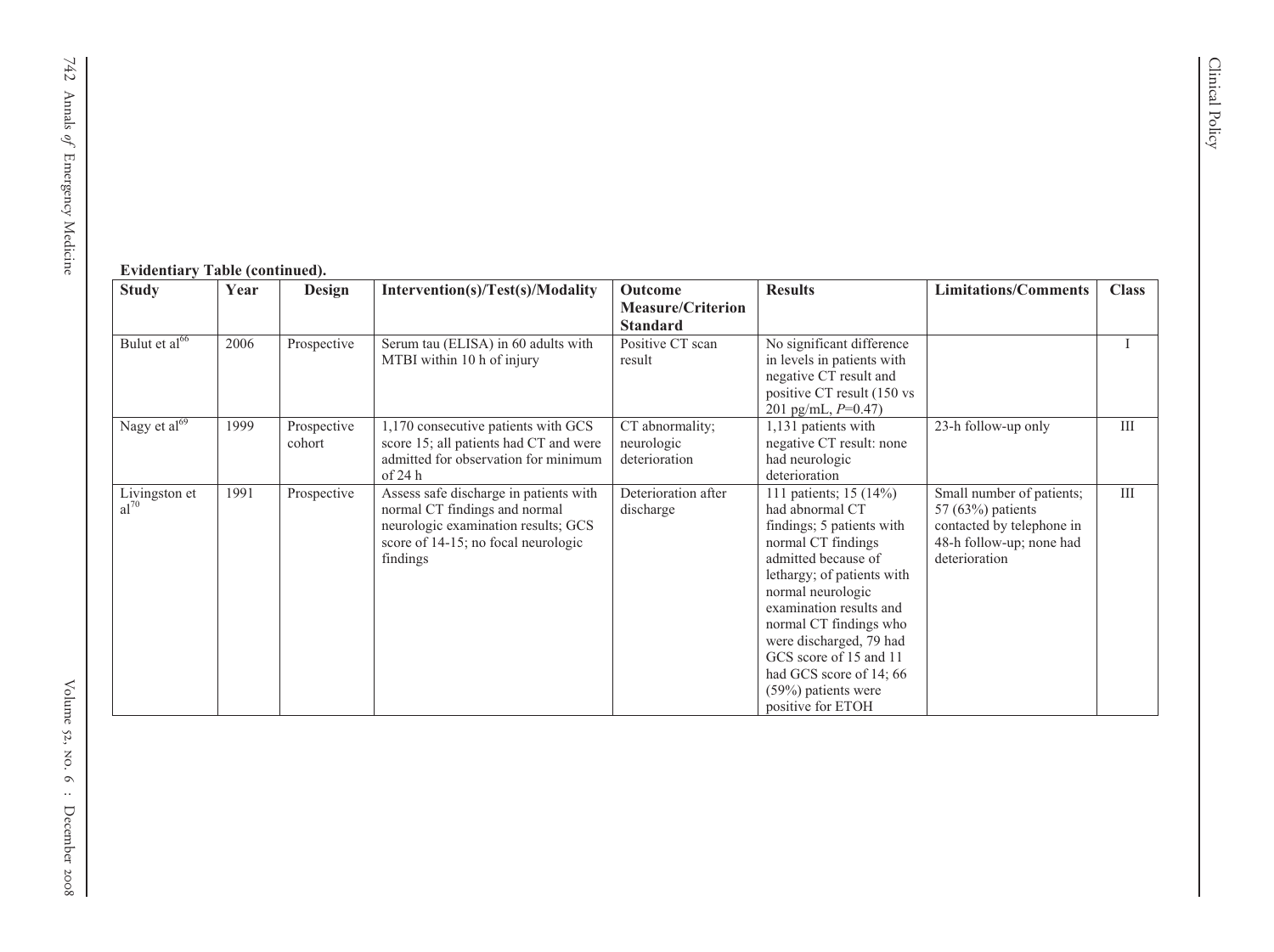| <b>Study</b>               | Year | Design                                                    | Intervention(s)/Test(s)/Modality                                                                                                          | Outcome<br><b>Measure/Criterion</b><br><b>Standard</b>                                 | <b>Results</b>                                                                                                                                                                                                                                                                                                                                                                                                                                                                                                                                                                                                                                                                                                                                                                                                                                                   | <b>Limitations/Comments</b>                                                                                                                                                                                                                                                            | <b>Class</b> |
|----------------------------|------|-----------------------------------------------------------|-------------------------------------------------------------------------------------------------------------------------------------------|----------------------------------------------------------------------------------------|------------------------------------------------------------------------------------------------------------------------------------------------------------------------------------------------------------------------------------------------------------------------------------------------------------------------------------------------------------------------------------------------------------------------------------------------------------------------------------------------------------------------------------------------------------------------------------------------------------------------------------------------------------------------------------------------------------------------------------------------------------------------------------------------------------------------------------------------------------------|----------------------------------------------------------------------------------------------------------------------------------------------------------------------------------------------------------------------------------------------------------------------------------------|--------------|
| Dunham et $al71$           | 1996 | Retrospective<br>analysis of a<br>prospective<br>database | 2,587 consecutive patients aged $>13$ y<br>with head injury, LOC, or PTA; 2,252<br>direct transports used for analysis                    | Positive CT scan<br>result                                                             | 163 (7.2%) of 2,252 direct<br>transports with positive<br>CT scan findings; 1,481<br>patients with GCS score<br>of 15 and amnesia; 45<br>$(3.0\%)$ with positive CT<br>findings; $54(12.4\%)$ of<br>435 patients with GCS<br>score of 14 had positive<br>CT findings; 29 (25.0%)<br>of 116 patients with GCS<br>score of 13 had positive<br>CT findings; 15 (10.0%)<br>of 150 patients ages >60<br>y with GCS score of 15<br>had positive CT findings;<br>positive CT findings were<br>independently related to<br>cranial soft tissue injury,<br>age, and GCS score; 35<br>$(42.1\%)$ of 83 patients<br>with skull fracture had<br>positive CT findings; no<br>patient required<br>craniotomy for hematoma<br>when the CT scan<br>performed on day of<br>injury revealed negative<br>findings; all patients who<br>deteriorated did so within<br>4 h of arrival | Trauma center admissions<br>(selection bias toward the<br>more severe); no standard<br>protocol; 196 (8.7%) of<br>2,252 patients did not have<br>a CT scan performed;<br>unknown follow-up; skull<br>fracture data related to<br>fractures seen on CT were<br>not on plain radiographs | III          |
| Livingston et<br>$a1^{72}$ | 2000 | Prospective<br>cohort                                     | 2,152 consecutive "minimal head<br>injury" patients >16 y; (GCS score<br>14/15); all patients had CT and were<br>admitted for observation | Clinical deterioration,<br>need for craniotomy<br>or death at 20 h and at<br>discharge | "NPV of negative CT:<br>99.70"; change for<br>"preliminary" to "final"<br>CT reading: 19/1,664<br>from negative to positive;<br>13/93 from nondiagnostic<br>to positive                                                                                                                                                                                                                                                                                                                                                                                                                                                                                                                                                                                                                                                                                          | 417 patients excluded<br>from original data set of<br>2,569, mainly because of<br>early discharge; confusing,<br>incomplete data analysis                                                                                                                                              | III          |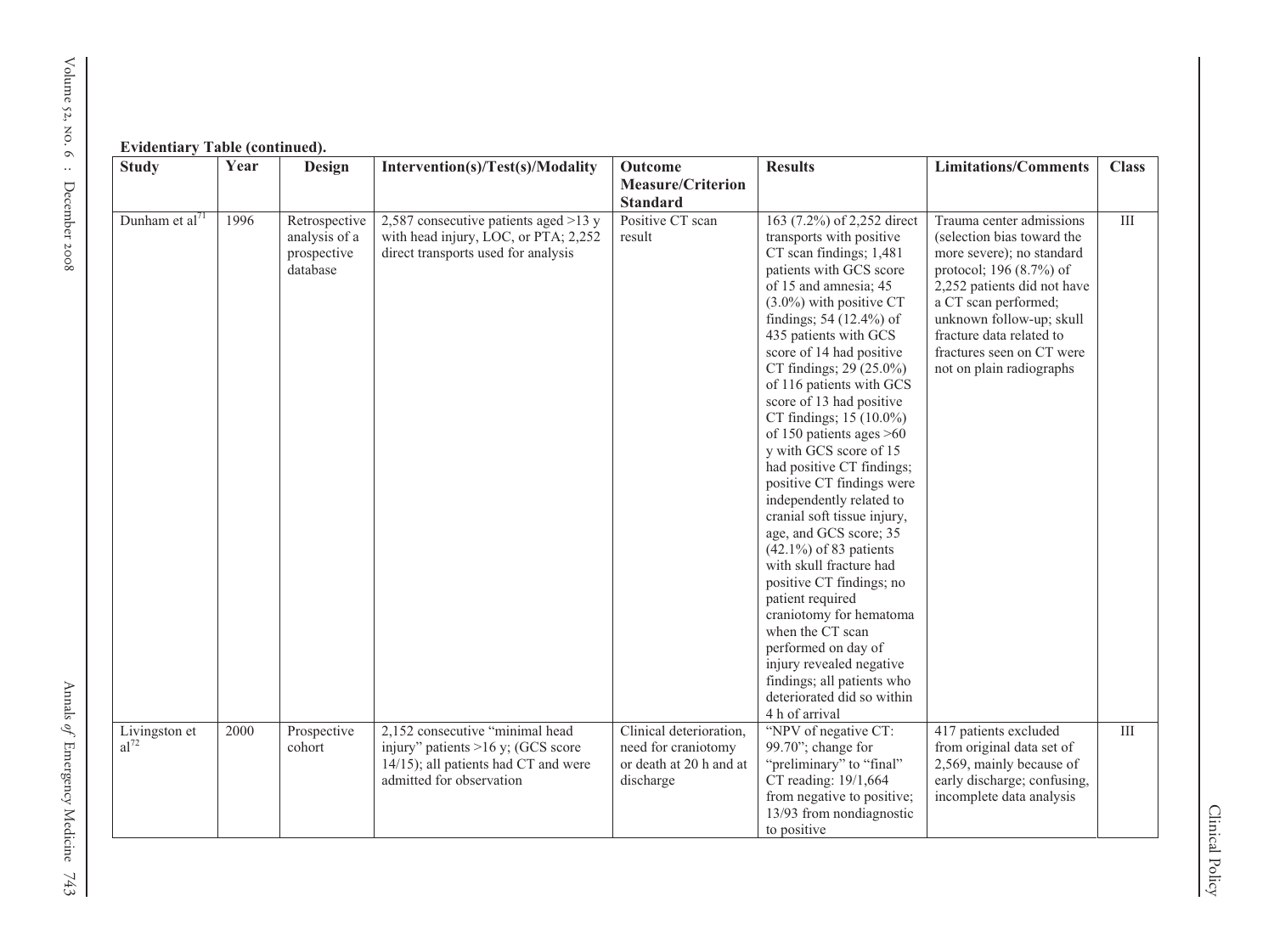|                                            | е уненияту таріе (сопинени). |                                |                                                                                                                      |                                                                                                                                  |                                                                                                                                                                                                 |                                                                                                                                   |                  |
|--------------------------------------------|------------------------------|--------------------------------|----------------------------------------------------------------------------------------------------------------------|----------------------------------------------------------------------------------------------------------------------------------|-------------------------------------------------------------------------------------------------------------------------------------------------------------------------------------------------|-----------------------------------------------------------------------------------------------------------------------------------|------------------|
| <b>Study</b>                               | Year                         | <b>Design</b>                  | Intervention(s)/Test(s)/Modality                                                                                     | <b>Outcome</b><br><b>Measure/Criterion</b><br><b>Standard</b>                                                                    | <b>Results</b>                                                                                                                                                                                  | <b>Limitations/Comments</b>                                                                                                       | <b>Class</b>     |
| af Geijerstam<br>and Britton <sup>73</sup> | 2005                         | Formal review                  | 2.187 abstracts reviewed and 410 full<br>text articles reviewed covering 62,000<br>patients with MTBI (GCS score 15) | Adverse outcomes<br>after initial evaluation<br>in $<$ 2 days                                                                    | 3 definite; 8<br>possible                                                                                                                                                                       |                                                                                                                                   | III              |
| af Geijerstam<br>et al <sup>74</sup>       | 2006                         | Randomized trial               | 2,602 patients with MTBI (GCS score<br>15); 39 hospitals (Sweden) $>6$ y; CT<br>vs admission for observation         | Dichotomized<br>extended Glascow<br>Outcome Scale:<br>mortality; severe loss<br>of function                                      | No significant<br>difference between<br>groups; $23%$<br>overall not<br>completely<br>recovered in 3 mo;<br>no patients with<br>normal immediate<br>CT had<br>complications later               | 3-mo follow-up on 2,590<br>of 2,602 patients                                                                                      | $\mathbf I$      |
| Bazarian et<br>$al^{75}$                   | 2005                         | Retrospective<br>observational | 306 isolated MTBI patients; evaluated<br>for type of care and discharge<br>recommendations from ED                   | Patient evaluated<br>(physical<br>examination, CT);<br>patient disposition;<br>discharge instructions                            | 9% discharged<br>without any<br>recommendation<br>for follow-up; 28%<br>had "return prn"<br>instructions; 44%<br>had CT                                                                         | Secondary analysis of<br>NHAMCS survey data                                                                                       | III              |
| Fung et al <sup>76</sup>                   | 2006                         | Survey                         | Review of MTBI discharge forms<br>from 15 hospitals                                                                  | Inclusion of 6 items<br>on discharge<br>instructions deemed to<br>be important by<br>literature review;<br>reading level of form | Only 1 form had all<br>6; only 2 of 6 items<br>present on every<br>form; mean reading<br>level of $8.2$ ;<br>proposed MTBI<br>discharge<br>instruction sheet                                    | No validation of<br>importance of items; PCS<br>not included on proposed<br>discharge form; abuse of<br>the term "evidence-based" | III              |
| Saunders et<br>al <sup>77</sup>            | 1986                         | Prospective                    | 47 consecutive patients;<br>inclusion/exclusion not specified                                                        | Remembering<br>discharge instructions;<br>deterioration                                                                          | 1 patient was<br>discharged with<br>normal examination<br>results and skull<br>radiographs;<br>developed subdural<br>hematoma;<br>neurosurgery was<br>performed; patient<br>left with a deficit | Small number of patients;<br>no CT scans performed                                                                                | $\overline{III}$ |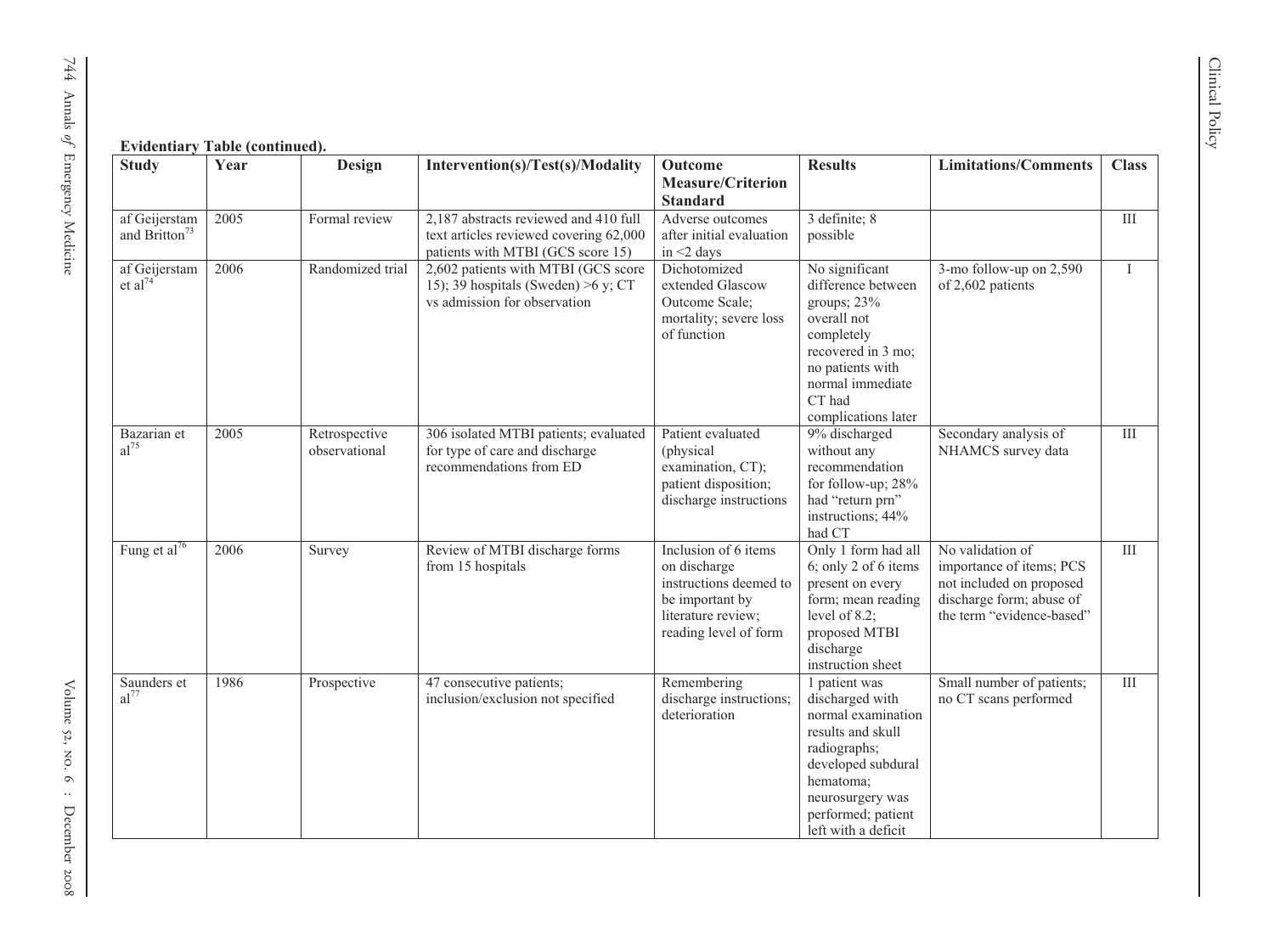| <b>Evidentiary Table (continued).</b> |      |                                |                                                                                                                                                                                                                                                                                                                                                                       |                                                                                           |                                                                                                                                                                                         |                                                                        |              |
|---------------------------------------|------|--------------------------------|-----------------------------------------------------------------------------------------------------------------------------------------------------------------------------------------------------------------------------------------------------------------------------------------------------------------------------------------------------------------------|-------------------------------------------------------------------------------------------|-----------------------------------------------------------------------------------------------------------------------------------------------------------------------------------------|------------------------------------------------------------------------|--------------|
| <b>Study</b>                          | Year | <b>Design</b>                  | Intervention(s)/Test(s)/Modality                                                                                                                                                                                                                                                                                                                                      | <b>Outcome</b><br><b>Measure/Criterion</b><br><b>Standard</b>                             | <b>Results</b>                                                                                                                                                                          | <b>Limitations/Comments</b>                                            | <b>Class</b> |
| Bazarian and<br>Atabaki <sup>79</sup> | 2001 | Prospective<br>observational   | 83 MTBI patients (GCS score 15) >16<br>y of age; intoxicated patients excluded                                                                                                                                                                                                                                                                                        | Presence of<br>postconcussive<br>symptoms by<br>validated telephone<br>questionnaire      | Follow-up on 69 patients;<br>58% had PCS at 1 mo                                                                                                                                        | 342 of 425 patients<br>excluded because of<br>drug/alcohol use         | III          |
| de Kruijk et<br>$al^{80}$             | 2002 | Prospective<br>cohort          | 107 patients >15 y of age with GCS<br>score $14/15$ ; LOC <15 min;<br>posttraumatic amnesia <1 h and no<br>focal neurologic signs                                                                                                                                                                                                                                     | Presence of headache,<br>nausea, vomiting in<br>ED vs posttraumatic<br>complaints at 6 mo | Presence of more<br>symptoms in ED<br>correlated with lower rate<br>of recovery; overall, 28%<br>had symptoms at 6 mo                                                                   | Only 79 patients followed<br>at 6 mo; intoxicated<br>patients excluded | III          |
| Sheedy et $al81$                      | 2006 | Prospective<br>cohort          | Patients with closed head trauma >18<br>y, English-speaking, GCS score 13-15<br>in the ED, negative head CT result or<br>no indication for a CT with any of the<br>following: loss of balance, LOC or<br>altered consciousness, retro- or<br>antegrade amnesia, confusion,<br>vomiting, nausea, blurred vision,<br>headache; 29 patients in the<br>prospective cohort | Multiple test for<br>cognition, amnesia,<br>balance, pain,<br>postconcussive<br>symptoms  | Delayed memory, pain<br>score, occupation and<br>years of education could<br>forecast moderate/severe<br>postconcussive<br>symptoms with<br>sensitivity/specificity of<br>92/92 at 1 mo | Convenience sample;<br>single observer; not all<br>patients had CT     | III          |
| Andersson et<br>$al^{82}$             | 2007 | Randomized<br>controlled trial | 131 controls; 264 with tailored<br>treatment (information, counseling,<br>encouragement, drug treatment)                                                                                                                                                                                                                                                              | Change in rate of<br>postconcussive<br>symptoms and life<br>satisfaction at 1 y           | No significant<br>improvement in<br>treatment group                                                                                                                                     | Ages 16-60 y; unclear<br>treatment protocol                            | III          |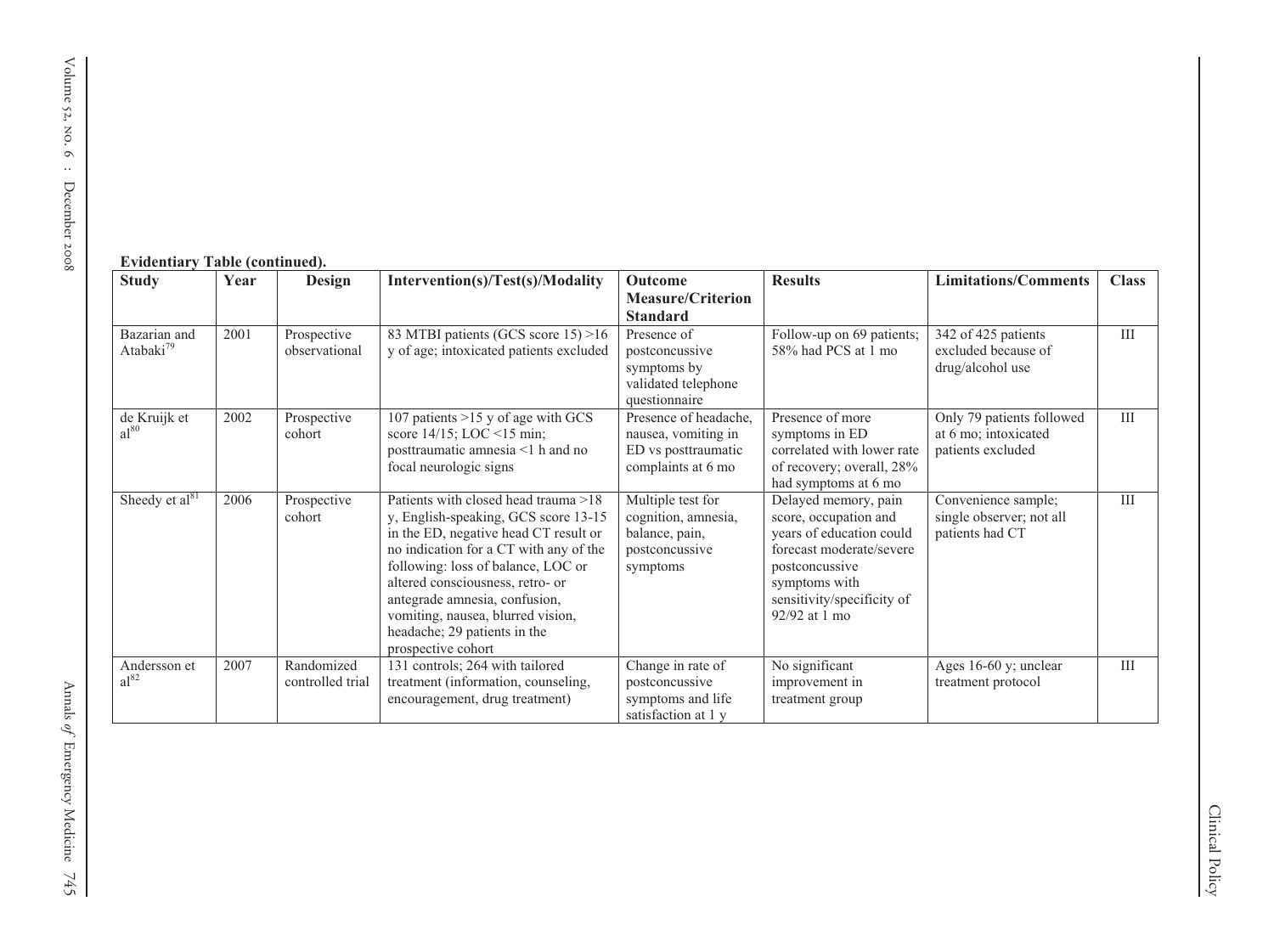| <b>Study</b>                | Year | Design                      | Intervention(s)/Test(s)/Modality                                                                                                                                                               | <b>Outcome</b>                                                                                                       | <b>Results</b>                                  | <b>Limitations/Comments</b>         | <b>Class</b> |
|-----------------------------|------|-----------------------------|------------------------------------------------------------------------------------------------------------------------------------------------------------------------------------------------|----------------------------------------------------------------------------------------------------------------------|-------------------------------------------------|-------------------------------------|--------------|
|                             |      |                             |                                                                                                                                                                                                | <b>Measure/Criterion</b>                                                                                             |                                                 |                                     |              |
|                             |      |                             |                                                                                                                                                                                                | <b>Standard</b>                                                                                                      |                                                 |                                     |              |
| Ghaffar et al <sup>83</sup> | 2006 | Randomized<br>control trial | Consecutive MTBI patients 16-60 y of<br>age with no major medical illness; 97<br>treatment: customized treatment<br>(drugs, psychotherapy, physiotherapy,<br>occupational therapy); 94 control | Testing for<br>postconcussive<br>symptoms,<br>psychosocial<br>functioning.<br>psychological stress,<br>and cognition | No significant<br>differences between<br>groups | No predefined treatment<br>protocol | П            |

*AUC*, area under the curve; *CCHR*, Canadian CT Head Rule; *CHIP*, CT in Head Injury Patients; *CI*, confidence interval; *CT*, computed tomography; *ECL*, electrochemiluminescence immunoassay; *ED*, emergency department; *EFNS*, European Federation of Neurological Societies; *ELISA*, Enzyme-Linked Immunosorbent Assay; *ETOH*, alcohol; *GCS*, Glascow Coma Scale; *h*, hour; *HI*, heterogeneous immunoassay; *ICI*, acute traumatic intracranial injuries; *ICP*, intracranial pressure; *IRB*, Institutional Review Board; *JCS*, Japanese Coma Scale; *LIA*, luminoimmunometric assay; *LOC*, loss of consciousness; *mo*, month; *MTBI*, mild traumatic brain injury; *NCWFNS*, Neurotraumatology Committee of the World Federation of Neurosurgical Societies; *NHAMCS*, National Hospital Ambulatory Medical Care Survey; *NICE*, National Institute for Clinical Excellence; *NOC*, New Orleans Criteria; *NPV*, negative predictive value; *NS*, neurosurgery; *NSE*, neuron-specific enolase; *OR*, odds ratio; *PCS*, postconcussive syndrome; *PPV*, positive predictive value; *prn*, as needed; *PTA*, posttraumatic amnesia; *SAH*, subarachnoid hemorrhage; *vs*, versus; *y*, year.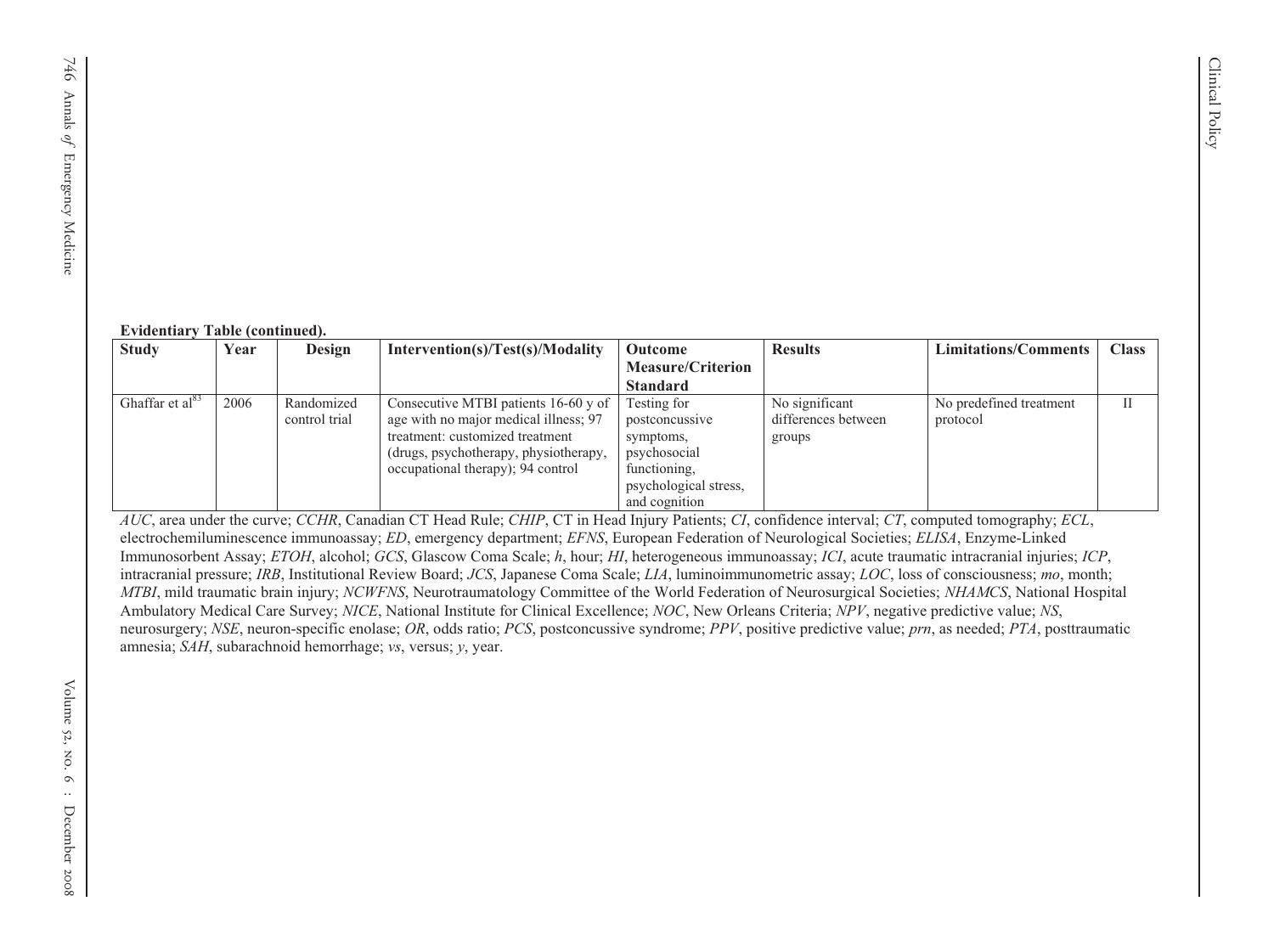### Appendix A. Literature classification schema.\*

| Design/Class   | Therapy                                                                                                                                                                               | Diagnosis                                                      | <b>Prognosis</b>                                                  |
|----------------|---------------------------------------------------------------------------------------------------------------------------------------------------------------------------------------|----------------------------------------------------------------|-------------------------------------------------------------------|
| $\mathbf{1}$   | Randomized, controlled trial<br>or meta-analyses of<br>randomized trials                                                                                                              | Prospective cohort using a<br>criterion standard               | Population<br>prospective cohort                                  |
| $\overline{2}$ | Nonrandomized trial                                                                                                                                                                   | Retrospective<br>observational                                 | Retrospective cohort<br>Case control                              |
| 3              | Case series<br>Case report<br>Other (eg. consensus,<br>review)                                                                                                                        | Case series<br>Case report<br>Other (eg. consensus,<br>review) | Case series<br>Case report<br>Other (eg.<br>consensus.<br>review) |
|                | *Some designs (eg, surveys) will not fit this schema and should be assessed individually.<br>$\dagger$ Objective is to measure therapeutic efficacy comparing $\geq$ 2 interventions. |                                                                |                                                                   |

†Objective is to measure therapeutic efficacy comparing ≥2 interventions.<br>†Objective is to determine the sensitivity and specificity of diagnostic tests.<br>§Objective is to predict outcome including mortality and morbidity.

Appendix B. Approach to downgrading strength of evidence.

|                    |   | Design/Class |   |
|--------------------|---|--------------|---|
| <b>Downgrading</b> |   |              |   |
| None               |   |              | Ш |
| 1 level            |   | Ш            |   |
| 2 levels           | Ш |              |   |
| Fatally flawed     |   |              |   |